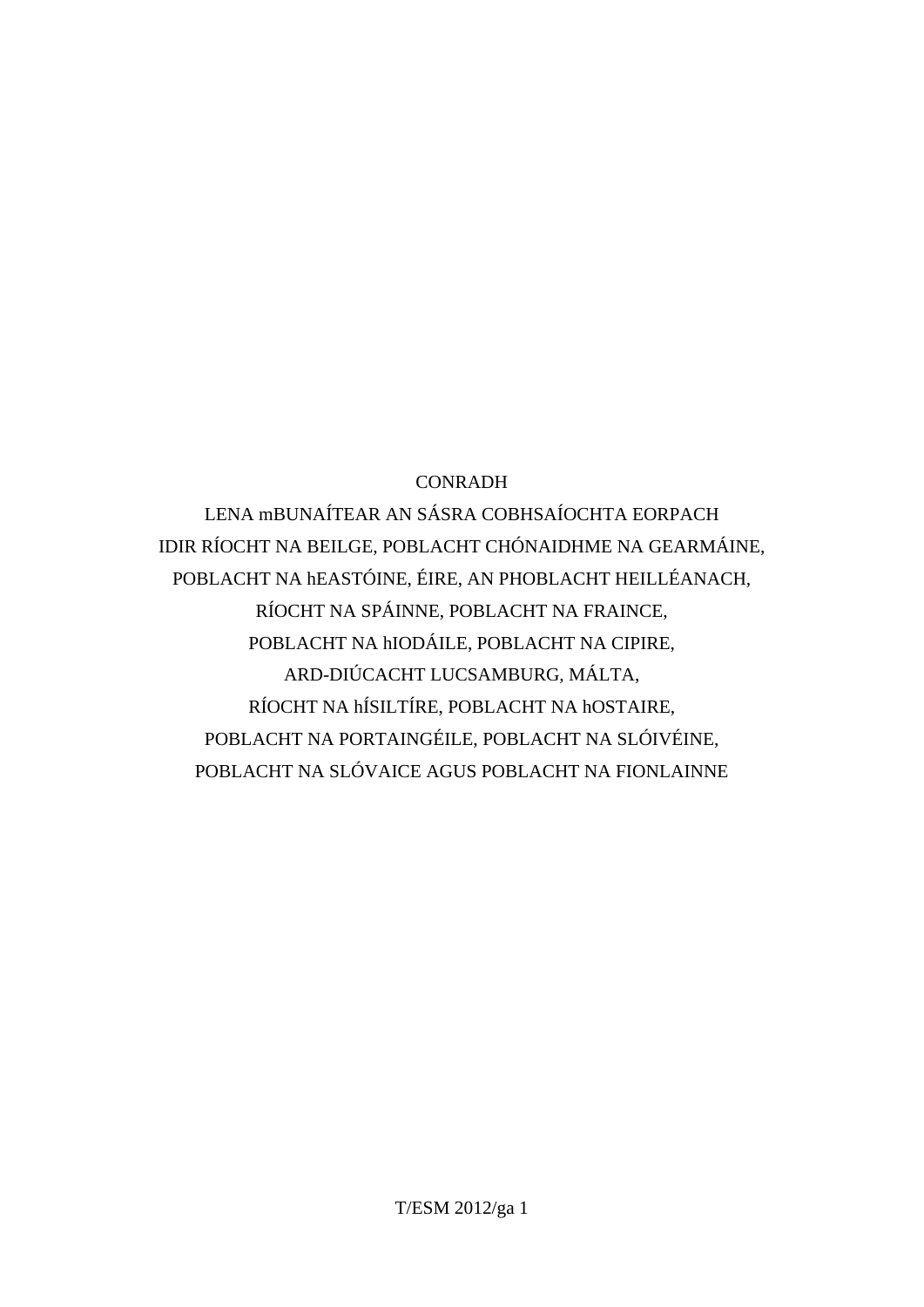TÁ NA PÁIRTITHE CONARTHACHA, Ríocht na Beilge, Poblacht Chónaidhme na Gearmáine, Poblacht na hEastóine, Éire, an Phoblacht Heilléanach, Ríocht na Spáinne, Poblacht na Fraince, Poblacht na hIodáile, Poblacht na Cipire, Ard-Diúcacht Lucsamburg, Málta, Ríocht na hÍsiltíre, Poblacht na hOstaire, Poblacht na Portaingéile, Poblacht na Slóivéine, Poblacht na Slóvaice agus Poblacht na Fionlainne ("Ballstáit an limistéir euro" nó "Comhaltaí SCE");

AR A BHEITH TIOMANTA do chobhsaíocht airgeadais an limistéir euro a áirithiú;

AG MEABHRÚ DÓIBH Chonclúidí na Comhairle Eorpaí maidir le sásra cobhsaíochta Eorpach a bhunú a glacadh an 25 Márta 2011;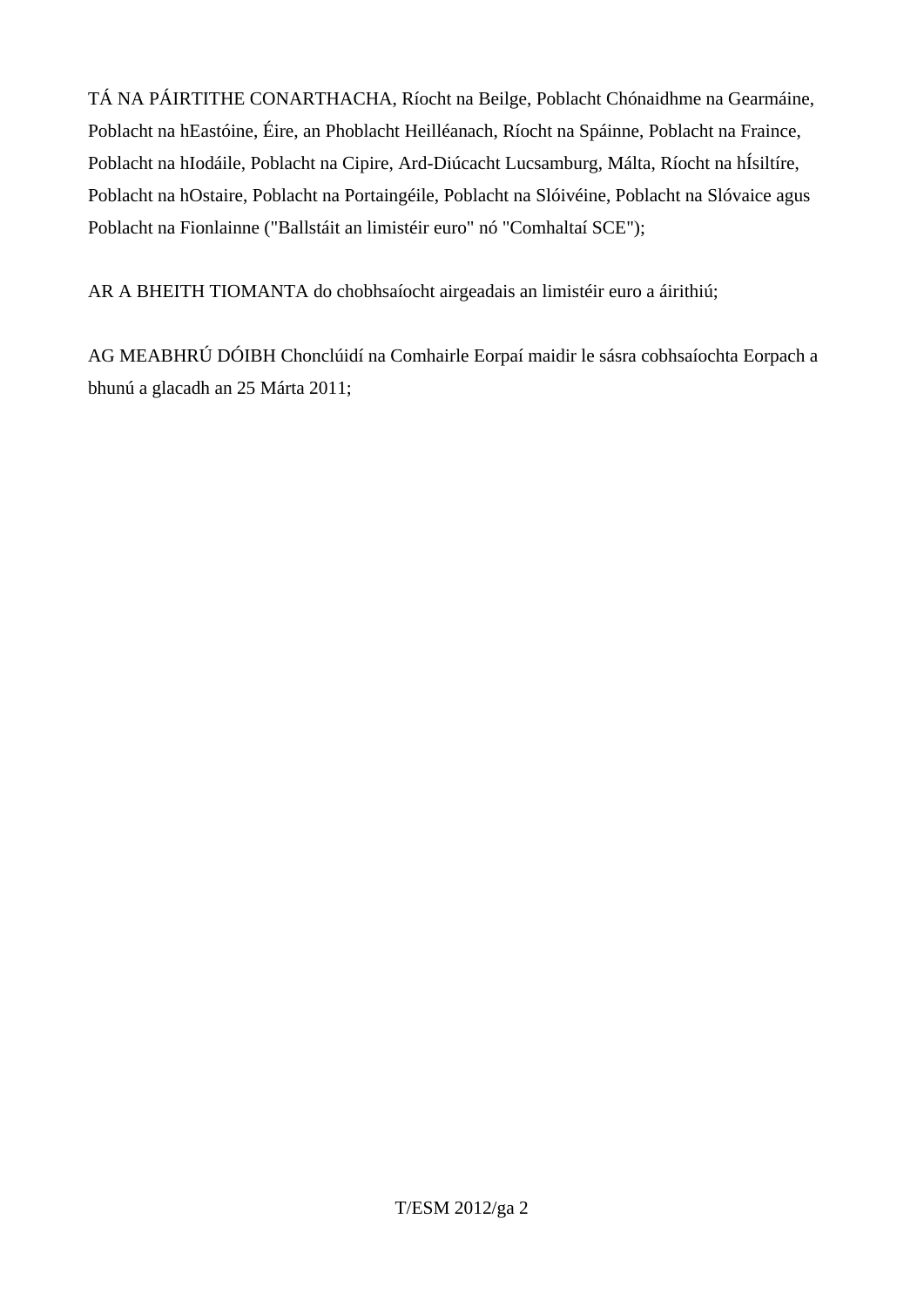#### DE BHARR AN MÉID SEO A LEANAS:

- (1) Tháinig an Chomhairle Eorpach ar chomhaontú an 17 Nollaig 2010 go gcaithfeadh Ballstáit an limistéir euro buansásra cobhsaíochta a bhunú. Glacfaidh an Sásra Cobhsaíochta Eorpach seo ("SCE") na cúraimí atá á gcomhall ag an tSaoráid Chobhsaíochta Airgeadais Eorpach ("SaorCAE") agus ag an Sásra Cobhsaíochta Airgeadais Eorpach ("SásCAE") faoi láthair air féin le linn cúnamh airgeadais a sholáthar, i gcás inar gá sin, do Bhallstáit de chuid an limistéir euro.
- (2) An 25 Márta 2011, ghlac an Chomhairle Eorpach Cinneadh 2011/199/AE lena leasaítear Airteagal 136 den Chonradh ar Fheidhmiú an Aontais Eorpaigh maidir le sásra cobhsaíochta le haghaidh na mBallstát a bhfuil an euro mar airgeadra acu $^{\rm l}$  agus lena gcuirtear an mhír seo a leanas le hAirteagal 136: "Féadfaidh na Ballstáit a bhfuil an euro mar airgeadra acu sásra cobhsaíochta a bhunú atá le gníomhachtú má tá sé sin fíor-riachtanach chun cobhsaíocht an limistéir euro ina iomláine a choimirciú. Beidh deonú aon chúnaimh airgeadais atá ag teastáil faoin sásra faoi réir coinníollachta doichte''.
- (3) D'fhonn éifeachtacht an chúnaimh airgeadais a mhéadú agus an priacal aicídithe airgeadais a chosc, tháinig Ceannairí Stáit nó Rialtais na mBallstát a bhfuil an euro mar airgeadra acu ar chomhaontú an 21 Iúil 2011 'solúbthacht [SCE] a mhéadú ach coinníollacht chuí a bheith ceangailte leis'.

<span id="page-2-0"></span> $\frac{1}{1}$ 

IO L 91, 6.4.2011, lch. 1.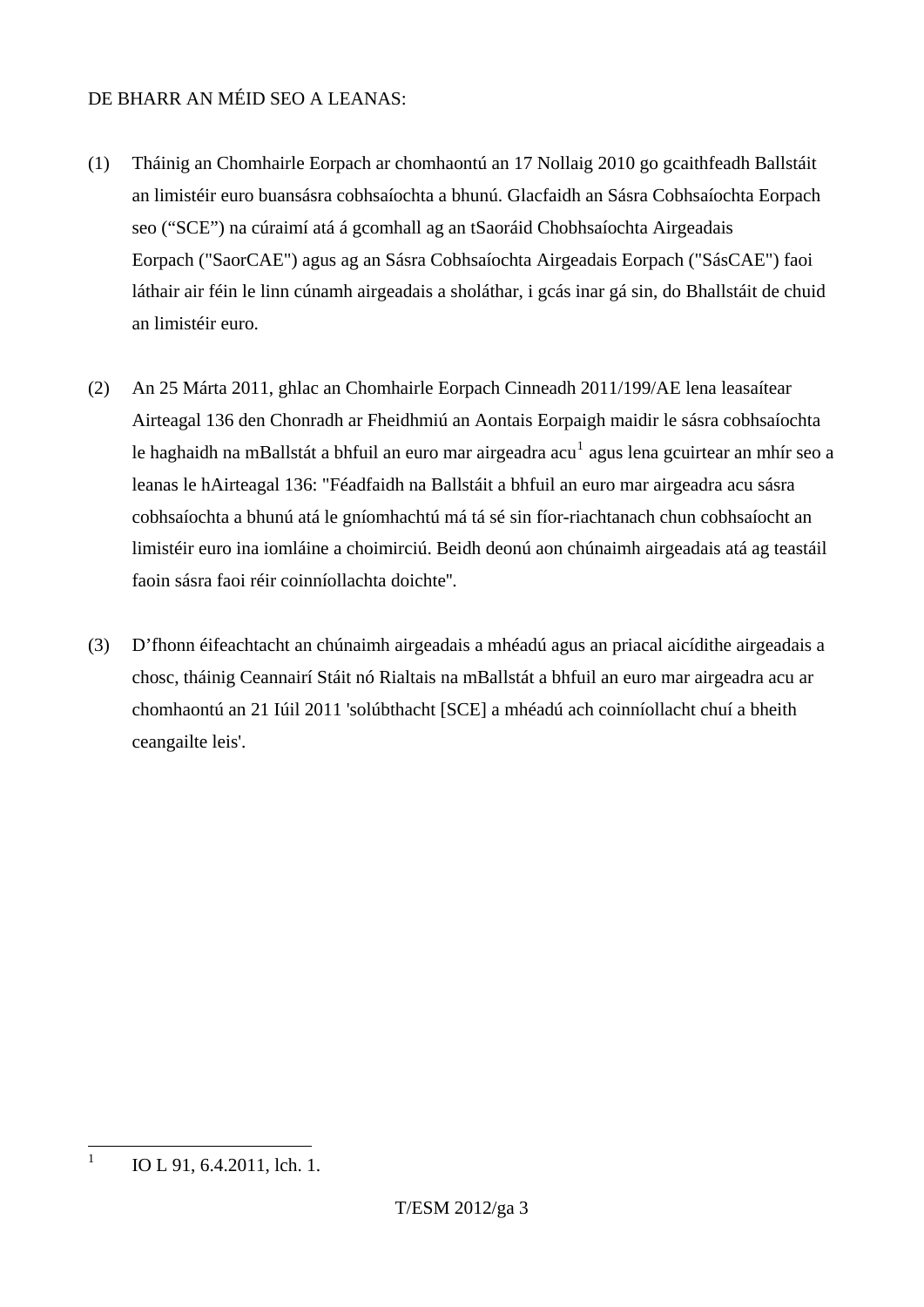- (4) Is é an chéad bheart cosanta ba cheart a bheith ann fós i gcoinne géarchéimeanna muiníne, a dhéanfadh dochar do chobhsaíocht an limistéir euro, urramú docht chreat an Aontais Eorpaigh, an fhaireachais mhaicreacnamaíoch chomhtháite, agus go háirithe an Chomhshocraithe Cobhsaíochta agus Fáis, an chreata um míchothromaíochtaí maicreacnamaíocha agus na rialacha maidir le rialachas eacnamaíoch an Aontais Eorpaigh.
- (5) An 9 Nollaig 2011, chomhaontaigh Ceannairí Stait nó Rialtais na mBallstát a bhfuil an euro mar airgeadra acu gluaiseacht i dtreo aontais eacnamaíoch níos láidre, lena n-áirítear comhaontú fioscach nua agus comhordú treisithe ar bheartas eacnamaíoch a chuirfear chun feidhme trí chomhaontú idirnáisiúnta, an Conradh ar Chobhsaíocht, ar Chomhordú agus ar Rialachas san Aontas Eacnamaíoch agus Airgeadaíochta ("CCCR"). Cuideoidh CCCR le comhordú níos dlúithe a fhorbairt laistigh den limistéar euro d'fhonn bainistíocht mharthanach, fhónta agus urrúnta ar an airgeadas poiblí a áirithiú, agus tabharfaidh sé aghaidh ar an gcaoi sin ar cheann de phríomhfhoinsí na héagobhsaíochta airgeadais. Is conarthaí comhlántacha an Conradh seo agus CCCR i dtaca leis an bhfreagracht fhioscach agus an dlúthpháirtíocht laistigh den aontas eacnamaíoch agus airgeadaíochta a chothú. Admhaítear agus comhaontaítear go mbeidh deonú cúnaimh airgeadais faoi chreat chláir nua faoi SCE teagmhasach, amhail ar an 1 Márta 2013, ar an gComhalta de SCE lena mbaineann do dhaingniú CCCR agus, ar dhul in éag don tréimhse trasuite dá dtagraítear in Airteagal 3(2) CCCR, ar chomhlíonadh cheanglais an airteagail sin.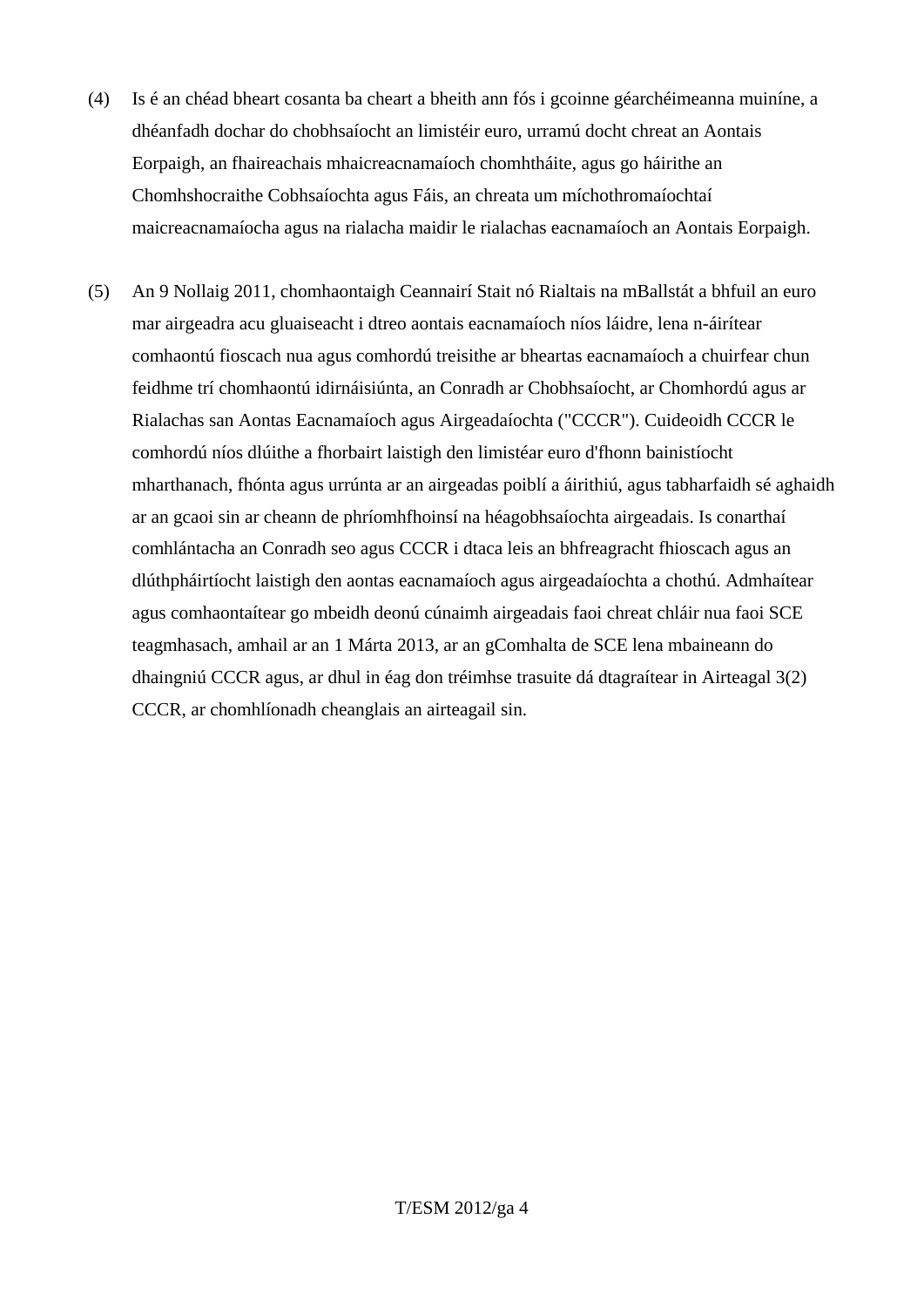- (6) I bhfianaise an idirghaoil láidir atá ann laistigh den limistéar euro, d'fhéadfadh priacail mhóra do chobhsaíocht airgeadais Bhallstáit a bhfuil an euro mar airgeadra acu cobhsaíocht airgeadais an limistéir euro ina iomláine a chur i bpriacal. Féadfaidh SCE, dá bhrí sin, tacaíocht chobhsaíochta a sholáthar ar bhonn coinníollachta doichte, a bheidh cuí don ionstraim cúnaimh airgeadais a roghnófar, má tá sé sin fíor-riachtanach chun cobhsaíocht airgeadais an limistéir euro ina iomláine agus a Bhallstát a choimirciú. Tá uasmhéid na hiasachtóireachta is féidir a sholáthar i dtosach ó SCE socraithe ag EUR 500 000 milliún, lena n-áirítear an tacaíocht chobhsaíochta SCE atá fós gan aisíoc. Déanfar leordhóthanacht uasmhéid comhdhlúite iasachtóireachta SCE agus SaorCAE a athmheasúnú, áfach, sula dtiocfaidh an Conradh seo i bhfeidhm. Más cuí, déanfaidh Bord Rialtóirí SCE é a mhéadú, i gcomhréir le hAirteagal 10, ar theacht i bhfeidhm an Chonartha seo.
- (7) Tiocfaidh gach Ballstát den limistéar euro chun bheith ina Chomhalta de SCE. Mar thoradh ar chomhaltas den limistéar euro a fháil, ba cheart go dtiocfadh Ballstát den Aontas Eorpach chun bheith ina Chomhalta de SCE, agus na cearta iomlána agus na hoibleagáidí iomlána aige, i gcomhréir le cearta agus le hoibleagáidí na bPáirtithe Conarthacha.
- (8) Comhoibreoidh SCE go dlúth leis an gCiste Airgeadaíochta Idirnáisiúnta ("CAI") le linn tacaíocht chobhsaíochta a sholáthar. Féachfar le rannpháirtíocht ghníomhach CAI a fháil, ar an leibhéal teicniúil agus ar leibhéal an airgeadais. Maidir le haon Bhallstát den limistéar euro a iarrfaidh cúnamh airgeadais ar SCE, beifear ag súil go ndéanfaidh sé, i ngach cás gur féidir, iarraidh chomhchosúil a dhíriú chuig CAI.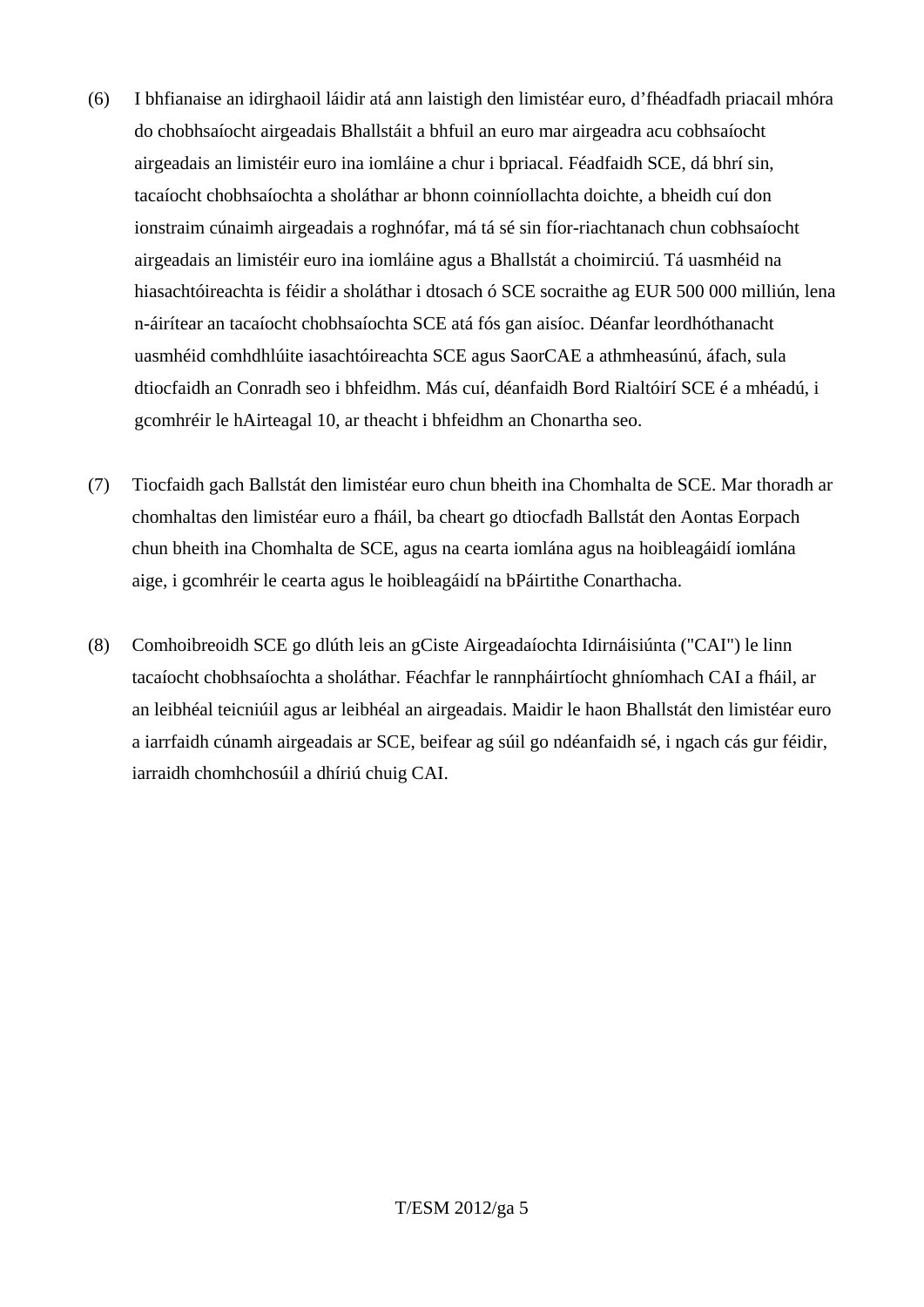- (9) Maidir le Ballstáit an Aontais Eorpaigh nach bhfuil an euro mar airgeadra acu ("Ballstáit nach den limistéar euro") a ghlacfaidh páirt ar bhonn *ad hoc* i gcomhar le SCE in oibríocht tacaíochta cobhsaíochta do Bhallstáit de chuid an limistéir euro, iarrfar orthu freastal, i gcáil breathnóirí, ar chruinnithe SCE nuair a phléifear an tacaíocht chobhsaíochta sin agus an faireachán a dhéanfar uirthi. Beidh rochtain acu ar an bhfaisnéis uile ar mhodh tráthúil agus rachfar i gcomhairle leo go cuí.
- (10) An 20 Meitheamh 2011, thug ionadaithe Rialtais Bhallstáit an Aontais Eorpaigh údarú do na páirtithe is Páirtithe Conarthacha sa Chonradh seo a iarraidh ar an gCoimisiún Eorpach agus ar an mBanc Ceannais Eorpach ("BCE") na cúraimí dá bhforáiltear sa Chonradh seo a fheidhmiú.
- (11) Sa ráiteas uaidh an 28 Samhain 2010, dhearbhaigh an Grúpa Euro go ndéanfar clásail chomhghníomhaíochta ("CCGanna") a bheidh caighdeánaithe agus comhionann a áireamh i dtéarmaí agus i gcoinníollacha bhannaí rialtais nua uile an limistéir euro, ionas go ndéanfar leachtacht an mhargaidh a chaomhnú. Faoi mar a d'iarr an Chomhairle Eorpach an 25 Márta 2011, rinne an Coiste Sóisialta agus Eacnamaíoch na socruithe dlíthiúla mionsonraithe lena n-áireofar CCGanna in urrúis rialtais an limistéir euro a thabhairt chun críche.
- (12) I gcomhréir le cleachtas CAI agus i gcásanna eisceachtúla, déanfar foirm rannpháirtíochta leordhóthanaí agus comhréirí ag an earnáil phríobháideach a bhreithniú i gcásanna ina ndéantar tacaíocht chobhsaíochta a sholáthar agus coinníollacht ag gabháil ina teannta i bhfoirm cláir coigeartuithe maicreacnamaíocha.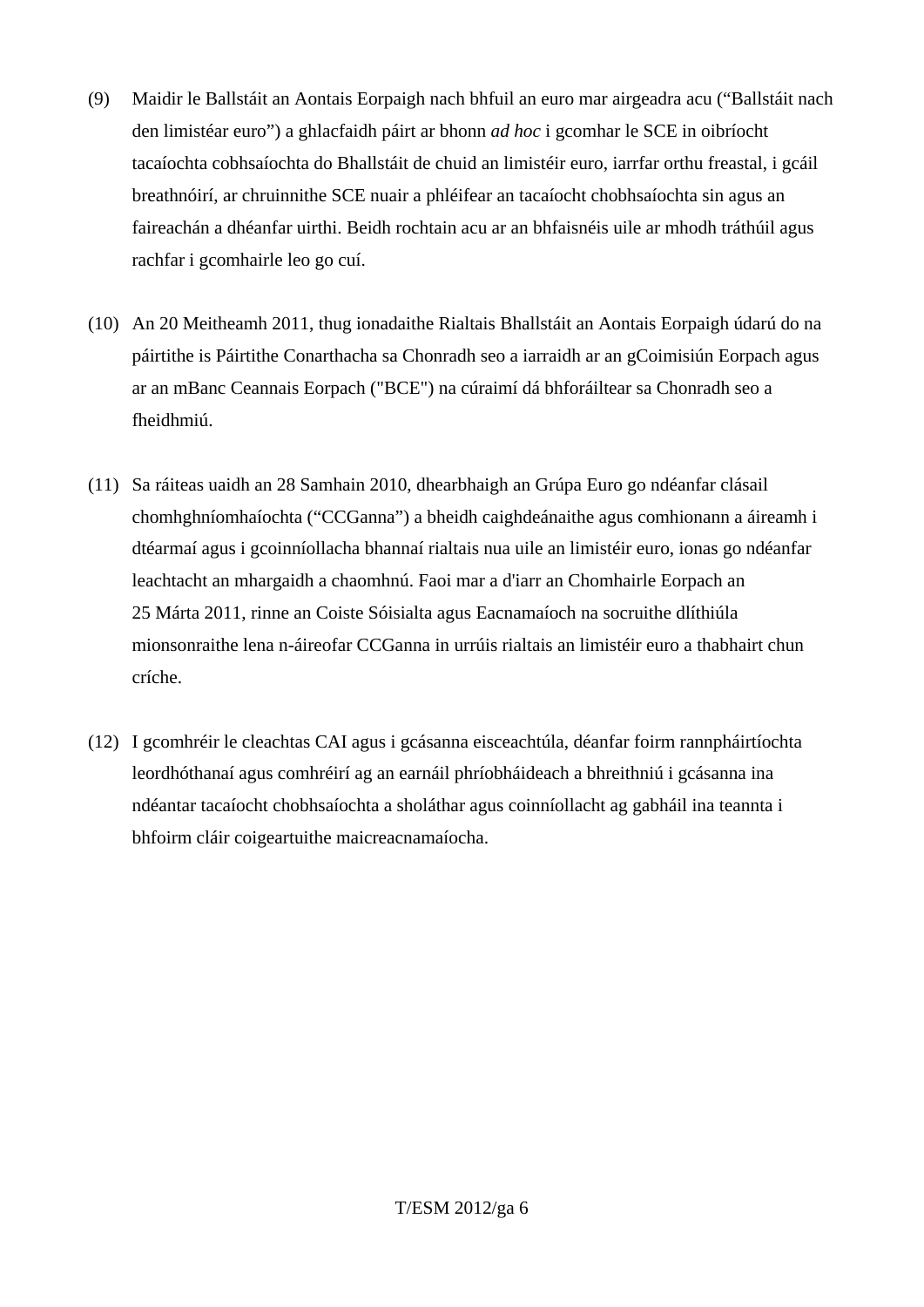- (13) Fearacht CAI, soláthróidh SCE tacaíocht chobhsaíochta do Chomhalta de SCE nuair nach mbeidh gnáthrochtain rialta aige ar mhaoiniú margaidh nó nuair atá priacal ann go dtarlóidh sin. I bhfianaise an méid sin, dúirt na Ceannairí Stáit nó Rialtais go mbeidh stádas mar chreidiúnaí tosaíochta ag iasachtaí SCE ar bhealach atá comhchosúil leis an mbealach ina bhfuil an stádas sin ag iasachtaí CAI, ach glacann siad leis freisin go mbeidh stádas mar chreidiúnaí tosaíochta ag CAI ar SCE. Beidh éifeacht leis an stádas sin amhail ar an dáta a thiocfaidh an Conradh seo i bhfeidhm. I gcás ina mbeidh cúnamh airgeadais SCE i bhfoirm iasachtaí SCE ann tar éis cláir cúnaimh airgeadais atá ann tráth sínithe an Chonartha seo, beidh ag SCE an tsinsearacht chéanna a bheidh ag iasachtaí agus oibleagáidí uile eile an Chomhalta de SCE is tairbhí, seachas iasachtaí CAI.
- (14) Tacóidh Ballstáit an limistéir euro le deonú stádais chomhionainn mar chreidiúnaí do SCE agus do Stáit eile a thabharfaidh iasachtaí déthaobhacha i gcomhar le SCE.
- (15) Maidir le coinníollacha iasachtóireachta SCE le haghaidh Ballstát atá faoi réir cláir coigeartuithe maicreacnamaíocha, lena n-áirítear iad sin dá dtagraítear in Airteagal 40 den Chonradh seo, déanfaidh siad costais maoinithe agus oibriúcháin SCE a chumhdach agus ba cheart go mbeidís comhsheasmhach le coinníollacha iasachtóireachta na gComhaontuithe Saoráide Cúnaimh Airgeadais arna síniú idir SaorCAE, Éire agus Banc Ceannais na hÉireann de pháirt agus SaorCAE, Poblacht na Portaingéile agus Banco de Portugal den pháirt eile.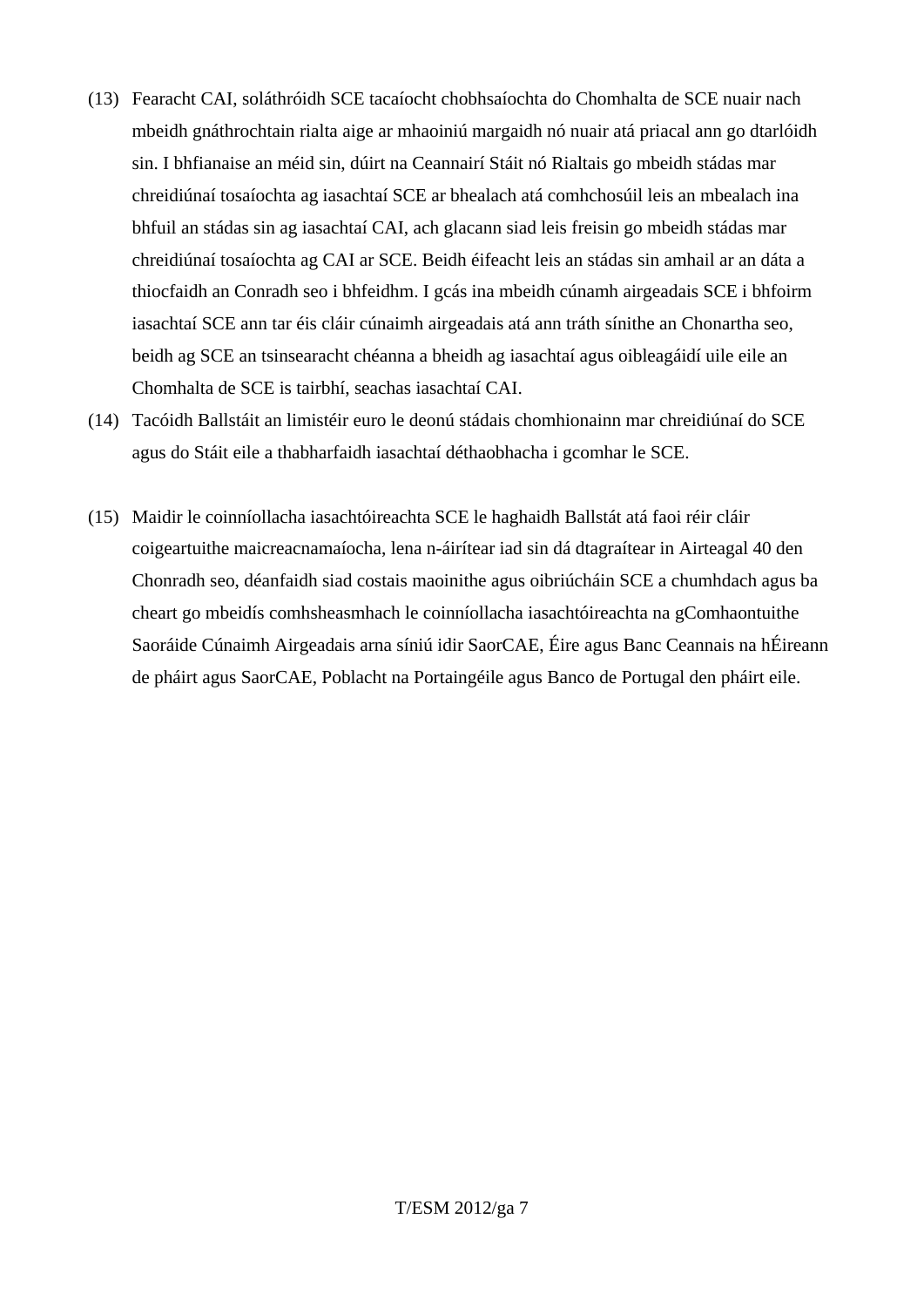- (16) Ba cheart díospóidí a eascróidh idir na Páirtithe Conarthacha nó idir na Páirtithe Conarthacha agus SCE maidir le léiriú agus cur i bhfeidhm an Chonartha seo a chur faoi bhráid dhlínse Chúirt Bhreithiúnais an Aontais Eorpaigh, i gcomhréir le hAirteagal 273 den Chonradh ar Fheidhmiú an Aontais Eorpaigh ("CFAE").
- (17) Déanfaidh an Coimisiún Eorpach agus Comhairle an Aontais Eorpaigh faireachas iarchláir faoi chuimsiú an chreata a leagtar síos in Airteagal 121 agus Airteagal 136 CFAE,

TAR ÉIS COMHAONTÚ MAR A LEANAS: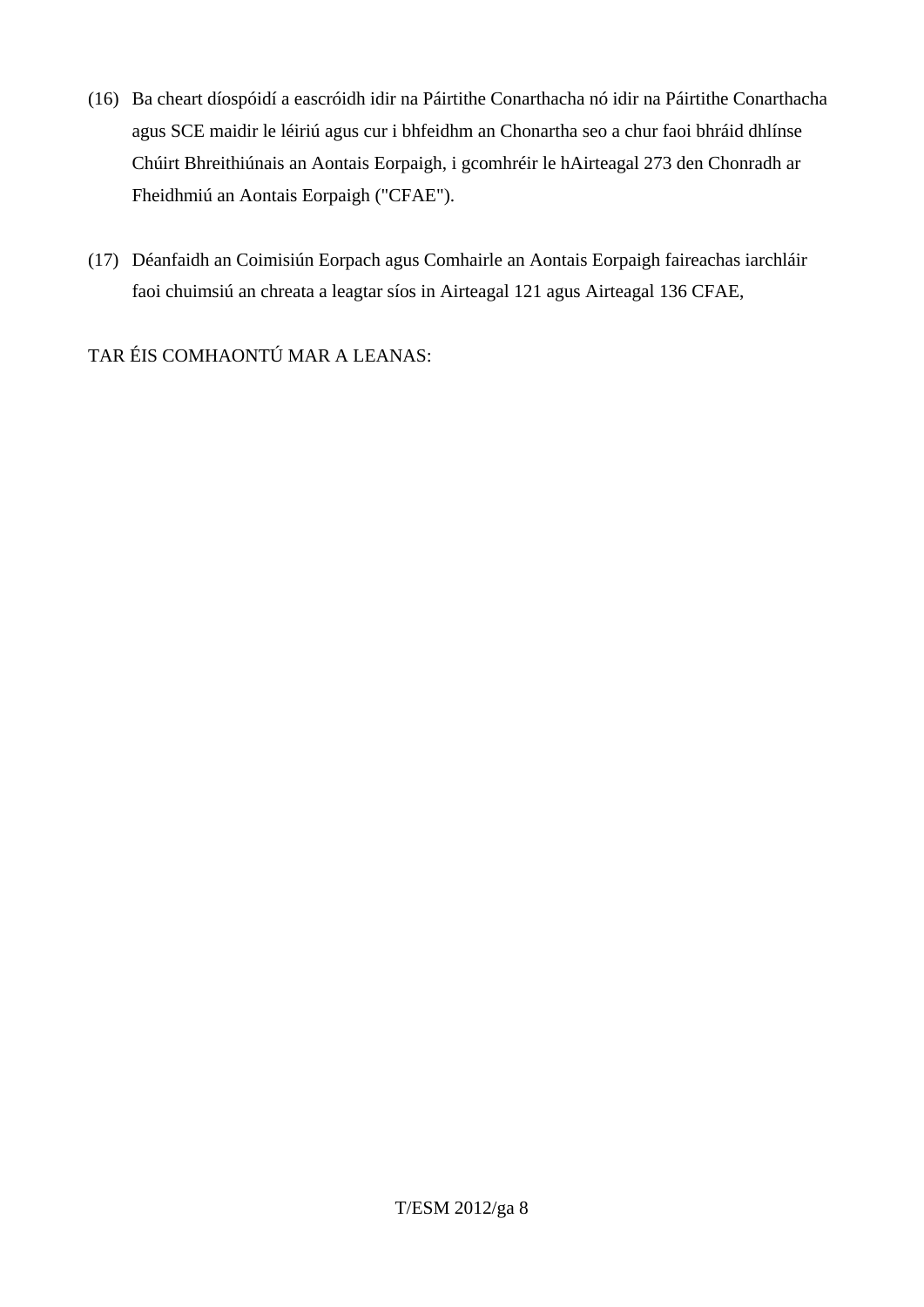## CAIBIDIL 1

# COMHALTAS AGUS CUSPÓIR

# AIRTEAGAL 1

Bunú agus comhaltaí

1. Leis an gConradh seo, déanann na Páirtithe Conarthacha institiúid idirnáisiúnta airgeadais, ar a dtabharfar "an Sásra Cobhsaíochta Eorpach" ("SCE"), a bhunú eatarthu féin.

2. Is Comhaltaí de SCE na Páirtithe Conarthacha.

# AIRTEAGAL 2

# Comhaltaí nua

1. Beidh comhaltas de SCE ar oscailt do na Ballstáit eile den Aontas Eorpach ón tráth a thiocfaidh an cinneadh ó Chomhairle an Aontais Eorpaigh, arna ghlacadh i gcomhréir le hAirteagal 140(2) CFAE, i bhfeidhm, ar cinneadh é lena n-aisghairtear an maolú atá ag na Ballstáit sin gan an euro a ghlacadh.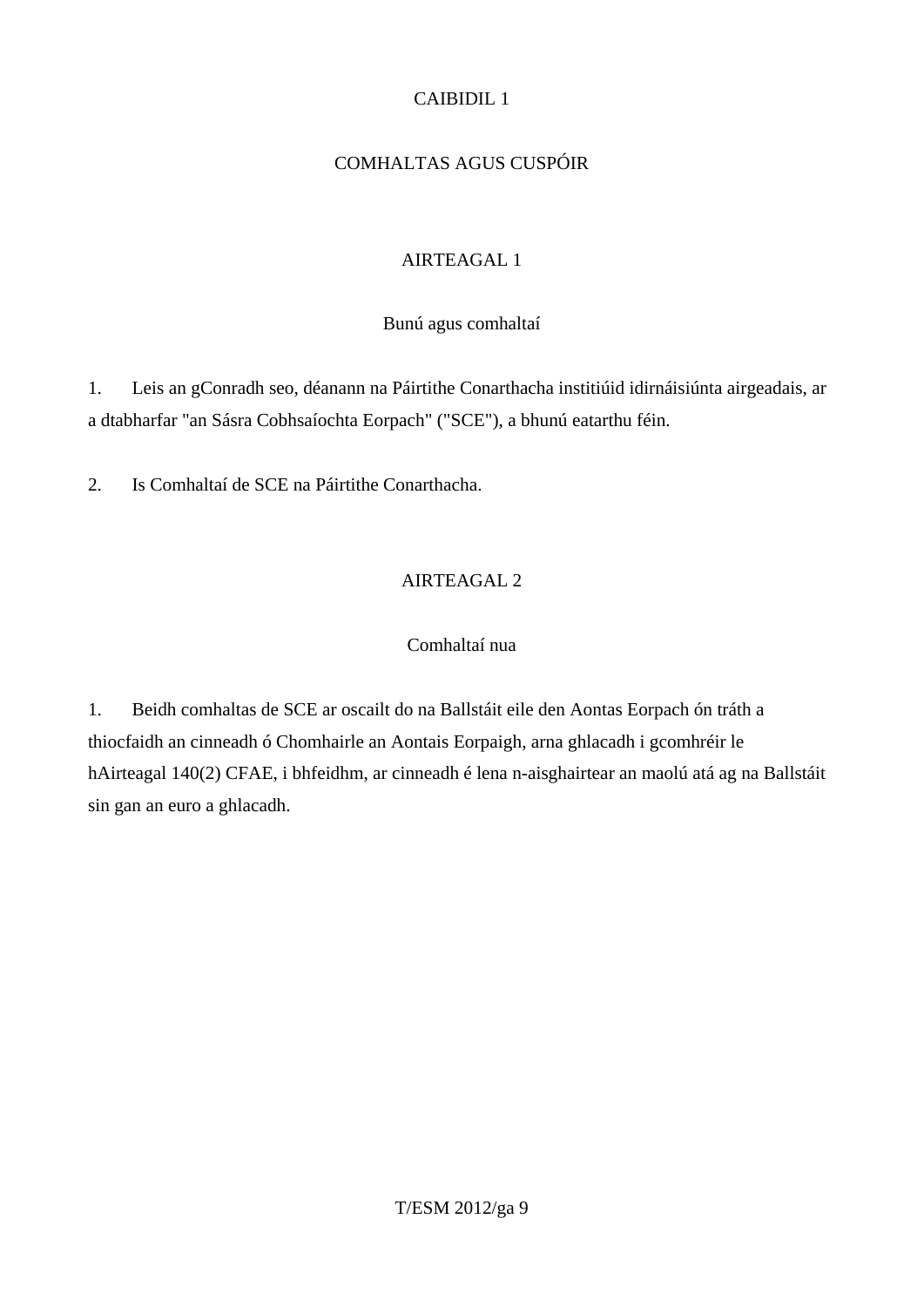2. Maidir le Comhaltaí nua de SCE, ligfear isteach iad faoi na téarmaí agus na coinníollacha céanna atá ag Comhaltaí reatha de SCE, i gcomhréir le hAirteagal 44.

3. Gheobhaidh Comhalta nua a aontaíonn do SCE tar éis a bhunaithe scaireanna in SCE mar mhalairt ar a ranníoc caipitiúil, arna ríomh i gcomhréir leis an treoir ranníoca dá bhforáiltear in Airteagal 11.

#### AIRTEAGAL 3

#### Cuspóir

Is é is cuspóir do SCE cistiú a shlógadh agus tacaíocht chobhsaíochta a sholáthar, faoi choinníollacht dhocht, a bheidh cuí don ionstraim cúnaimh airgeadais a roghnófar, chun leasa Comhaltaí de SCE a bhfuil deacrachtaí móra maoinithe acu nó a bhfuil deacrachtaí móra maoinithe ag bagairt orthu, má tá na nithe sin fíor-riachtanach chun cobhsaíocht airgeadais an limistéir euro ina iomláine agus a Bhallstát a choimirciú. Chun na críche sin, beidh SCE i dteideal cistí a thiomsú trí ionstraimí airgeadais a eisiúint nó trí theacht ar chomhaontuithe nó ar shocruithe airgeadais nó eile le Comhaltaí de SCE, le hinstitiúidí airgeadais nó le tríú páirtithe eile.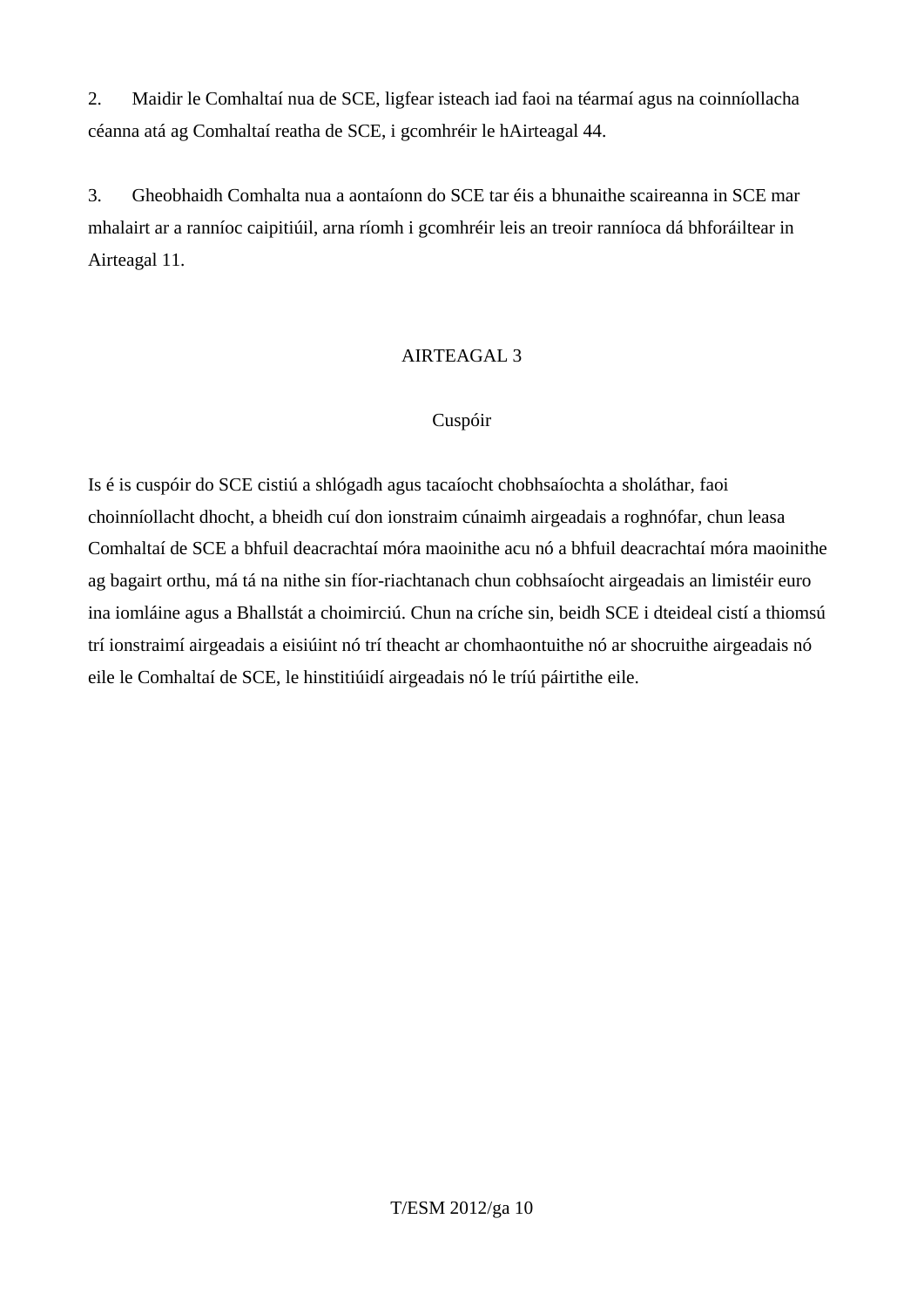## CAIBIDIL 2

# RIALACHAS

## AIRTEAGAL 4

## Struchtúr agus rialacha vótála

1. Beidh Bord Rialtóirí agus Bord Stiúrthóirí, maille le Stiúrthóir Bainistíochta agus foireann eile dá chuid féin ag SCE de réir mar a mheasfar is gá.

2. Déanfar cinntí an Bhoird Rialtóirí agus an Bhoird Stiúrthóirí de thoil a chéile, trí thromlach cáilithe nó trí thromlach simplí, mar a shonraítear sa Chonradh seo. Maidir leis na cinntí uile a dhéanfar, ní mór córam 2/3 de na comhaltaí a bhfuil cearta vótála acu, atá in ionannas do 2/3 ar a laghad de na cearta vótála, a bheith i láthair.

3. Chun cinneadh de thoil a chéile a ghlacadh, is gá aontoilíocht na gcomhaltaí a ghlacfaidh páirt sa vóta. Ní chuirfidh staonadh ó vótáil bac ar chinneadh a ghlacadh de thoil a chéile.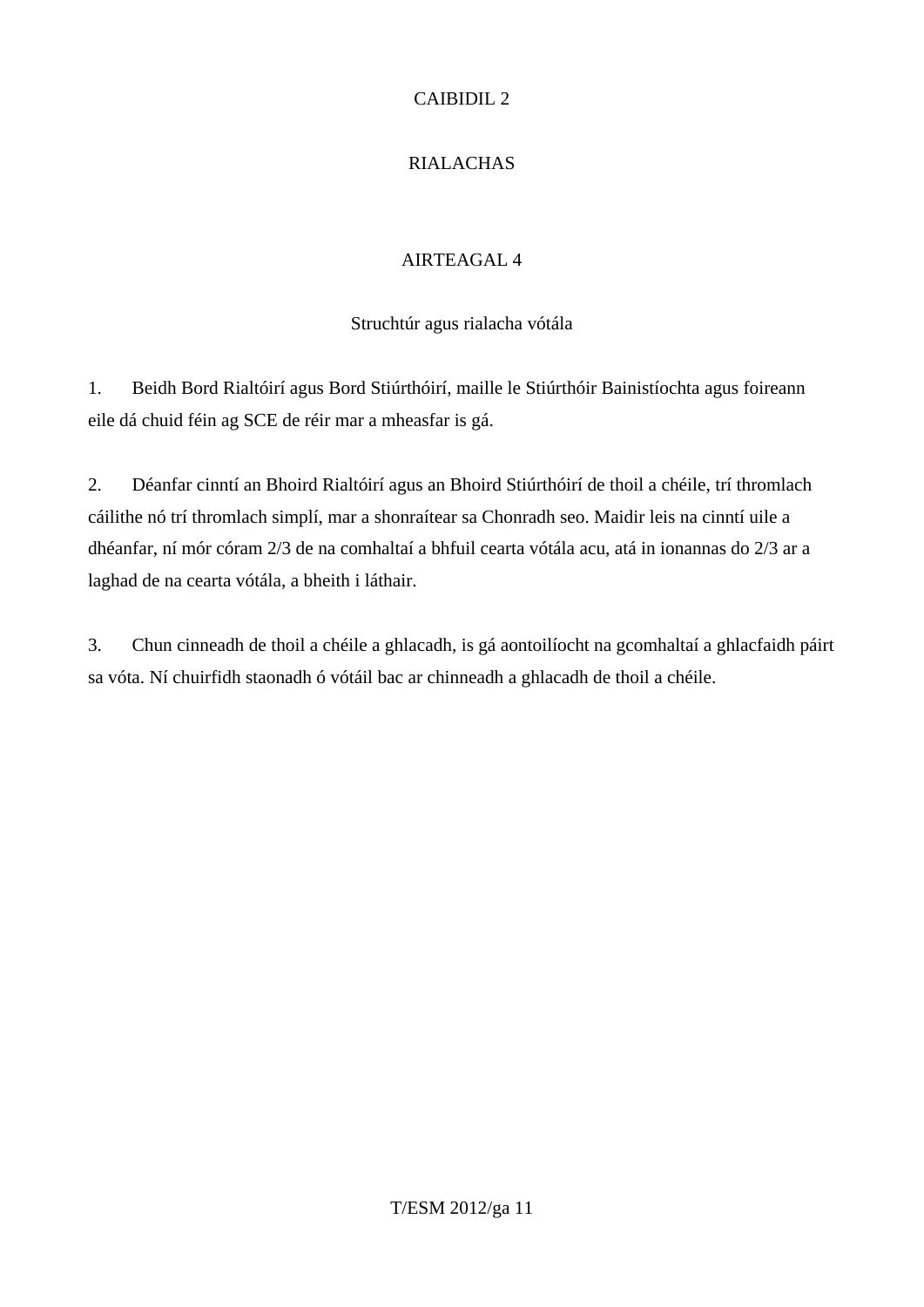4. De mhaolú ar mhír 3, déanfar nós imeachta vótála éigeandála a úsáid i gcásanna ina dtagann an Coimisiún Eorpach agus BCE araon ar an tátal go mbeadh bagairt ann ar inmharthanacht eacnamaíoch agus airgeadais an limistéir euro má mhainnítear cinneadh a ghlacadh go práinneach chun cúnamh airgeadais, arna shainmhíniú in Airteagail 13 go 18, a dheonú nó a chur chun feidhme. Is gá tromlach cáilithe 85 % de na vótaí a caitheadh le go bhféadfaidh an Bord Rialtóirí agus an Bord Stiúrthóirí cinneadh dá dtagraítear i bpointí (f) agus (g) d'Airteagal 5(6) a ghlacadh de thoil a chéile faoin nós imeachta éigeandála sin.

I gcás ina n-úsáidtear an nós imeachta éigeandála dá dtagraítear sa chéad fhomhír, déantar aistriú ón gcúlchiste agus/nó ón gcaipiteal íoctha chuig cúlchiste éigeandála chun maolán tiomanta a chruthú chun na priacail a eascraíonn as an tacaíocht airgeadais a dheonaítear faoin nós imeachta éigeandála sin a chumhdach. Féadfaidh an Bord Rialtóirí a chinneadh an cúlchiste éigeandála a chealú agus a bhfuil ann a aistriú ar ais chuig an gcúlchiste agus/nó chuig an gcaipiteal íoctha.

5. Chun cinneadh a ghlacadh trí thromlach cáilithe, is gá ochtó faoin gcéad (80 %) de na vótaí a caitheadh.

6. Chun cinneadh a ghlacadh trí thromlach simplí, is gá tromlach na vótaí a caitheadh.

7. Beidh cearta vótála gach Comhalta de SCE, mar a fheidhmeoidh a cheapaí nó ionadaí an cheapaí ar an mBord Rialtóirí nó ar an mBord Stiúrthóirí iad, cothrom le líon na scaireanna a leithroinneadh ar an gComhalta sin i stoc caipitiúil údaraithe SCE mar a leagtar amach in Iarscríbhinn II.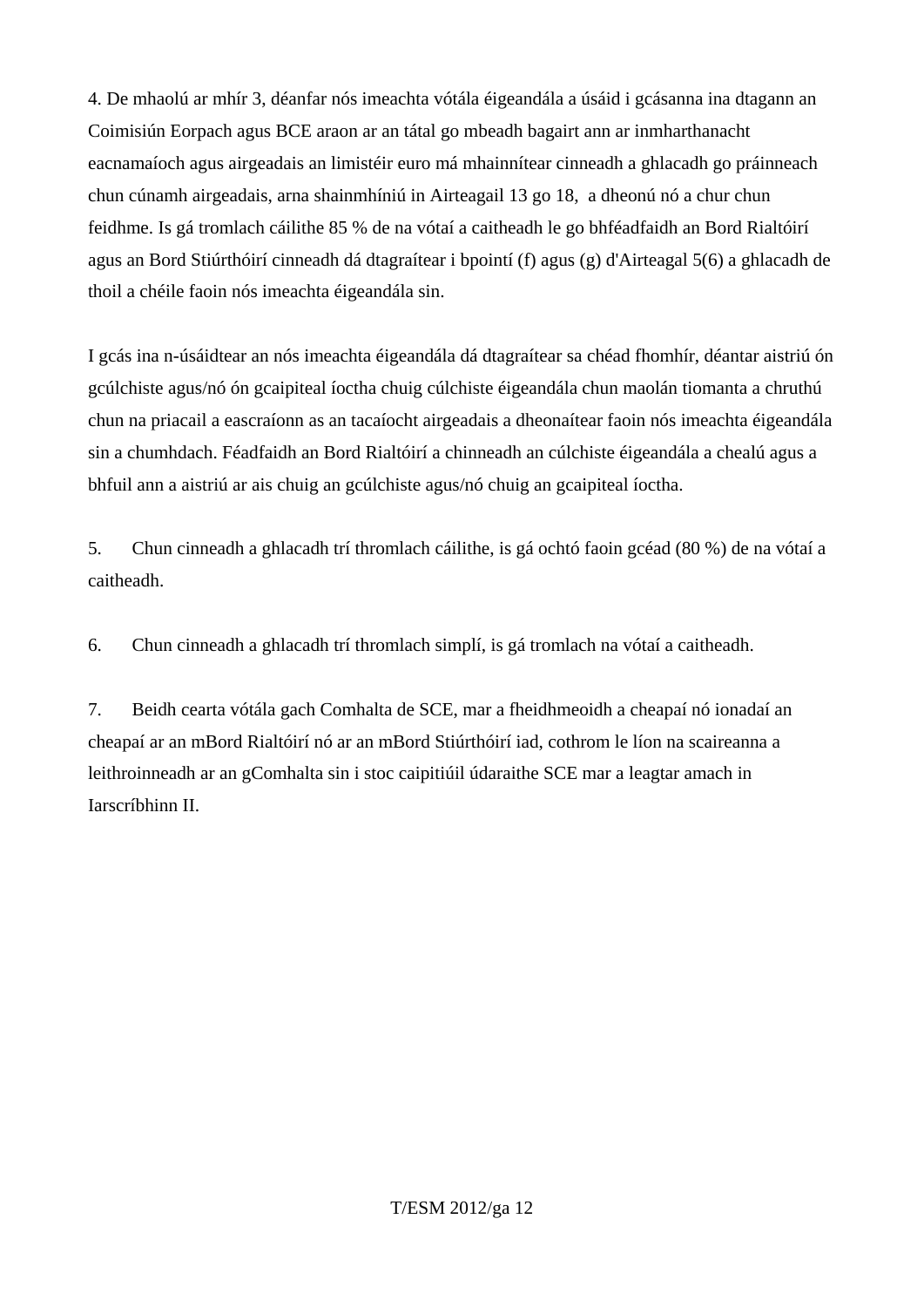8. Má mhainníonn aon Chomhalta de SCE aon chuid den mhéid atá dlite maidir lena oibleagáidí a íoc i ndáil leis na scaireanna íoctha nó na glaonna caipitil faoi Airteagal 8, Airteagal 9 agus Airteagal 10, nó i ndáil le haisíoc an chúnaimh airgeadais faoi Airteagal 16 nó Airteagal 17, ní bheidh sé de chead ag an gComhalta sin aon chearta vótála dá chuid a fheidhmiú fad a mhairfidh an mhainneachtain sin. Déanfar na tairseacha vótála a athríomh dá réir sin.

#### AIRTEAGAL 5

#### An Bord Rialtóirí

1. Ceapfaidh gach Comhalta de SCE Rialtóir agus Rialtóir malartach. Beidh na ceapacháin sin in-chúlghairthe tráth ar bith. Is comhalta de rialtas an Chomhalta sin de SCE atá freagrach as airgeadas a bheidh ina Rialtóir. Beidh lánchumhacht ag an Rialtóir malartach gníomhú thar ceann an Rialtóra nuair nach bhfuil an Rialtóir i láthair.

2. Déanfaidh an Bord Rialtóirí cinneadh i dtaobh an rachaidh Uachtarán an Ghrúpa Euro, dá dtagraítear i bPrótacal (Uimh. 14) maidir leis an nGrúpa Euro atá i gceangal leis an gConradh ar an Aontas Eorpach agus le CFAE, i gceannas air nó an dtoghfaidh an Bord Rialtóirí Cathaoirleach agus Leaschathaoirleach as measc a chuid comhaltaí le haghaidh téarma dhá bhliain. Féadfar an Cathaoirleach agus an Leaschathaoirleach a atoghadh. Eagrófar toghchán nua gan mhoill mura bhfuil an fheidhm is gá le haghaidh ainmniúcháin mar Rialtóir ag an sealbhóir oifige a thuilleadh.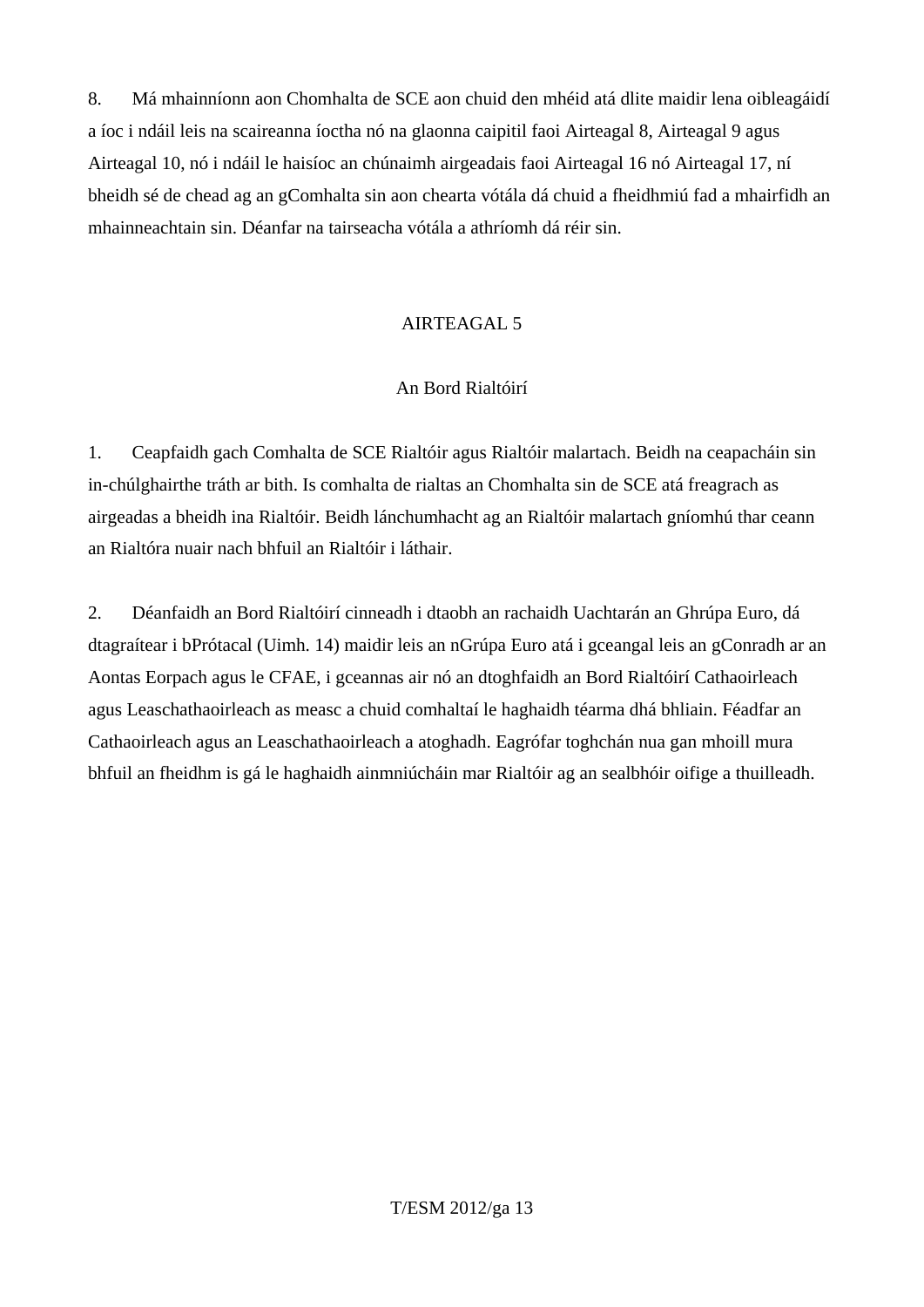3. Féadfaidh an Comhalta den Choimisiún Eorpach atá i bhfeighil gnóthaí eacnamaíocha agus airgeadaíochta agus Uachtarán BCE, mar aon le hUachtarán an Ghrúpa Euro (murab é nó í an Cathaoirleach agus mura Rialtóir é nó í), páirt a ghlacadh i gcruinnithe an Bhoird Rialtóirí i gcáil breathnóirí.

4. Maidir le hionadaithe Ballstát nach den limistéar euro a ghlacfaidh páirt ar bhonn *ad hoc* i gcomhar le SCE in oibríocht tacaíochta cobhsaíochta do Bhallstát den limistéar euro, iarrfar orthu freisin páirt a ghlacadh, i gcáil breathnóirí, i gcruinnithe an Bhoird Rialtóirí nuair a phléifear an tacaíocht chobhsaíochta sin agus an faireachán a dhéanfar uirthi.

5. Féadfaidh an Bord Rialtóirí a iarraidh ar dhaoine eile, lena n-áirítear ionadaithe de chuid institiúidí nó eagraíochtaí, amhail CAI, freastal, i gcáil breathnóirí, ar chruinnithe ar bhonn *ad hoc*.

6. Déanfaidh an Bord Rialtóirí na cinntí seo a leanas de thoil a chéile:

- (a) an cúlchiste éigeandála a chealú agus a bhfuil ann a aistriú ar ais chuig an gcúlchiste agus/nó chuig an gcaipiteal íoctha, i gcomhréir le hAirteagal 4(4);
- (b) scaireanna nua a eisiúint faoi théarmaí seachas téarmaí ar par, i gcomhréir le hAirteagal 8(2);
- (c) na glaonna caipitil a dhéanamh, i gcomhréir le hAirteagal 9(1);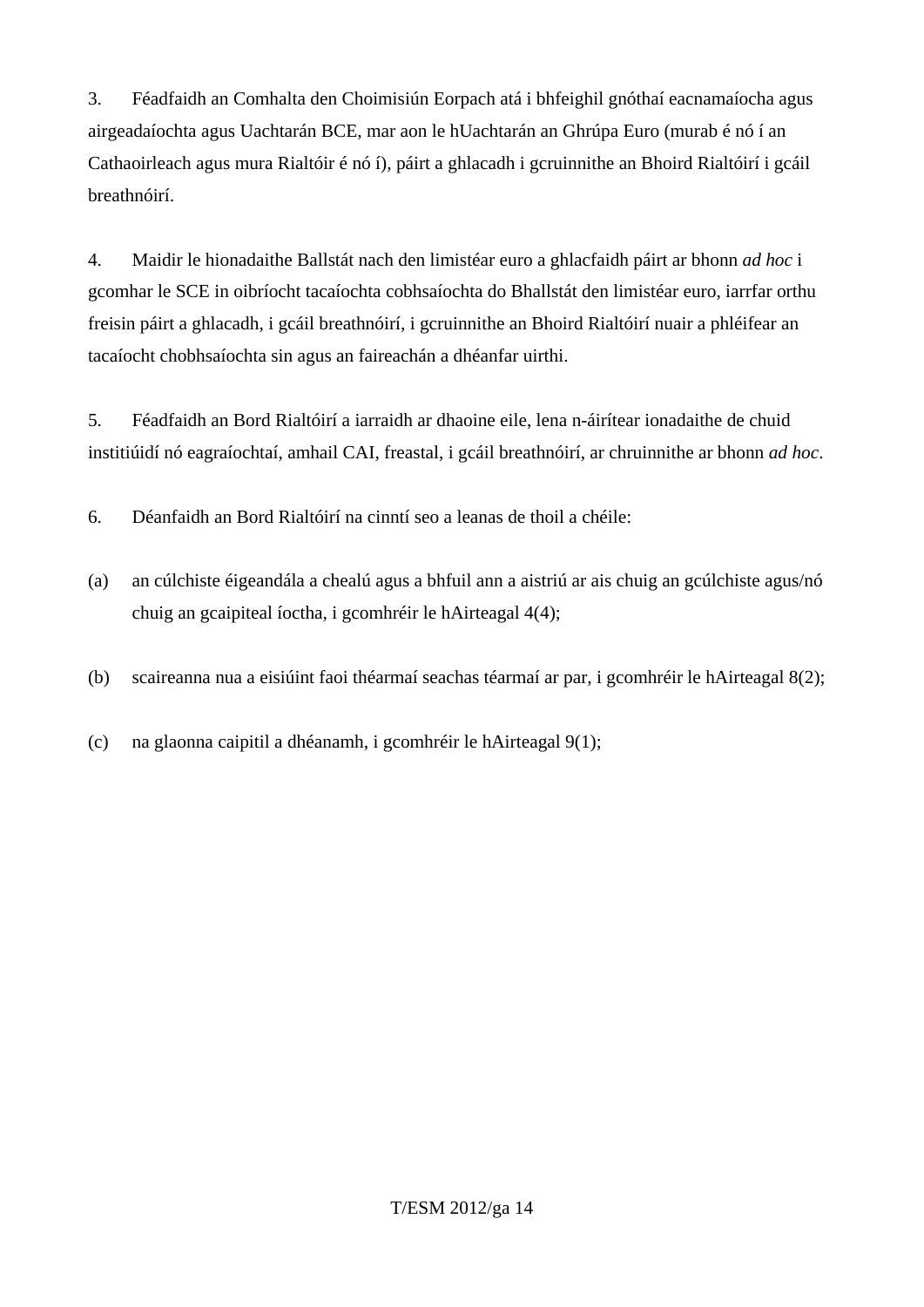- (d) an stoc caipitiúil údaraithe a athrú agus uasmhéid na hiasachtóireachta ó SCE a oiriúnú, i gcomhréir le hAirteagal 10(1);
- (e) nuashonrú ionchasach ar an treoir le haghaidh shuibscríobh chaipiteal BCE a chur i gcuntas, i gcomhréir le hAirteagal 11(3), agus na hathruithe a bheidh le déanamh ar Iarscríbhinn I a chur i gcuntas, i gcomhréir le hAirteagal 11(6);
- (f) tacaíocht chobhsaíochta ó SCE a sholáthar, lena n-áirítear an choinníollacht i dtaca le beartas eacnamaíoch arna lua sa mheabhrán tuisceana dá dtagraítear in Airteagal 13(3), agus an rogha ionstraimí agus na téarmaí airgeadais agus na coinníollacha a bhunú, i gcomhréir le hAirteagail 12 go 18;
- (g) sainordú a thabhairt don Choimisiún Eorpach an choinníollacht i dtaca le beartas eacnamaíoch a bheidh ag gabháil le gach cúnamh airgeadais i gcomhréir le hAirteagal 13(3), a chaibidil, i gcuibhreann le BCE;
- (h) an beartas praghsála agus an treoirlíne praghsála le haghaidh cúnaimh airgeadais a athrú, i gcomhréir le hAirteagal 20;
- (i) liosta na n-ionstraimí cúnaimh airgeadais a fhéadfaidh SCE a úsáid a athrú, i gcomhréir le hAirteagal 19;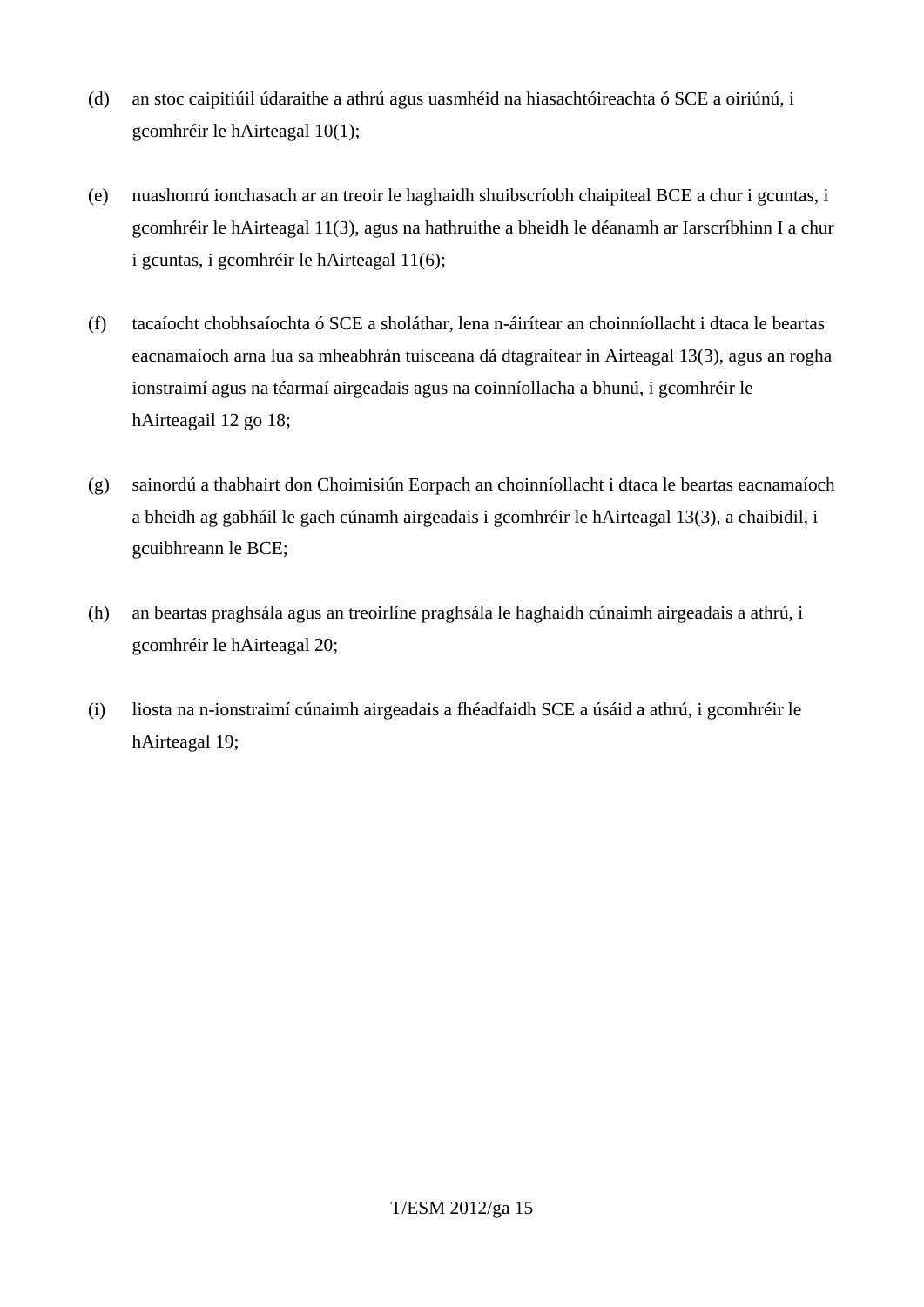- (j) na módúlachtaí a bhunú maidir le haistriú na tacaíochta ó SaorCAE go dtí SCE, i gcomhréir le hAirteagal 40;
- (k) an t-iarratas ar chomhaltas de SCE ag comhaltaí nua, dá dtagraítear in Airteagal 44, a fhormheas;
- (l) oiriúnuithe a dhéanamh ar an gConradh seo de thoradh díreach ar aontachas comhaltaí nua, lena n-áirítear athruithe a bheidh le déanamh ar dháileadh an chaipitil ar Chomhaltaí SCE agus dáileadh den sórt sin a ríomh de thoradh díreach ar aontachas comhalta nua do SCE, i gcomhréir le hAirteagal 44; agus
- (m) na cúraimí a liostaítear san Airteagal seo a tharmligean chuig an mBord Stiúrthóirí.
- 7. Déanfaidh an Bord Rialtóirí na cinntí seo a leanas trí thromlach cáilithe:
- (a) téarmaí teicniúla agus mionsonraithe aontachais comhalta nua le SCE a leagan amach, i gcomhréir le hAirteagal 44;
- (b) cinneadh i dtaobh Uachtarán an Ghrúpa Euro do dhul i gceannas air nó Cathaoirleach agus Leaschathaoirleach an Bhoird Rialtóirí a thoghadh, trí thromlach cáilithe, i gcomhréir le mír 2;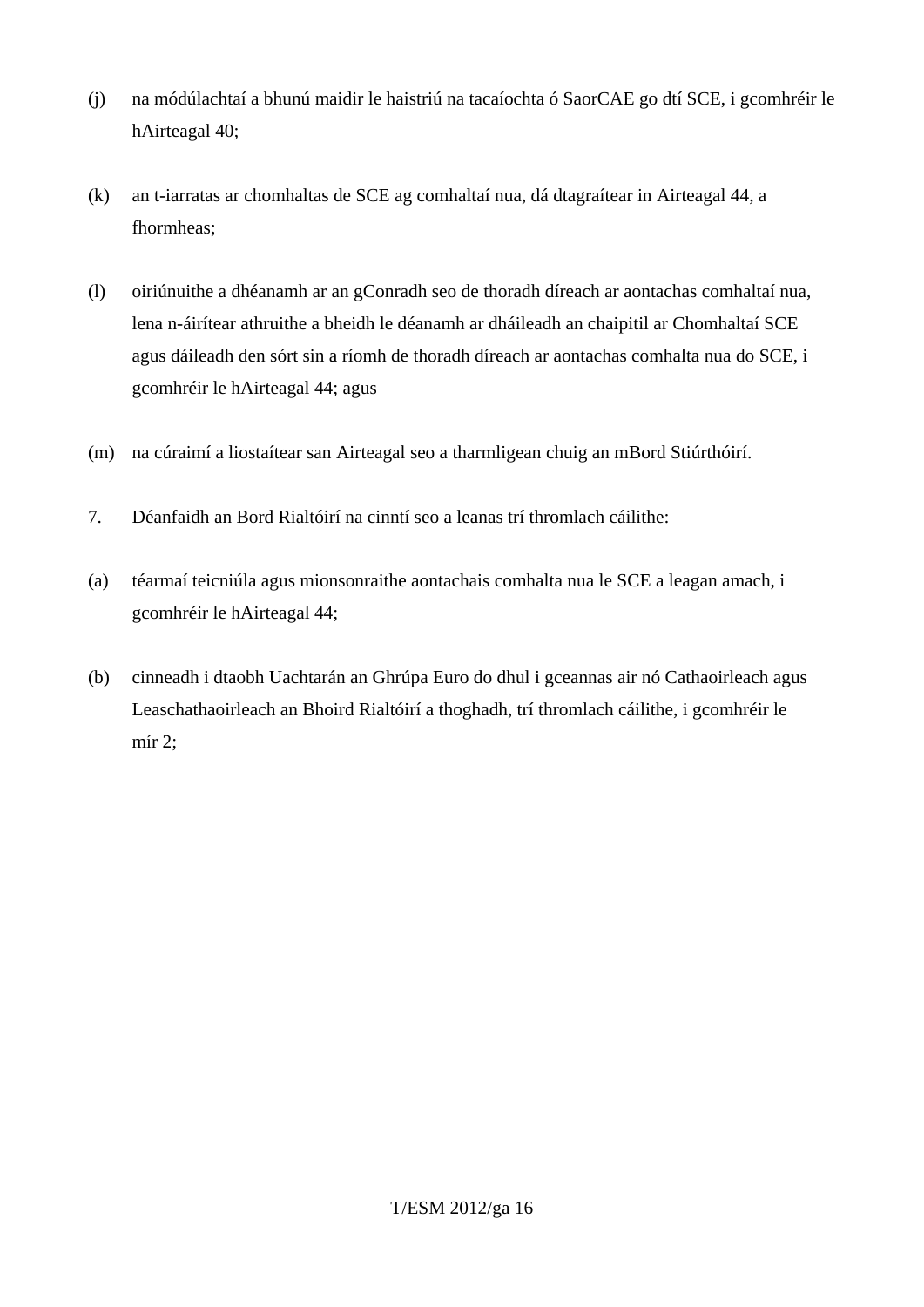- (c) fodhlíthe SCE agus na rialacha nóis imeachta is infheidhme maidir leis an mBord Rialtóirí agus leis an mBord Stiúrthóirí (lena n-áirítear an ceart chun coistí agus fochomhlachtaí a bhunú) a leagan amach, i gcomhréir le mír 9;
- (d) liosta na ngníomhaíochtaí atá ar neamhréir le dualgais Stiúrthóra nó Stiúrthóra mhalartaigh a chinneadh, i gcomhréir le hAirteagal 6(8);
- (e) an Stiúrthóir Bainistíochta a cheapadh agus deireadh a chur le téarma oifige an Stiúrthóra Bainistíochta, i gcomhréir le hAirteagal 7;
- (f) cistí eile a bhunú, i gcomhréir le hAirteagal 24;
- (g) na gníomhaíochtaí a dhéanfar chun fiach a ghnóthú ó Chomhalta de SCE, i gcomhréir le hAirteagal 25(2) agus (3);
- (h) cuntais bhliantúla SCE a fhormheas, i gcomhréir le hAirteagal 27(1);
- (i) comhaltaí an Bhoird Iniúchóirí a cheapadh, i gcomhréir le hAirteagal 30(1);
- (j) na hiniúchóirí seachtracha a fhormheas, i gcomhréir le hAirteagal 29;
- (k) an díolúine atá ag Cathaoirleach an Bhoird Rialtóirí, ag Rialtóir, ag Rialtóir malartach, ag Stiúrthóir, ag Stiúrthóir malartach nó ag an Stiúrthóir Bainistíochta a tharscaoileadh, i gcomhréir le hAirteagal 35(2);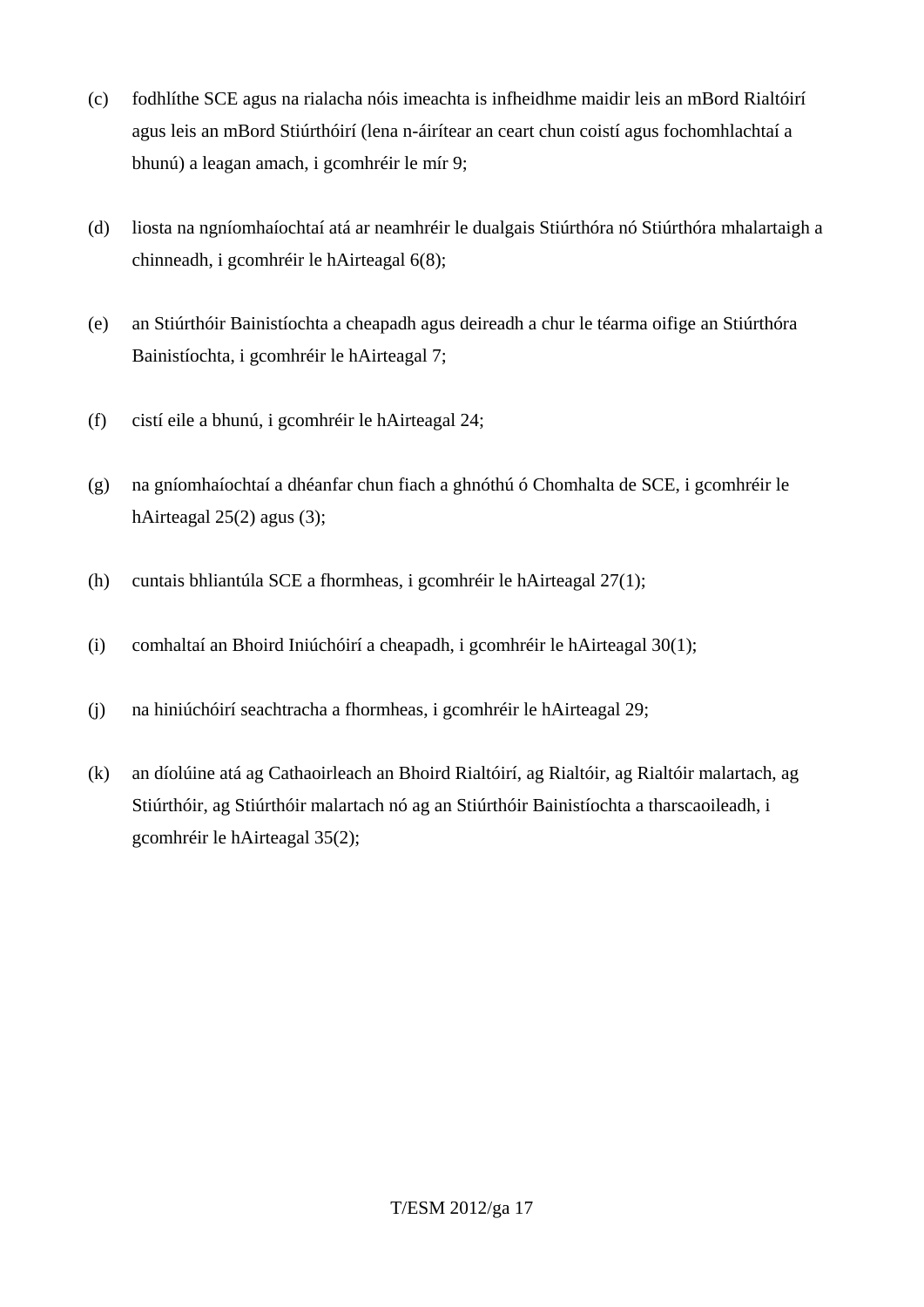- (l) an córas cánachais is infheidhme maidir le foireann SCE a chinneadh, i gcomhréir le hAirteagal 36(5);
- (m) díospóid, i gcomhréir le hAirteagal 37(2); agus

(n) aon chinneadh eile is gá agus nach bhforáiltear dó go sainráite leis an gConradh seo.

8. Is é nó is í an Cathaoirleach a chomórfaidh cruinnithe an Bhoird Rialtóirí agus a bheidh i gceannas ar na cruinnithe sin. Beidh an Leaschathaoirleach i gceannas ar na cruinnithe sin aon uair nach mbeidh an Cathaoirleach in ann páirt a ghlacadh iontu.

9. Déanfaidh an Bord Rialtóirí a rialacha nóis imeachta agus fodhlíthe SCE a ghlacadh.

## AIRTEAGAL 6

## An Bord Stiúrthóirí

1. Ceapfaidh gach Rialtóir Stiúrthóir amháin agus Stiúrthóir malartach amháin as measc daoine a bhfuil ard-inniúlacht acu i gcúrsaí eacnamaíocha agus airgeadais. Is ceapacháin a bheidh inchúlghairthe tráth ar bith na ceapacháin sin. Beidh lánchumhacht ag na Stiúrthóirí malartacha gníomhú thar ceann an Stiúrthóra nuair nach bhfuil an Stiúrthóir i láthair.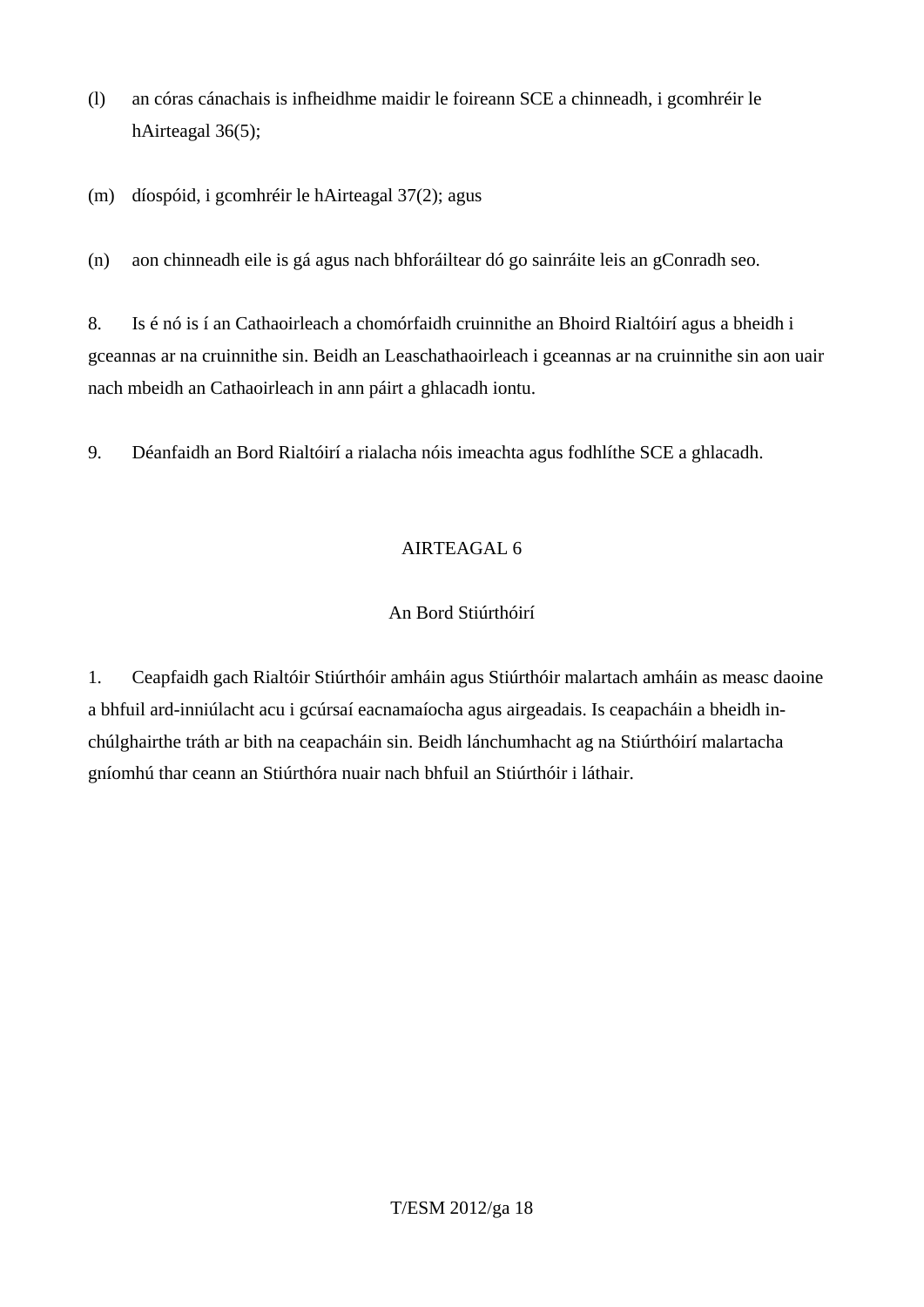2. Féadfaidh an Comhalta den Choimisiún Eorpach atá i bhfeighil gnóthaí eacnamaíocha agus airgeadaíochta agus Uachtarán BCE breathnóir amháin an duine a cheapadh.

3. Maidir le hionadaithe Ballstát nach den limistéar euro a ghlacfaidh páirt ar bhonn *ad hoc* i gcomhar le SCE in oibríocht cúnaimh airgeadais le haghaidh Ballstáit den limistéar euro, iarrfar orthu freisin páirt a ghlacadh, i gcáil breathnóirí, i gcruinnithe an Bhoird Rialtóirí nuair a phléifear an cúnamh airgeadais sin agus an faireachán a dhéanfar air.

4. Féadfaidh an Bord Rialtóirí a iarraidh ar dhaoine eile, lena n-áirítear ionadaithe de chuid institiúidí nó eagraíochtaí, freastal, i gcáil breathnóirí, ar chruinnithe ar bhonn *ad hoc*.

5. Is trí thromlach cáilithe a dhéanfaidh an Bord Stiúrthóirí cinntí, mura ndeirtear a mhalairt sa Chonradh seo. Maidir le cinntí a ghlacfar ar bhonn cumhachtaí arna dtarmligean ag an mBord Rialtóirí, is i gcomhréir leis na rialacha vótála iomchuí a leagtar amach in Airteagal 5(6) agus (7) a ghlacfar iad.

6. Gan dochar do chumhachtaí an Bhoird Rialtóirí mar atá leagtha amach in Airteagal 5, áiritheoidh an Bord Stiúrthóirí go ndéanfar SCE a reáchtáil i gcomhréir leis an gConradh seo agus le fodhlíthe SCE, arna nglacadh ag an mBord Rialtóirí. Déanfaidh an Bord cinntí de réir mar a fhoráiltear sa Chonradh seo nó cinntí a bheidh tarmligthe chuige ag an mBord Rialtóirí.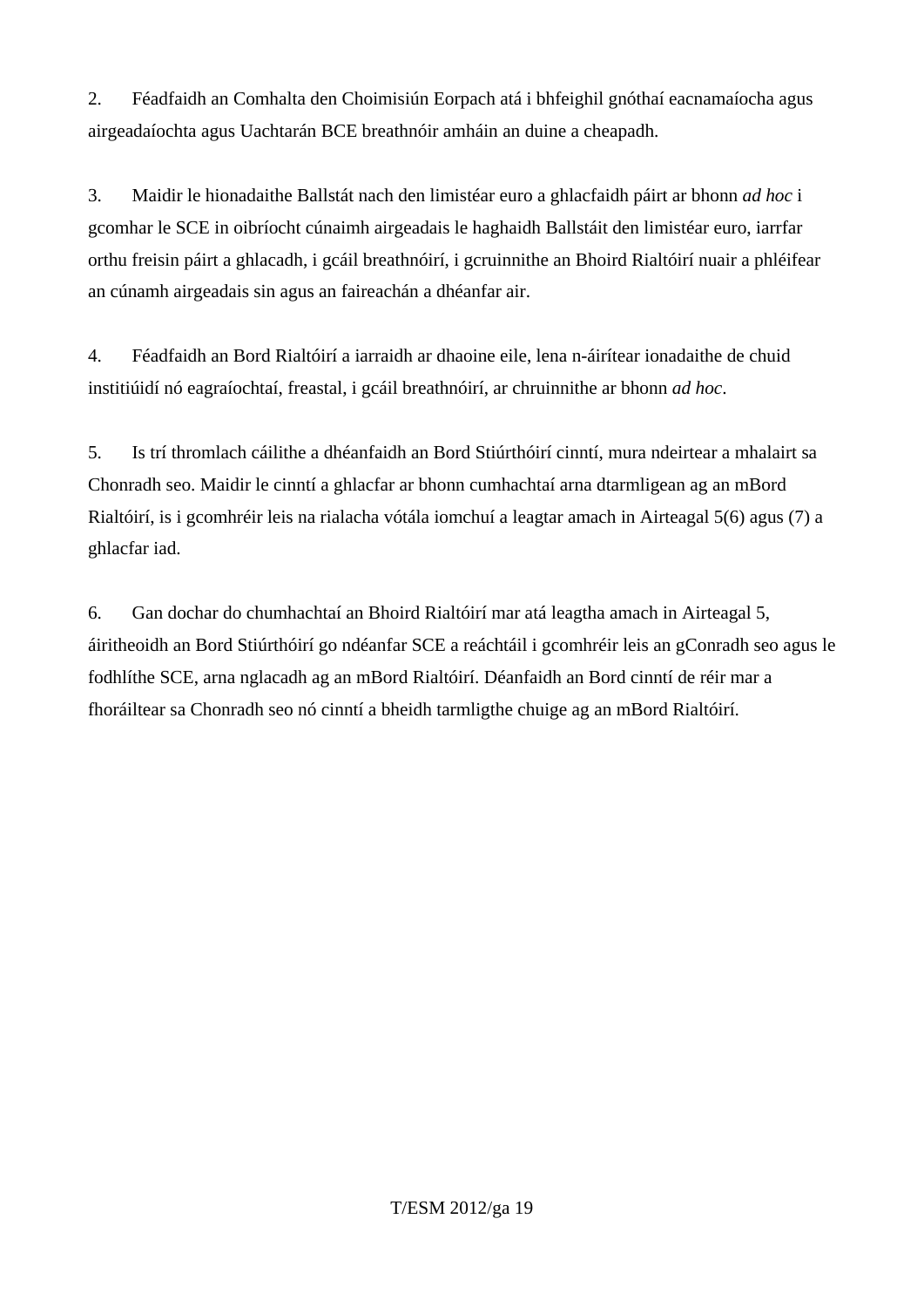7. Déanfar aon fholúntas ar an mBord Stiúrthóirí a líonadh láithreach i gcomhréir le mír 1.

8. Leagfaidh an Bord Rialtóirí síos na gníomhaíochtaí sin atá ar neamhréir le dualgais Stiúrthóra nó Stiúrthóra mhalartaigh, agus leagfaidh sé síos freisin fodhlíthe SCE agus rialacha nóis imeachta an Bhoird Stiúrthóirí.

#### AIRTEAGAL 7

## An Stiúrthóir Bainistíochta

1. Ceapfaidh an Bord Rialtóirí an Stiúrthóir Bainistíochta as measc iarrthóirí ag a bhfuil náisiúntacht Comhalta de SCE, taithí iomchuí idirnáisiúnta agus ardleibhéal inniúlachta i gcúrsaí eacnamaíocha agus airgeadais. Fad a shealbhóidh an Stiúrthóir Bainistíochta oifig, ní ceadmhach dó nó di a bheith ina Rialtóir ná ina Stiúrthóir ná ina mhalartach nó ina malartach do cheachtar díobh.

2. Cúig bliana a bheidh i dtéarma oifige an Stiúrthóra Bainistíochta. Féadfar é nó í a athcheapadh uair amháin. Scoirfidh an Stiúrthóir Bainistíochta dá oifig nó dá hoifig a shealbhú, áfach, nuair a chinnfidh an Bord Rialtóirí amhlaidh.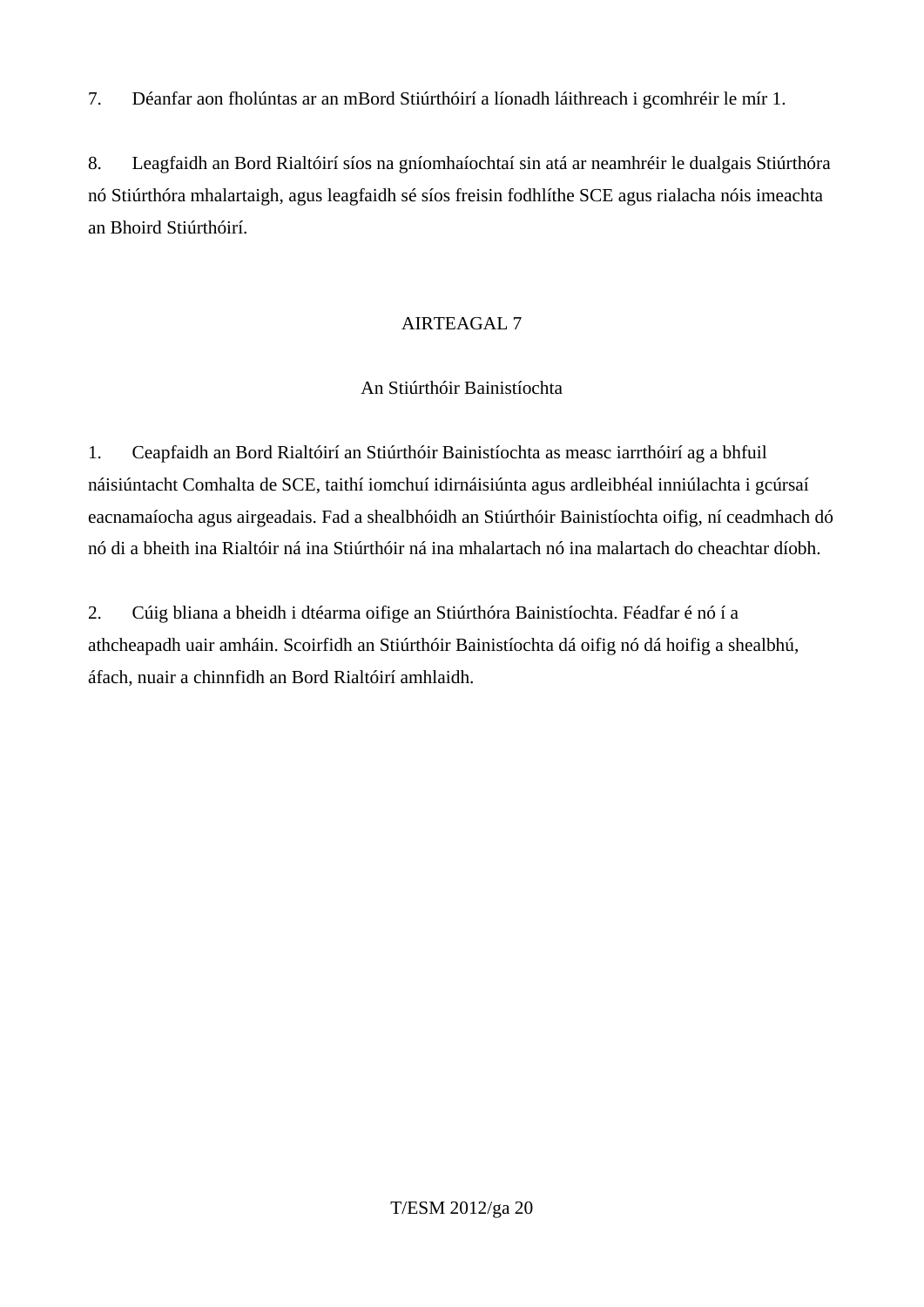3. Is é nó is í an Stiúrthóir Bainistíochta a bheidh i gceannas ar chruinnithe an Bhoird Stiúrthóirí agus glacfaidh sé nó sí páirt i gcruinnithe an Bhoird Rialtóirí.

4. Is é nó is í an Stiúrthóir Bainistíochta a bheidh ina cheann nó ina ceann ar fhoireann SCE. Beidh sé nó sí freagrach as foireann a eagrú, a cheapadh agus a dhífhostú i gcomhréir le rialacha foirne a ghlacfaidh an Bord Stiúrthóirí.

5. Is é nó is í an Stiúrthóir Bainistíochta ionadaí dlíthiúil SCE agus seolfaidh sé nó sí, faoi stiúir an Bhoird Stiúrthóirí, gnó reatha SCE.

# CAIBIDIL 3

# CAIPITEAL

# AIRTEAGAL 8

## Stoc caipitiúil údaraithe

1. Is é EUR 700 000 milliún a bheidh sa stoc caipitiúil údaraithe. Roinnfear é i seacht milliún scair a mbeidh luach ainmniúil EUR 100 000 an ceann orthu agus a bhféadfar a shuibscríobh de réir na treorach ranníoca tosaigh dá bhforáiltear in Airteagal 11 agus a ríomhtar in Iarscríbhinn I.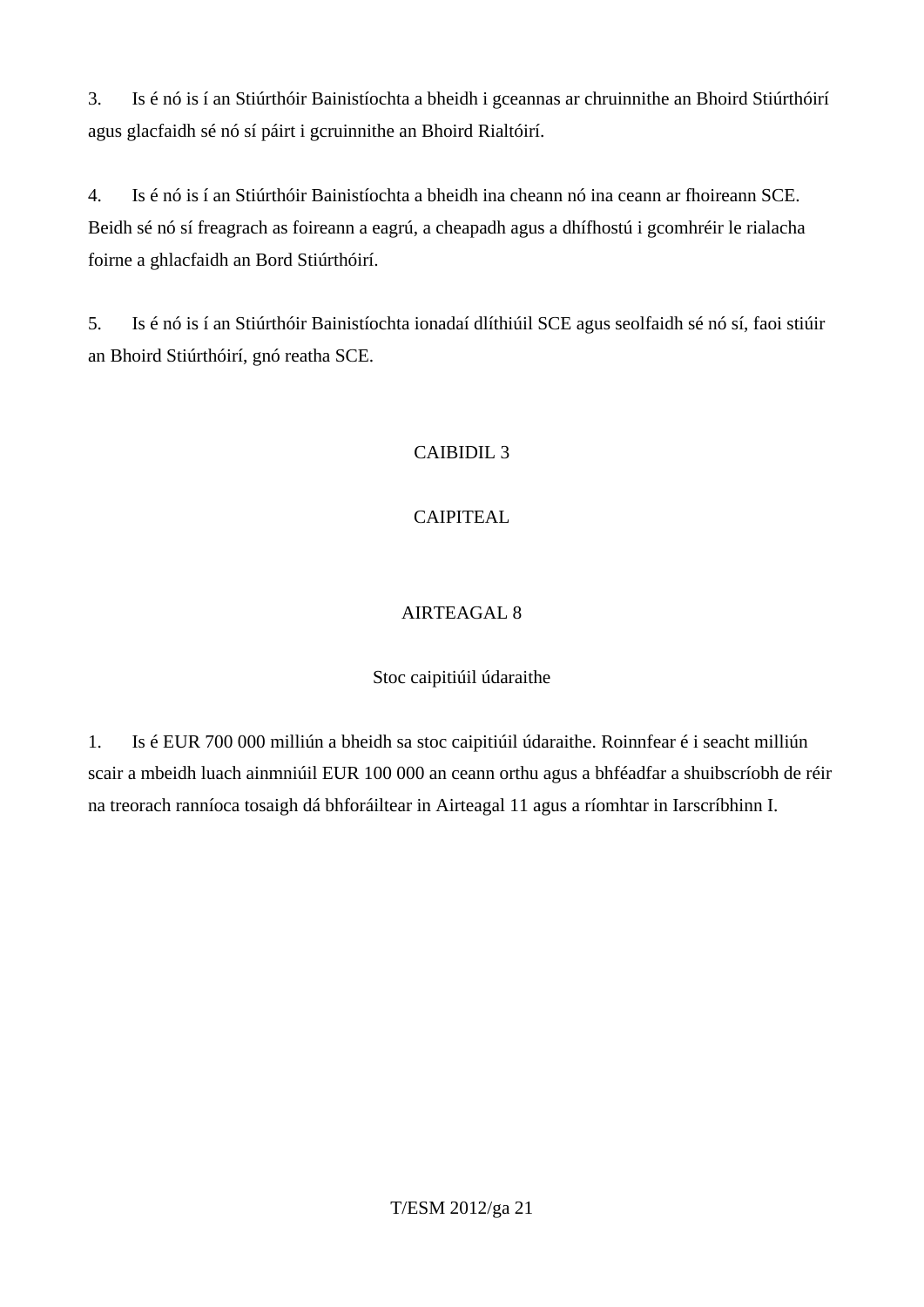2. Roinnfear an stoc caipitiúil údaraithe i scaireanna íoctha agus i scaireanna inghlaoite. EUR 80 000 milliún a bheidh i luach ainmniúil comhiomlán tosaigh iomlán na scaireanna íoctha. Déanfar scaireanna stoic chaipitiúil údaraithe a suibscríobhadh i dtosach a eisiúint ar par. Eiseofar scaireanna eile ar par, mura rud é go gcinnfidh an Bord Rialtóirí iad a eisiúint faoi théarmaí eile in imthosca speisialta.

3. Ní chuirfear scaireanna stoic chaipitiúil údaraithe faoi eire ná i ngeall ar shlí ar bith ná ní bheidh siad inaistrithe, cé is moite d'aistrithe ar mhaithe le coigeartuithe ar an treoir ranníoca dá bhforáiltear in Airteagal 11 a chur chun feidhme a mhéid is gá lena áirithiú go bhfreagraíonn dáileadh na scaireanna don treoir choigeartaithe.

4. Gabhann Comhaltaí SCE orthu féin leis seo, go neamh-inchúlghairthe agus gan choinníoll, a ranníoc leis an stoc caipitiúil údaraithe a sholáthar i gcomhréir lena dtreoir ranníoca in Iarscríbhinn I. Freastalóidh siad go tráthúil do na glaonna caipitiúla uile i gcomhréir leis na téarmaí a leagtar amach sa Chonradh seo.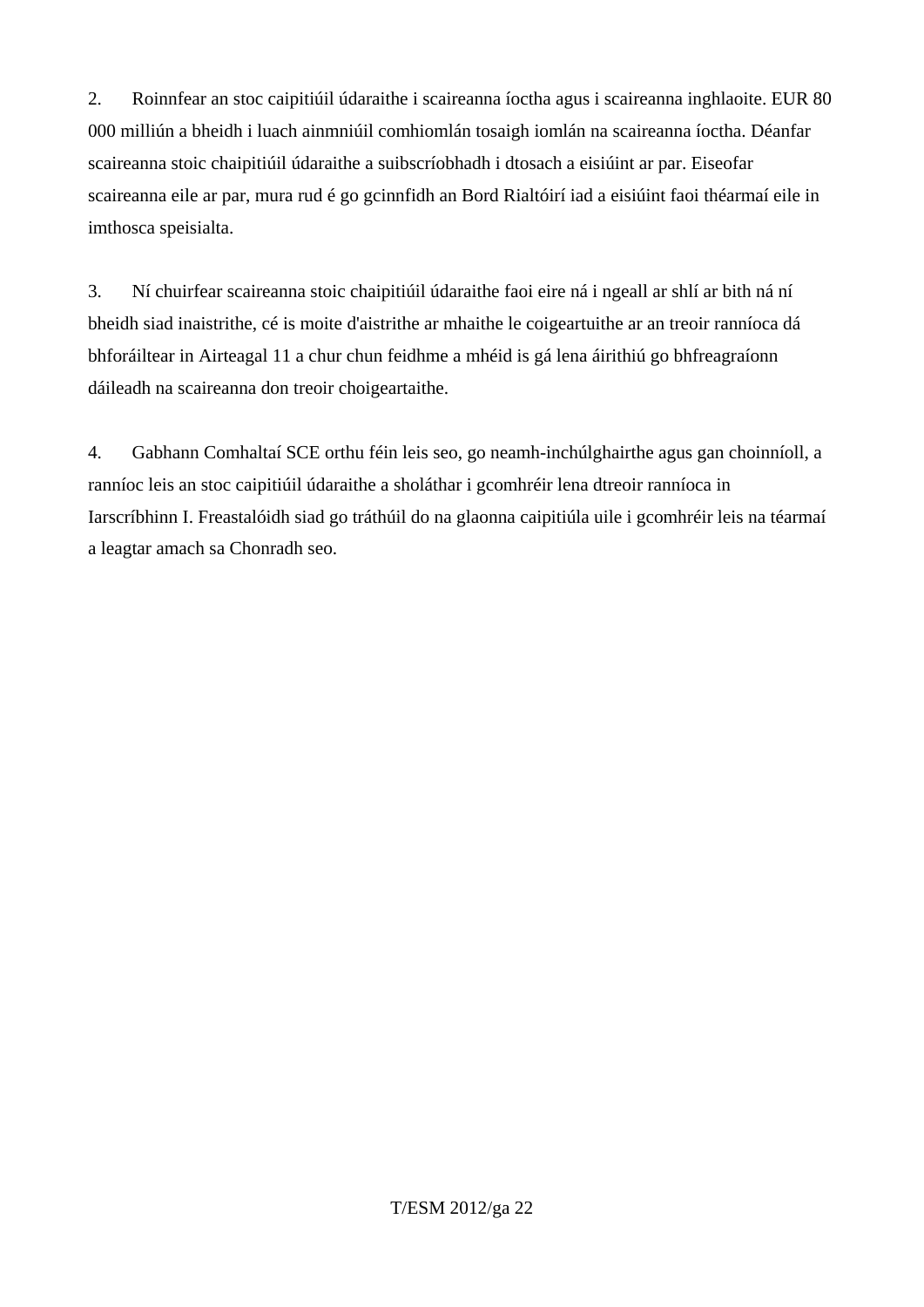5. Beidh dliteanas gach Comhalta de SCE teoranta, i ngach aon chás, dá sciar den stoc caipitiúil údaraithe ar a phraghas eisiúna. Ní bheidh aon Chomhalta de SCE faoi dhliteanas, de bhíthin a chomhaltais, i leith oibleagáidí de chuid SCE. Ní dhéanfar difear d'oibleagáidí Comhaltaí de SCE ranníoc a dhéanamh leis an stoc caipitiúil údaraithe i gcomhréir leis an gConradh seo más rud é go dtiocfaidh aon Chomhalta den sórt sin chun bheith cáilithe chun cúnamh airgeadais a fháil ó SCE, nó más rud é go bhfuil cúnamh airgeadais á fháil aige ó SCE.

## AIRTEAGAL 9

#### Glaonna caipitil

1. Féadfaidh an Bord Rialtóirí caipiteal údaraithe neamhíoctha a ghlaoch tráth ar bith agus tréimhse chuí a shocrú chun go n-íocfaidh Comhaltaí SCE é.

2. Féadfaidh an Bord Stiúrthóirí caipiteal údaraithe neamhíoctha a ghlaoch trí chinneadh tromlaigh shimplí chun leibhéal an chaipitil íoctha a aisiriú má thagann laghdú, trí chaillteanais a iompar, ar mhéid an chaipitil íoctha faoi bhun an leibhéil a bhunaítear in Airteagal 8(2), ar leibhéal é a bhféadfaidh an Bord Rialtóirí é a leasú de réir an nóis imeachta dá bhforáiltear in Airteagal 10, agus tréimhse chuí a shocrú chun go n-íocfaidh Comhaltaí SCE é.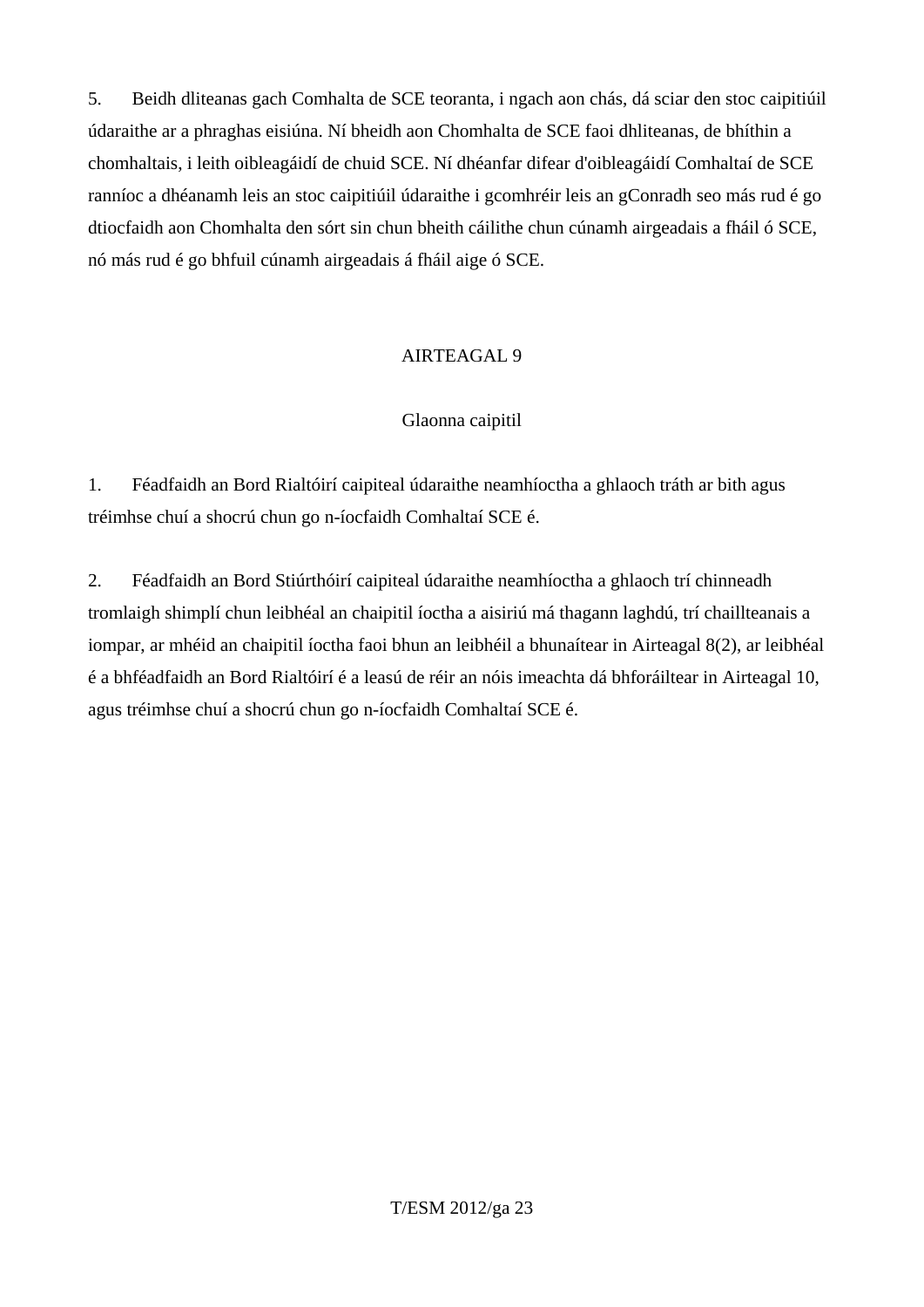3. Déanfaidh an Stiúrthóir Bainistíochta caipiteal údaraithe neamhíoctha a ghlaoch go tráthúil más gá sin chun go seachnóidh SCE mainneachtain ag SCE i leith aon oibleagáide íocaíochta sceidealta nó oibleagáide íocaíochta eile atá dlite do chreidiúnaithe SCE. Cuirfidh an Stiúrthóir Bainistíochta an Bord Stiúrthóirí agus an Bord Rialtóirí ar an eolas maidir le haon ghlaoch den sórt sin. Nuair a bhraitear go bhféadfadh gannchion a bheith ann i gcistí SCE, déanfaidh an Stiúrthóir Bainistíochta an glaoch nó na glaonna sin ar chaipiteal a luaithe is féidir chun a áirithiú go mbeidh a dhóthain cistí ag SCE chun freastal d'íocaíochtaí atá dlite do chreidiúnaithe ina n-iomláine ar a ndáta dlite. Gabhann Comhaltaí SCE orthu féin leis seo, go neamh-inchúlghairthe agus gan choinníoll, aon ghlaoch ar chaipiteal a dhéanfaidh an Stiúrthóir Bainistíochta orthu a íoc ar éileamh a fháil de bhun na míre seo, ar éileamh é atá le híoc laistigh de sheacht lá ón tráth a gheofar é.

4. Glacfaidh an Bord Stiúrthóirí na téarmaí agus na coinníollacha mionsonraithe a mbeidh feidhm leo maidir le glaonna ar chaipiteal de bhun an Airteagail seo.

#### AIRTEAGAL 10

#### Athruithe ar an stoc caipitiúil údaraithe

1. Déanfaidh an Bord Rialtóirí uasmhéid na hiasachtóireachta ó SCE agus leordhóthanacht stoc caipitiúil údaraithe SCE a athbhreithniú go rialta agus gach cúig bliana ar a laghad. Féadfaidh sé a chinneadh an stoc caipitiúil údaraithe a athrú agus Airteagal 8 agus Iarscríbhinn II a leasú dá réir. Tiocfaidh an cinneadh sin i bhfeidhm a luaithe a bheidh fógra tugtha ag Comhaltaí SCE don Taiscí á rá go bhfuil a nósanna imeachta náisiúnta is infheidhme tugtha i gcrích. Déanfar na scaireanna nua a leithroinnt ar Chomhaltaí SCE i gcomhréir leis an treoir ranníoca dá bhforáiltear in Airteagal 11 agus in Iarscríbhinn I.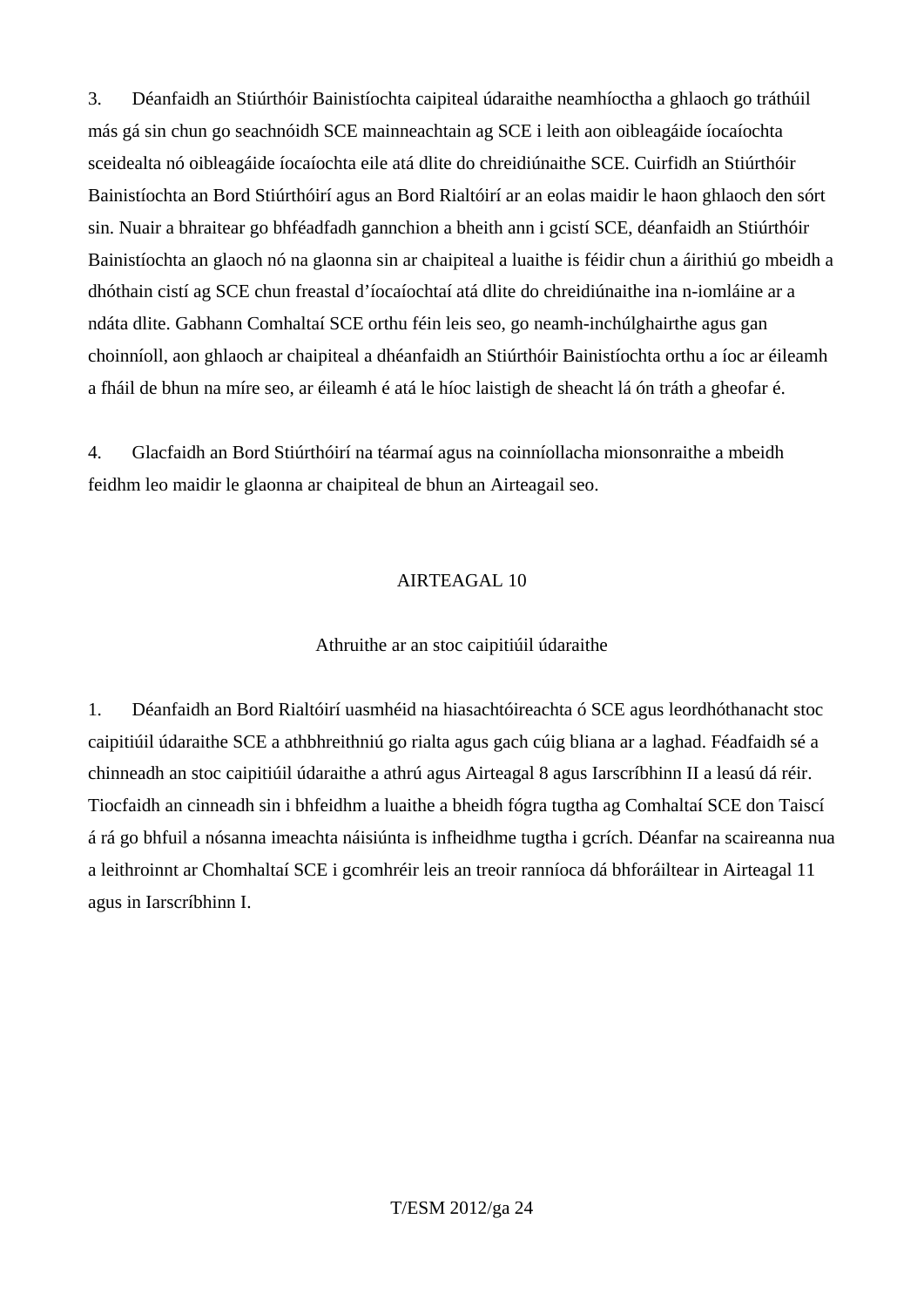2. Glacfaidh an Bord Stiúrthóirí na téarmaí agus na coinníollacha mionsonraithe a mbeidh feidhm leo maidir leis na hathruithe uile ar chaipiteal nó le haon athruithe ar chaipiteal a dhéanfar faoi mhír 1.

3. Tráth a thiocfaidh Ballstát den Aontas Eorpach chun bheith ina Chomhalta nua de SCE, déanfar stoc caipitiúil údaraithe SCE a mhéadú sa ghnáthchúrsa trí na méideanna faoi seach a bhí i réim an tráth sin a iolrú faoin gcóimheas, laistigh den treoir ranníoca choigeartaithe dá bhforáiltear in Airteagal 11, idir ualú an Chomhalta nua de SCE agus ualú na gComhaltaí láithreacha de SCE.

#### AIRTEAGAL 11

## Treoir ranníoca

1. Faoi réir mhír 2 agus mhír 3, déanfar an treoir ranníoca le haghaidh shuibscríobh stoc caipitiúil údaraithe SCE a bhunú ar an treoir le haghaidh shuibscríobh chaipiteal BCE ag bainc cheannais náisiúnta Chomhaltaí SCE de bhun Airteagal 29 de Phrótacal (Uimh. 4) maidir le Reacht an Chórais Eorpaigh Banc Ceannais agus an Bhainc Ceannais Eorpaigh ("Reacht CEBC") atá i gceangal leis an gConradh ar an Aontas Eorpach agus CFAE.

2. Tá an treoir ranníoca le haghaidh shuibscríobh stoc caipitiúil údaraithe SCE sonraithe in Iarscríbhinn I.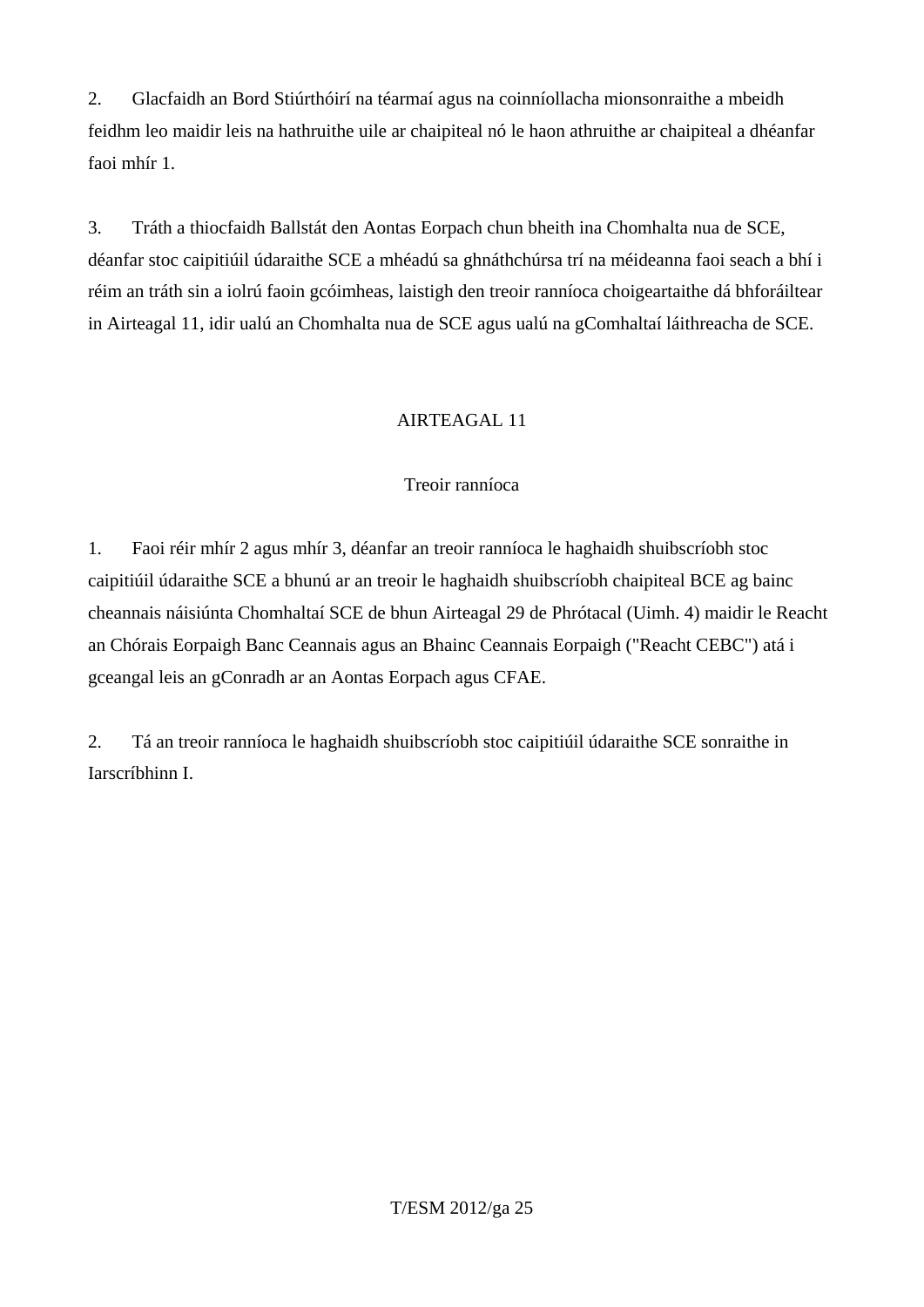3. Déanfar an treoir ranníoca le haghaidh shuibscríobh stoc caipitiúil údaraithe SCE a choigeartú:

- a) nuair a thagann Ballstát den Aontas Eorpach chun bheith ina Chomhalta nua de SCE agus nuair a thagann méadú sa ghnáthchúrsa ar stoc caipitiúil údaraithe SCE, mar a shonraítear in Airteagal 10(3); nó
- b) nuair a thagann deireadh leis an gceartú sealadach dhá bhliain déag is infheidhme maidir le Comhalta de SCE agus a bunaíodh i gcomhréir le hAirteagal 42.

4. Féadfaidh an Bord Rialtóirí a chinneadh nuashonruithe ionchasacha ar an treoir le haghaidh shuibscríobh chaipiteal BCE dá dtagraítear i mír 1 a chur i gcuntas nuair a dhéantar an treoir ranníoca a choigeartú i gcomhréir le mír 3 nó nuair a thagann athrú ar an stoc caipitiúil údaraithe, mar a shonraítear in Airteagal 10(1).

5. Nuair a dhéantar an treoir ranníoca le haghaidh shuibscríobh stoic chaipitiúil údaraithe SCE a choigeartú, aistreoidh Comhaltaí SCE stoc caipitiúil údaraithe eatarthu féin a mhéid is gá chun a áirithiú go bhfreagraíonn dáileadh an stoic chaipitiúil údaraithe don treoir choigeartaithe.

6. Déanfar Iarscríbhinn I a leasú ar chinneadh ón mBord Rialtóirí maidir le haon choigeartú dá dtagraítear san Airteagal seo.

7. Déanfaidh an Bord Stiúrthóirí gach beart eile is gá chun an tAirteagal seo a chur i bhfeidhm.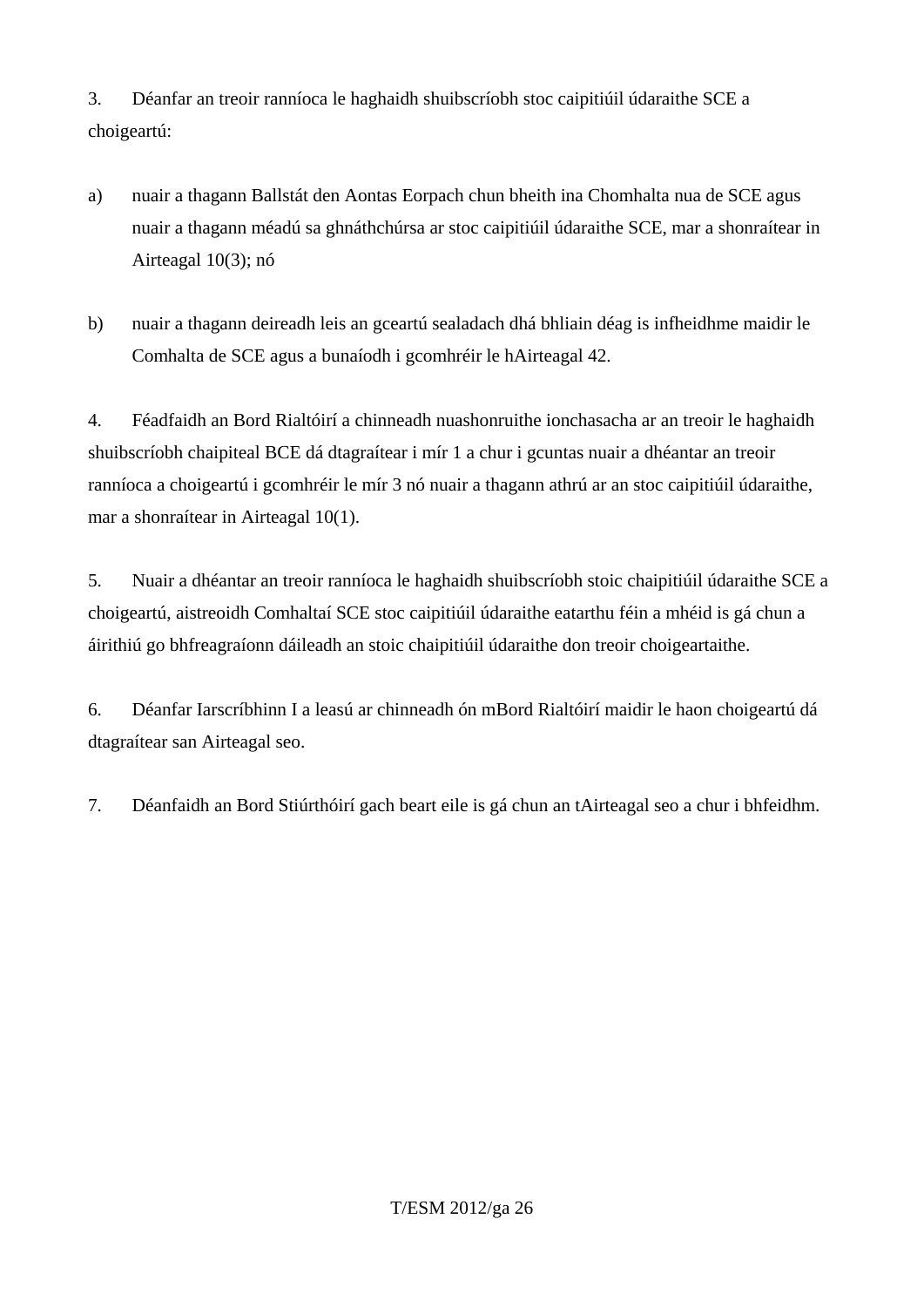## CAIBIDIL 4

# OIBRÍOCHTAÍ

# AIRTEAGAL 12

#### Prionsabail

1. Más rud é go bhfuil sé sin fíor-riachtanach chun cobhsaíocht airgeadais an limistéir euro ina iomláine agus a Bhallstát a choimirciú, féadfaidh SCE tacaíocht chobhsaíochta a sholáthar do Chomhalta de SCE, faoi réir coinníollachta doichte, a bheidh cuí don ionstraim cúnaimh airgeadais a roghnófar. Féadfaidh coinníollacht den sórt sin a bheith sa réimse idir clár coigeartuithe maicreacnamaíocha agus urramú leanúnach coinníollacha incháilitheachta réamhbhunaithe.

2. Gan dochar d'Airteagal 19, féadfar tacaíocht chobhsaíochta SCE a dheonú trí na hionstraimí dá bhforáiltear in Airteagail 14 go 18.

3. Déanfar, amhail ar an 1 Eanáir 2013, clásail chomhghníomhaíochta a áireamh in urrúis rialtais nua uile an limistéir euro, a ngabhfaidh aibíocht níos faide ná bliain amháin leo, ar bhealach lena náirithítear gur toradh dlí comhionann a bheidh ag na clásail sin.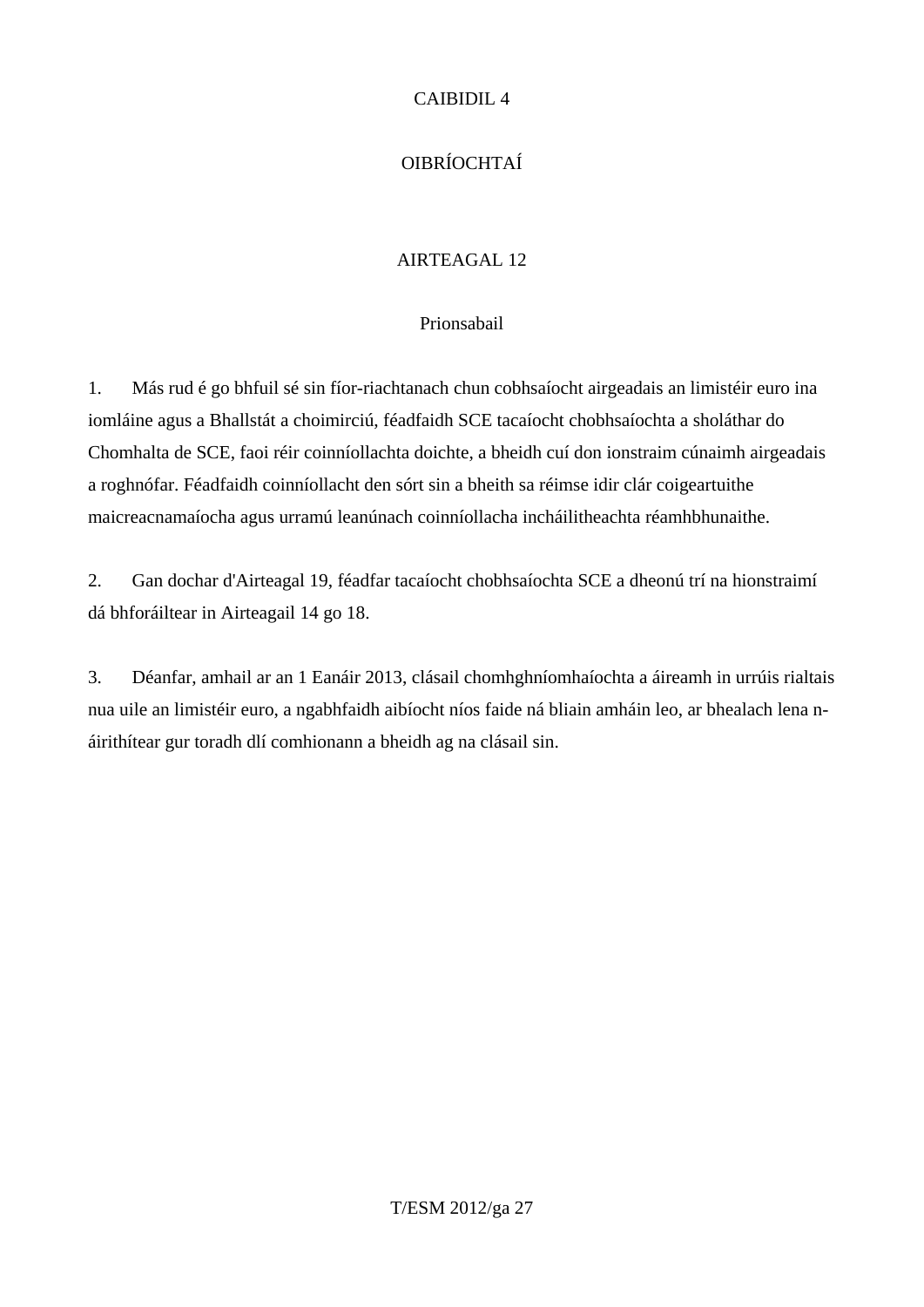#### Nós imeachta chun tacaíocht chobhsaíochta a dheonú

1. Féadfaidh Comhalta de SCE iarraidh ar thacaíocht chobhsaíochta a dhíriú chuig Cathaoirleach an Bhoird Rialtóirí. Léireofar san iarraidh sin an ionstraim nó na hionstraimí cúnaimh airgeadais a bheidh le breithniú. Ar iarraidh den sórt sin a fháil, cuirfidh Cathaoirleach an Bhoird Rialtóirí de chúram ar an gCoimisiún Eorpach, i gcuibhreann le BCE:

- (a) measúnú a dhéanamh i dtaobh an bhfuil priacal ann do chobhsaíocht airgeadais an limistéir euro ina iomláine nó a Bhallstát, mura bhfuil anailís curtha isteach cheana ag BCE faoi Airteagal 18;
- (b) measúnú a dhéanamh i dtaobh an bhfuil an fiachas poiblí inbhuanaithe. I ngach cás inar cuí agus inar féidir, beifear ag súil go ndéanfar measúnú den sórt sin in éineacht le CAI;
- (c) measúnú a dhéanamh ar riachtanais airgeadais iarbhír nó ionchasacha an Chomhalta de SCE lena mbaineann.

2. Ar bhonn iarraidh an Chomhalta de SCE agus an mheasúnaithe dá dtagraítear i mír 1, féadfaidh an Bord Rialtóirí a chinneadh tacaíocht chobhsaíochta a dheonú, i bprionsabal, don Chomhalta de SCE lena mbaineann, i bhfoirm saoráide cúnaimh airgeadais.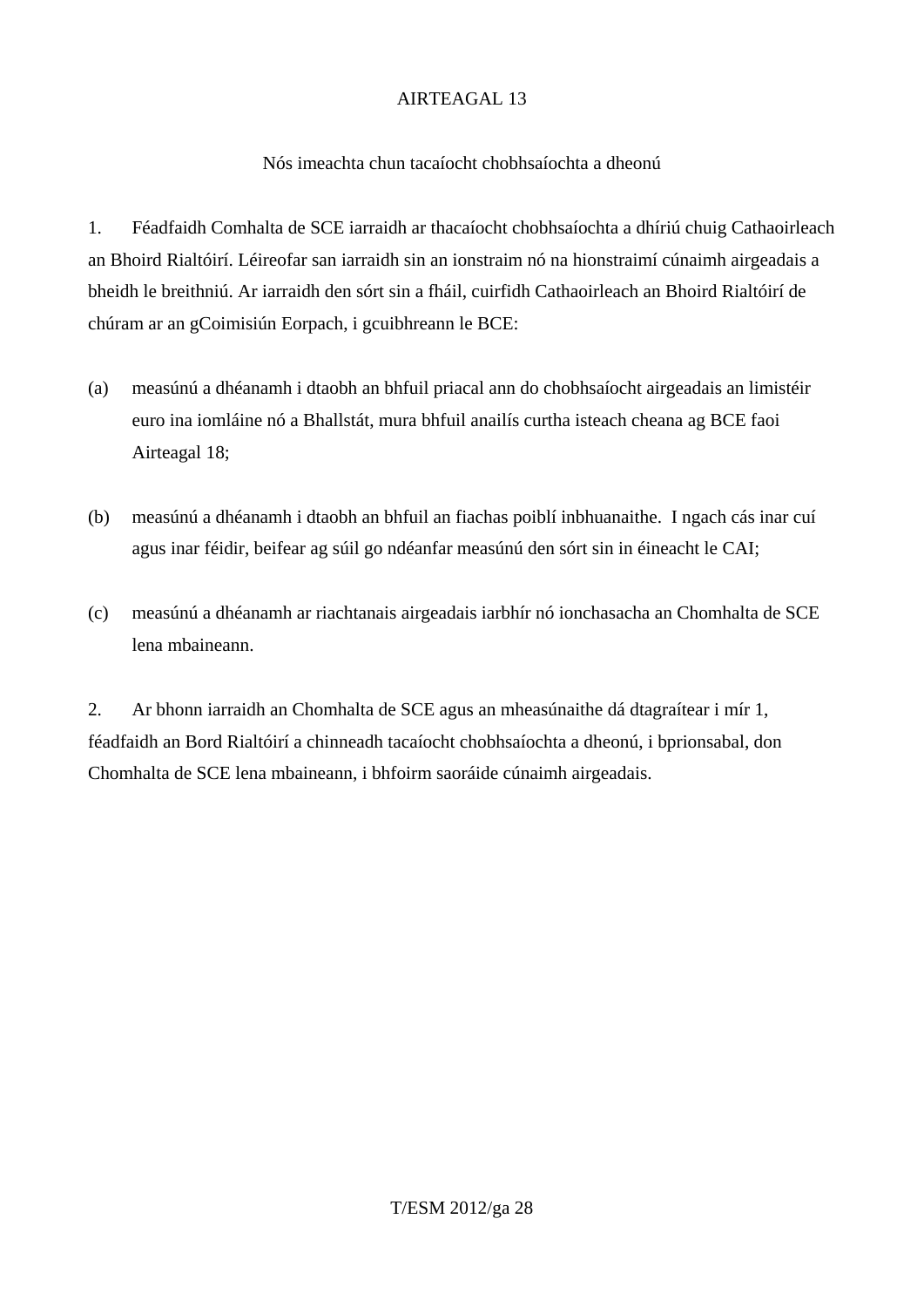3. Má ghlactar cinneadh de bhun mhír 2, cuirfidh an Bord Rialtóirí de chúram ar an gCoimisiún Eorpach – i gcuibhreann le BCE agus, i ngach cás inar féidir, in éineacht le CAI – meabhrán tuisceana ("MT") ina ndéanfar mionsonrú ar an gcoinníollacht a bheidh ag gabháil leis an tsaoráid cúnaimh airgeadais a chaibidil leis an gComhalta de SCE lena mbaineann. Beidh inneachar an MT ag freagairt do dhéine na laigí a bhfuil aghaidh le tabhairt orthu agus don ionstraim cúnaimh airgeadais atá roghnaithe. An tráth céanna, ullmhóidh Stiúrthóir Bainistíochta SCE togra le haghaidh comhaontú um shaoráid cúnaimh airgeadais, lena n-áireofar na téarmaí airgeadais agus na coinníollacha, agus an rogha ionstraimí, a bheidh le glacadh ag an mBord Rialtóirí.

Beidh an MT i gcomhréir go hiomlán le bearta comhordaithe an bheartais eacnamaíoch dá bhforáiltear in CFAE, go háirithe le haon ghníomh de reachtaíocht an Aontais Eorpaigh, lena n-áirítear aon tuairim, aon fholáireamh, aon mholadh nó aon chinneadh a dhíreofar chuig an gComhalta de SCE lena mbaineann.

4. Síneoidh an Coimisiún Eorpach an MT thar ceann SCE, faoi réir na coinníollacha a leagtar amach i mír 3 a chomhlíonadh roimh ré agus faoi réir a fhormheasa roimh ré ag an mBord Rialtóirí.

5. Déanfaidh an Bord Stiúrthóirí an comhaontú um shaoráid cúnaimh airgeadais, ina dtabharfar mionsonraí i dtaobh na ngnéithe airgeadais a bhaineann leis an tacaíocht chobhsaíochta atá le deonú agus, i gcás inarb infheidhme, eisíocaíocht an chéad tráinse den chúnamh, a fhormheas.

6. Bunóidh SCE córas foláirimh chuí chun a áirithiú go bhfaighidh sé go tráthúil aon aisíocaíochtaí atá dlite den Chomhalta de SCE faoin tacaíocht chobhsaíochta.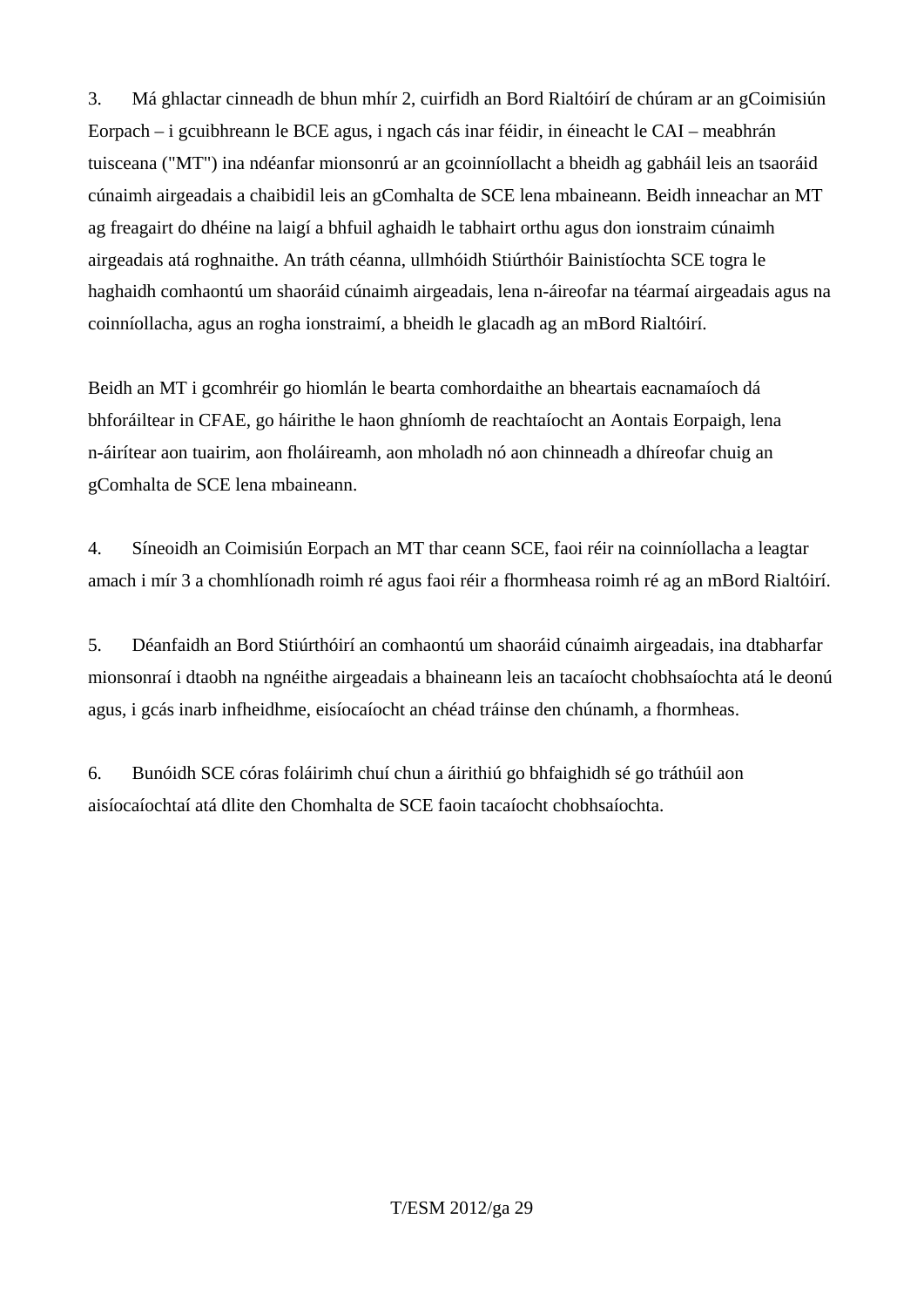7. Cuirfear de chúram ar an gCoimisiún Eorpach – i gcuibhreann le BCE agus, i ngach cás inar féidir, in éineacht le CAI – faireachán a dhéanamh ar chomhlíonadh na coinníollachta a bheidh ag gabháil leis an tsaoráid cúnaimh airgeadais.

## AIRTEAGAL 14

## Cúnamh airgeadais réamhchúraim SCE

1. Féadfaidh an Bord Rialtóirí a chinneadh cúnamh airgeadais réamhchúraim a dheonú i bhfoirm líne creidmheasa faoi choinníoll réamhchúraim nó i bhfoirm líne creidmheasa faoi choinníollacha breisithe i gcomhréir le hAirteagal 12(1).

2. Déanfar an choinníollacht a bheidh ag gabháil le cúnamh airgeadais réamhchúraim SCE a mhionsonrú san MT, i gcomhréir le hAirteagal 13(3).

3. Sonrófar na téarmaí airgeadais agus na coinníollacha a bhaineann le cúnamh airgeadais réamhchúraim SCE i gcomhaontú um shaoráid cúnaimh airgeadais réamhchúraim a bheidh le síniú ag an Stiúrthóir Bainistíochta.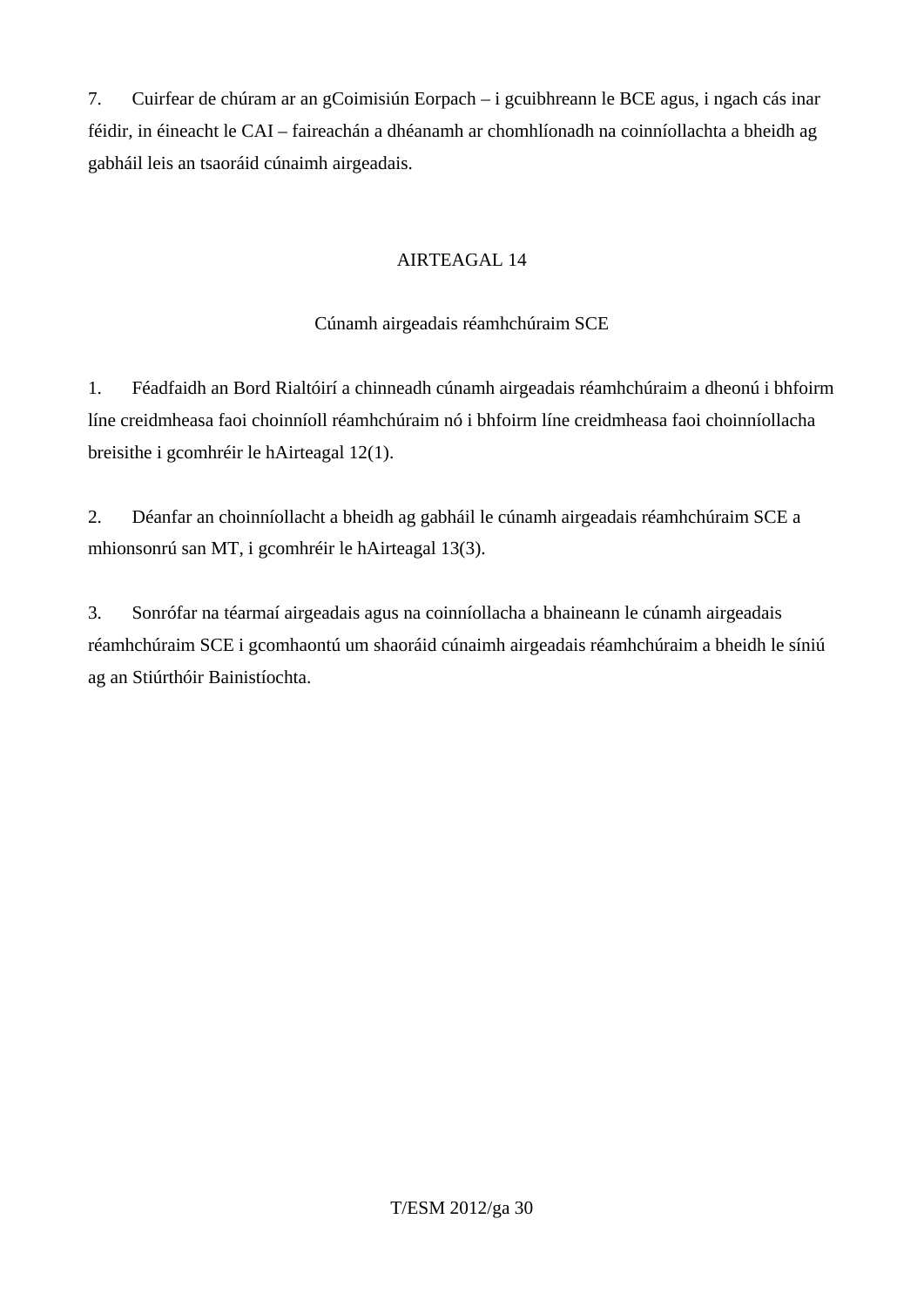4. Glacfaidh an Bord Stiúrthóirí na treoirlínte mionsonraithe maidir leis na módúlachtaí chun cúnamh airgeadais réamhchúraim SCE a chur chun feidhme.

5. Déanfaidh an Bord Stiúrthóirí cinneadh, de thoil a chéile, ar thogra a fháil ón Stiúrthóir Bainistíochta agus tar éis tuarascáil a fháil ón gCoimisiún Eorpach i gcomhréir le hAirteagal 13(7), i dtaobh an amhlaidh ba cheart an líne chreidmheasa a choimeád.

6. Tar éis don Chomhalta de SCE cistí a tharraingt den chéad uair (trí iasacht nó trí cheannach ar an mbunmhargadh), déanfaidh an Bord Stiúrthóirí cinneadh, de thoil a chéile, ar thogra a fháil ón Stiúrthóir Bainistíochta agus bunaithe ar mheasúnú arna dhéanamh ag an gCoimisiún Eorpach, i gcuibhreann le BCE, i dtaobh an amhlaidh a leanann an líne chreidmheasa de bheith leordhóthanach nó i dtaobh an amhlaidh atá gá le cineál eile cúnaimh airgeadais.

## AIRTEAGAL 15

Cúnamh airgeadais le haghaidh athchaipitliú institiúidí airgeadais de chuid Comhalta de SCE

1. Féadfaidh an Bord Rialtóirí a chinneadh cúnamh airgeadais a dheonú trí iasachtaí do Chomhalta de SCE go sonrach chun institiúidí airgeadais an Chomhalta sin de SCE a athchaipitliú.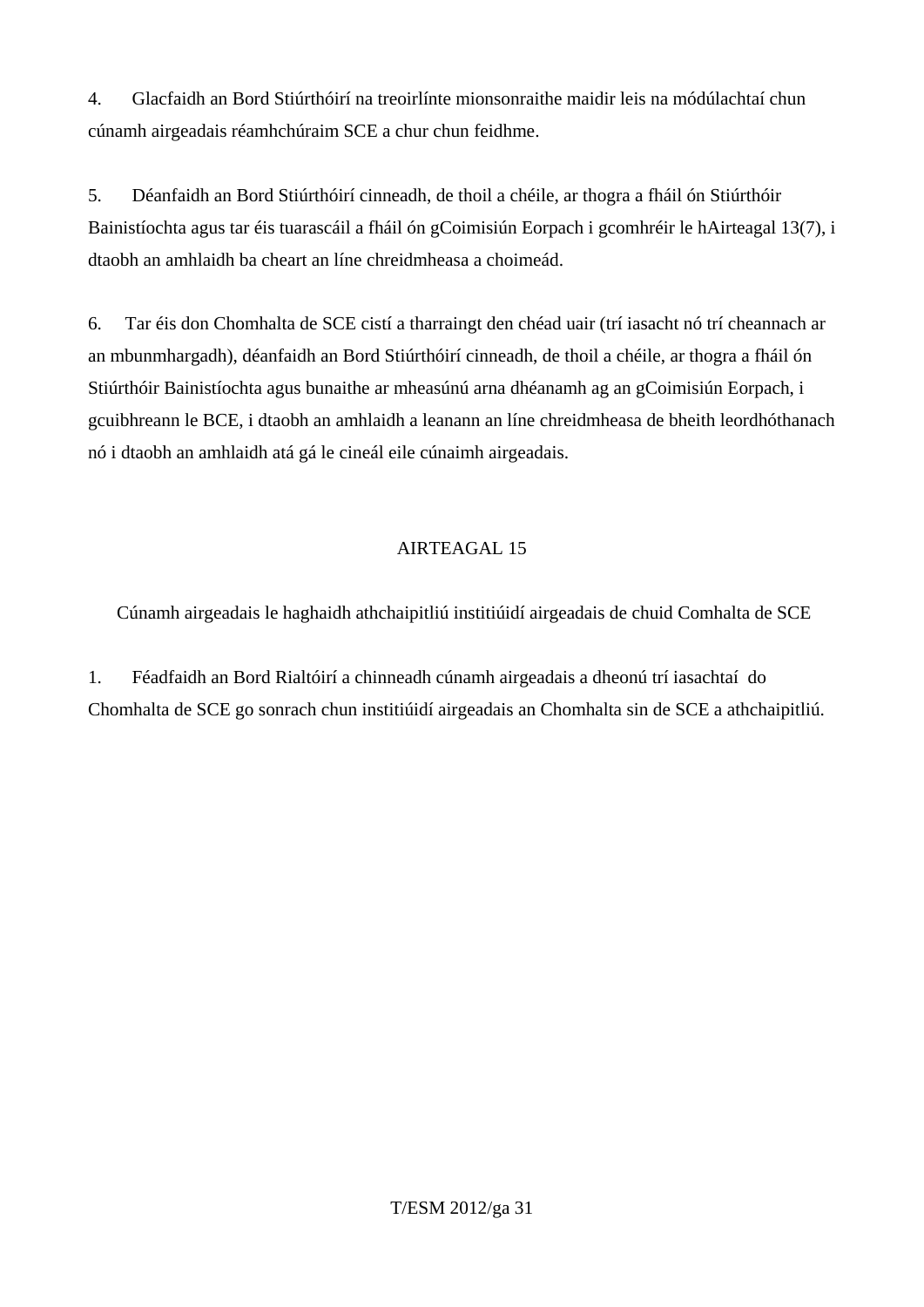2. Déanfar an choinníollacht a bheidh ag gabháil le cúnamh airgeadais le haghaidh athchaipitliú institiúidí airgeadais Comhalta de SCE a mhionsonrú san MT, i gcomhréir le hAirteagal 13(3).

3. Gan dochar d'Airteagal 107 agus Airteagal 108 CFAE, déanfar na téarmaí airgeadais agus na coinníollacha a bhaineann le cúnamh airgeadais le haghaidh athchaipitliú institiúidí airgeadais Comhalta de SCE a shonrú i gcomhaontú um shaoráid cúnaimh airgeadais a bheidh le síniú ag an Stiúrthóir Bainistíochta.

4. Glacfaidh an Bord Stiúrthóirí na treoirlínte mionsonraithe maidir leis na módúlachtaí chun cúnamh airgeadais le haghaidh athchaipitliú institiúidí airgeadais Comhalta de SCE a chur chun feidhme.

5. I gcás inar infheidhme, déanfaidh an Bord Stiúrthóirí cinneadh, de thoil a chéile, ar thogra a fháil ón Stiúrthóir Bainistíochta agus tar éis tuarascáil a fháil ón gCoimisiún Eorpach i gcomhréir le hAirteagal 13(7), i dtaobh eisíocaíocht na dtráinsí den chúnamh airgeadais i ndiaidh an chéad tráinse.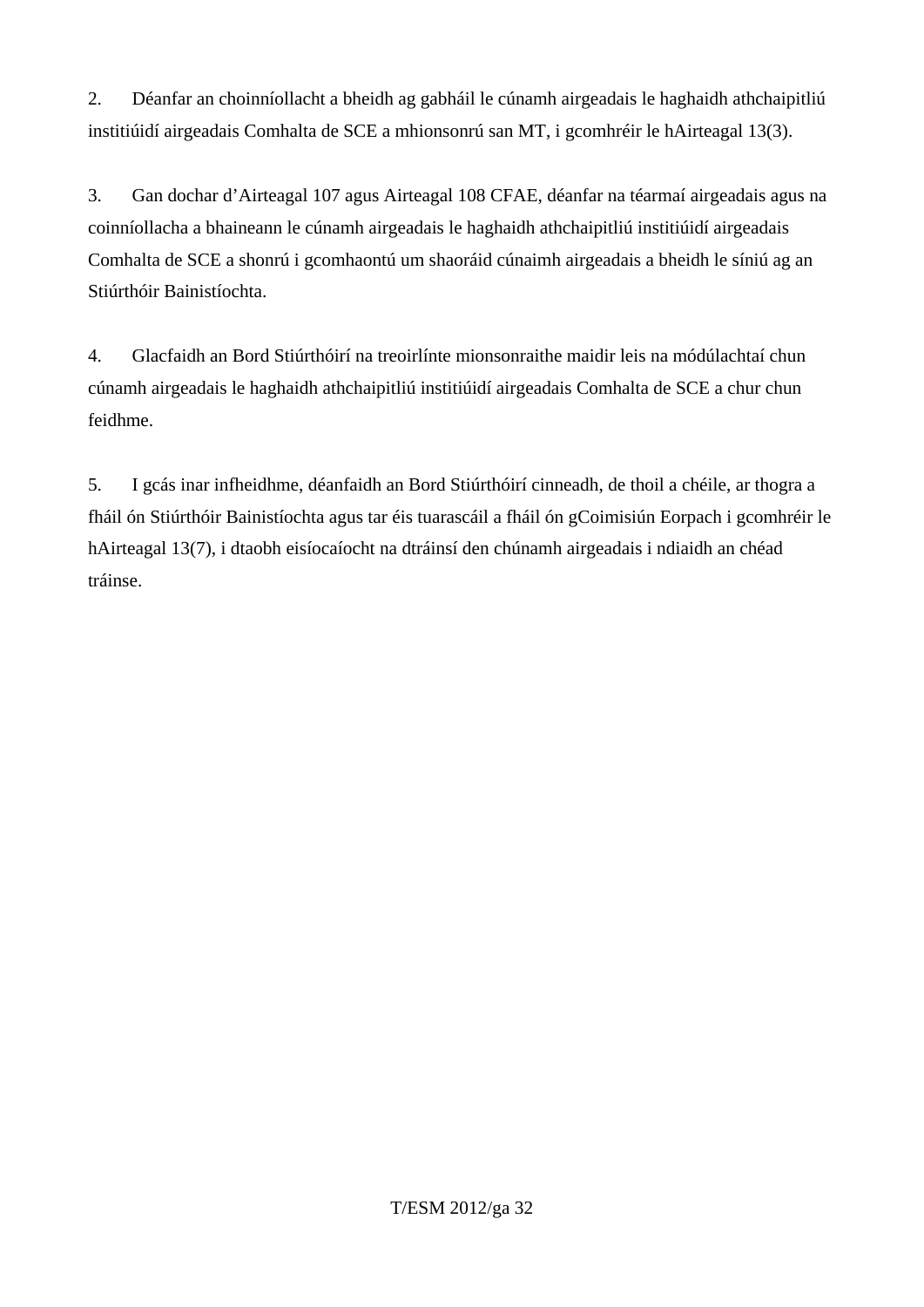## Iasachtaí SCE

1. Féadfaidh an Bord Rialtóirí a chinneadh cúnamh airgeadais a dheonú i bhfoirm iasachta do Chomhalta de SCE, i gcomhréir le hAirteagal 12.

2. Beidh an choinníollacht a bheidh ag gabháil le hiasachtaí SCE ar áireamh i gclár coigeartuithe maicreacnamaíocha a bheidh mionsonraithe san MT, i gcomhréir le hAirteagal 13(3).

3. Sonrófar na téarmaí airgeadais agus na coinníollacha a bhaineann le gach iasacht SCE i gcomhaontú um shaoráid cúnaimh airgeadais a bheidh le síniú ag an Stiúrthóir Bainistíochta.

4. Glacfaidh an Bord Stiúrthóirí na treoirlínte mionsonraithe maidir leis na módúlachtaí chun iasachtaí SCE a chur chun feidhme.

5. Déanfaidh an Bord Stiúrthóirí cinneadh, de thoil a chéile, ar thogra a fháil ón Stiúrthóir Bainistíochta agus tar éis tuarascáil a fháil ón gCoimisiún Eorpach i gcomhréir le hAirteagal 13(7), i dtaobh eisíocaíocht na dtráinsí den chúnamh airgeadais i ndiaidh an chéad tráinse.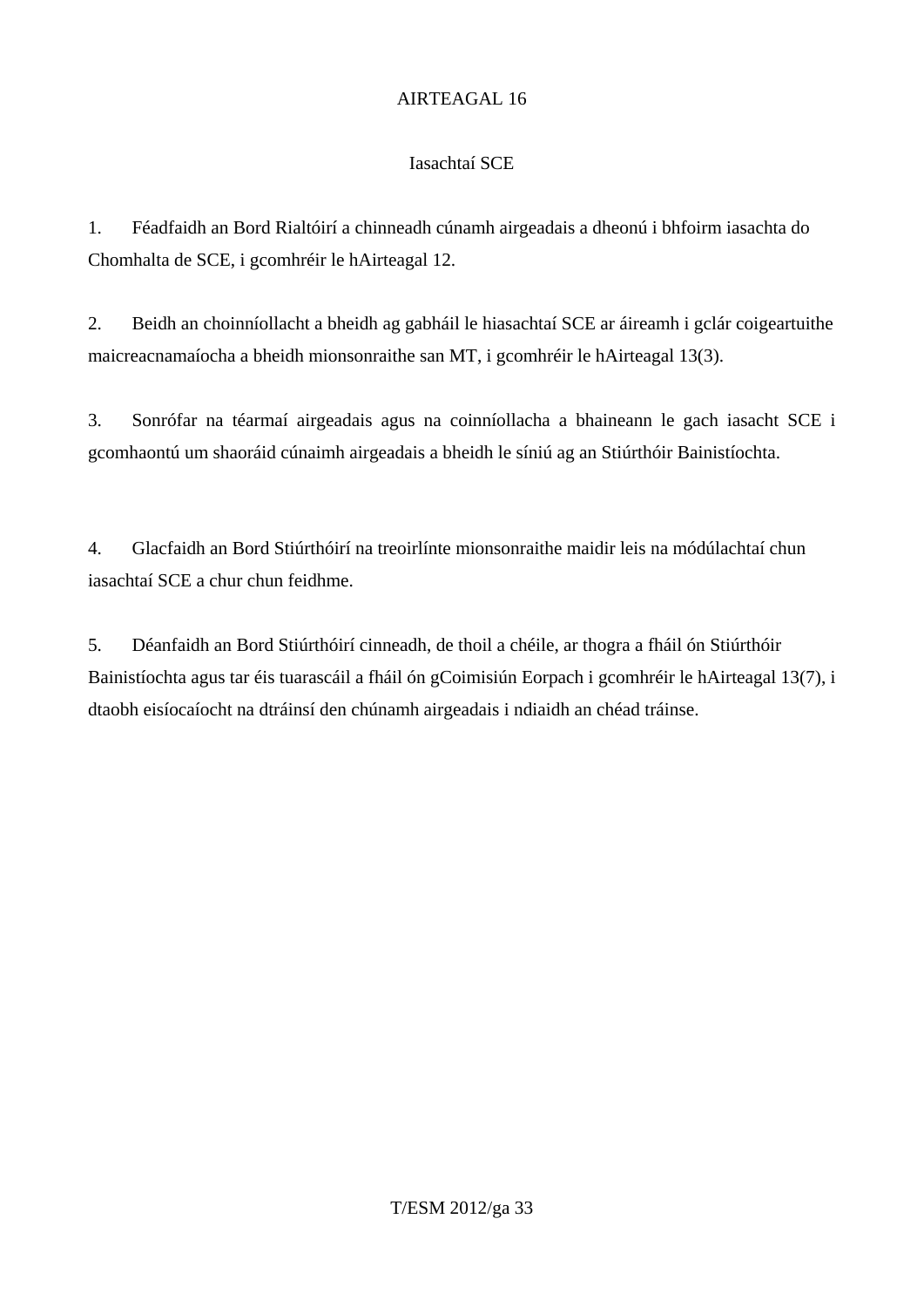## Saoráid tacaíochta bunmhargaidh

1. Féadfaidh an Bord Rialtóirí a chinneadh socrú a dhéanamh bannaí de chuid Comhalta de SCE a cheannach ar an mbunmhargadh, i gcomhréir le hAirteagal 12 agus é mar chuspóir leis costaséifeachtúlacht an chúnaimh airgeadais a uasmhéadú.

2. Déanfar an choinníollacht a bheidh ag gabháil leis an tsaoráid tacaíochta bunmhargaidh a mhionsonrú san MT, i gcomhréir le hAirteagal 13(3).

3. Sonrófar na téarmaí airgeadais agus na coinníollacha faoina ndéanfar na bannaí a cheannach sa chomhaontú um shaoráid cúnaimh airgeadais a bheidh le síniú ag an Stiúrthóir Bainistíochta.

4. Glacfaidh an Bord Stiúrthóirí na treoirlínte mionsonraithe maidir leis na módúlachtaí chun an tsaoráid tacaíochta bunmhargaidh a chur chun feidhme.

5. Déanfaidh an Bord Stiúrthóirí cinneadh, de thoil a chéile, ar thogra a fháil ón Stiúrthóir Bainistíochta agus tar éis tuarascáil a fháil ón gCoimisiún Eorpach i gcomhréir le hAirteagal 13(7), i dtaobh eisíocaíocht an chúnaimh airgeadais le Ballstát is tairbhí trí oibríochtaí ar an mbunmhargadh.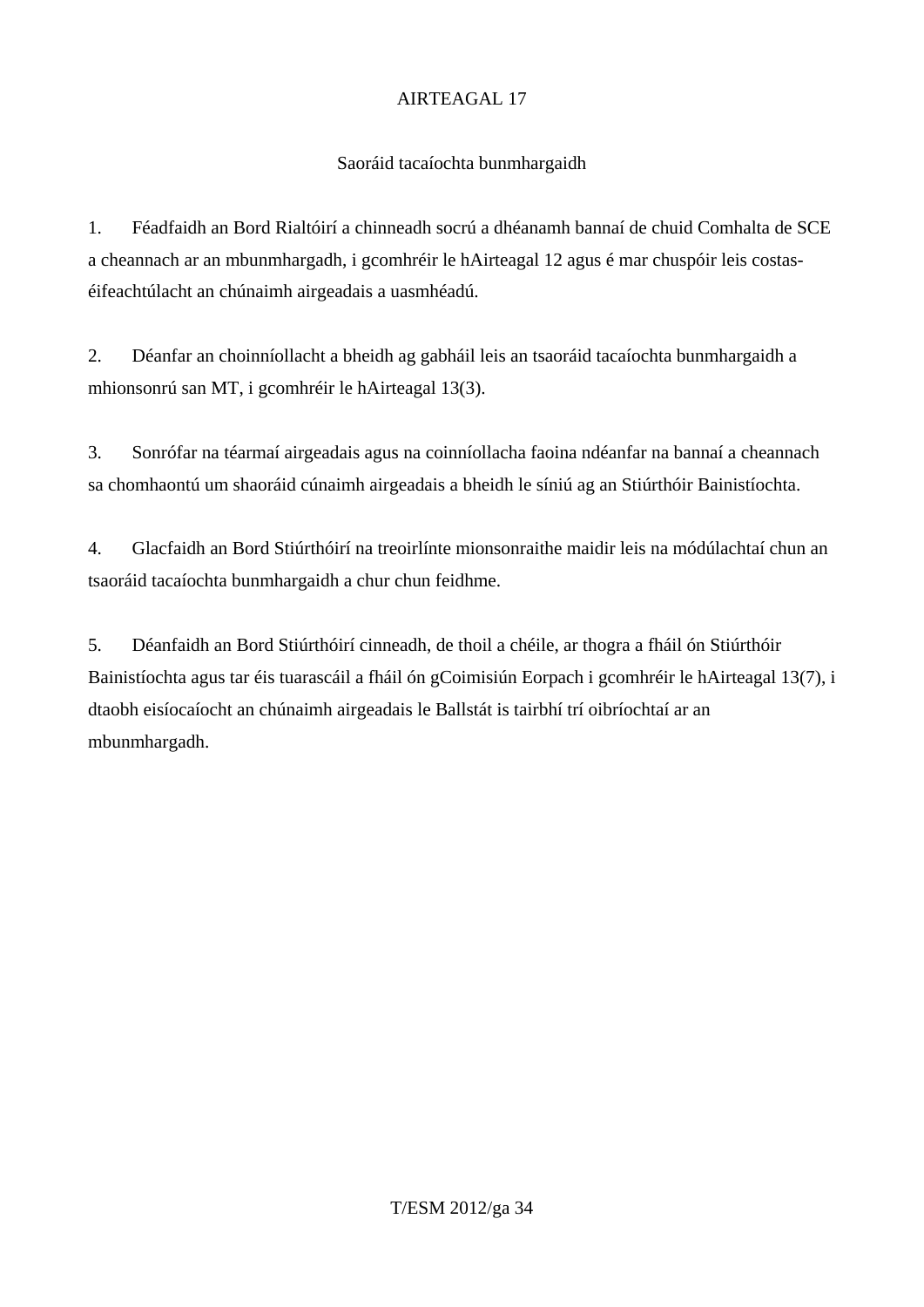## Saoráid tacaíochta margaidh thánaistigh

1. Féadfaidh an Bord Rialtóirí a chinneadh socrú a dhéanamh le haghaidh oibríochtaí ar an margadh tánaisteach maidir le bannaí Comhalta de SCE i gcomhréir le hAirteagal 12(1).

2. Maidir le cinntí faoi idirghabhálacha ar an margadh tánaisteach chun aghaidh a thabhairt ar aicídiú, déanfar iad ar bhonn anailíse ó BCE lena n-aithnítear gurb ann do dhálaí eisceachtúla sa mhargadh airgeadais agus do phriacail do chobhsaíocht airgeadais.

3. Déanfar an choinníollacht a bheidh ag gabháil leis an tsaoráid tacaíochta margaidh thánaistigh a mhionsonrú san MT, i gcomhréir le hAirteagal 13(3).

4. Sonrófar na téarmaí airgeadais agus na coinníollacha faoina bhfuil na hoibríochtaí ar an margadh tánaisteach le déanamh i gcomhaontú um shaoráid cúnaimh airgeadais a bheidh le síniú ag an Stiúrthóir Bainistíochta.

5. Glacfaidh an Bord Stiúrthóirí na treoirlínte mionsonraithe maidir leis na módúlachtaí chun an tsaoráid tacaíochta margaidh thánaistigh a chur chun feidhme.

6. Déanfaidh an Bord Stiúrthóirí cinneadh, de thoil a chéile, ar thogra a fháil ón Stiúrthóir Bainistíochta, maidir le hoibríochtaí a thionscnamh ar an margadh tánaisteach.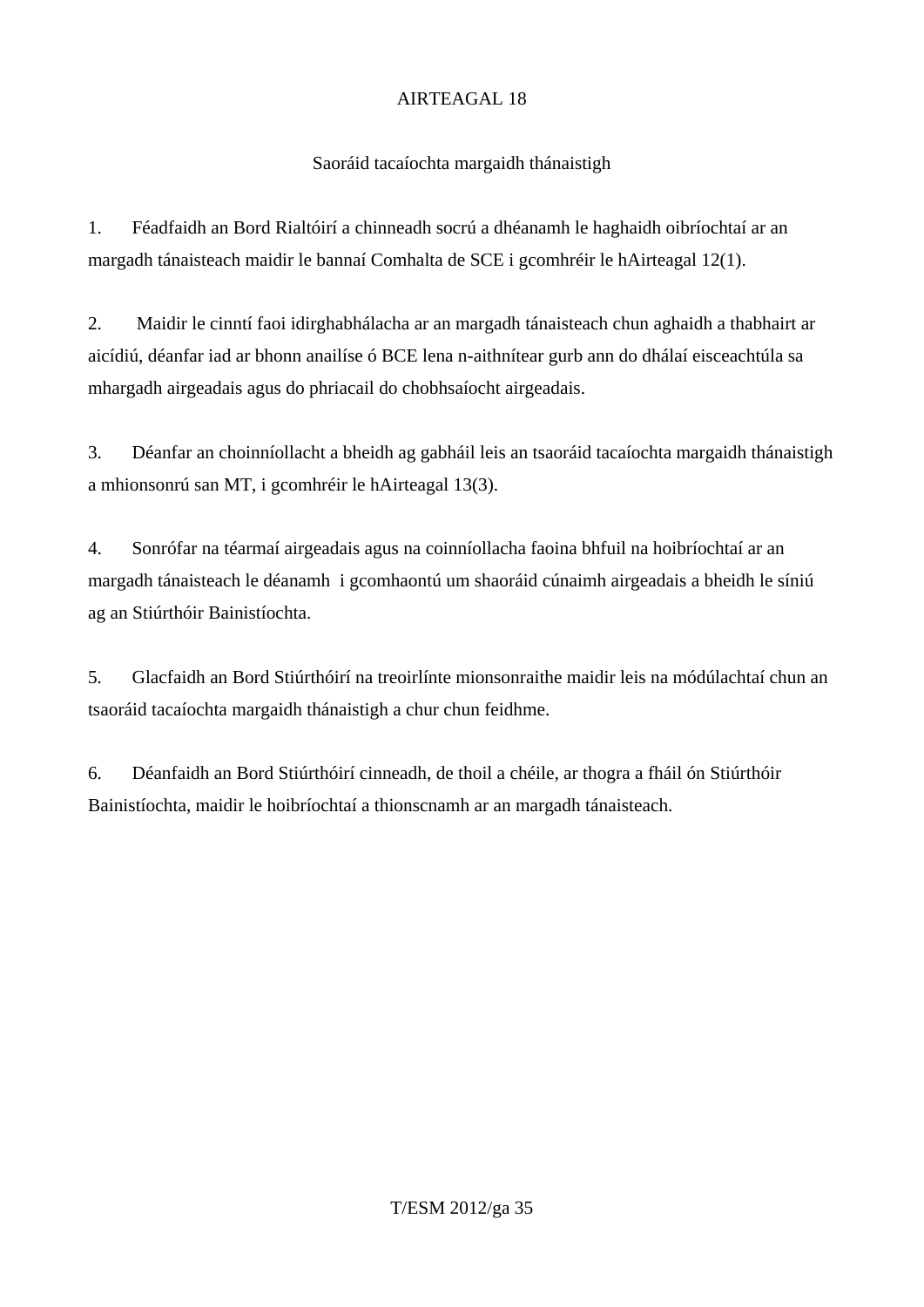#### Athbhreithniú ar liosta na n-ionstraimí cúnaimh airgeadais

Féadfaidh an Bord Rialtóirí athbhreithniú a dhéanamh ar liosta na n-ionstraimí cúnaimh airgeadais dá bhforáiltear in Airteagail 14 go 18 agus cinneadh a dhéanamh athruithe a dhéanamh ar an liosta sin.

#### AIRTEAGAL 20

#### Beartas praghsála

1. Le linn dó tacaíocht chobhsaíochta a dheonú, beidh sé mar chuspóir ag SCE a chostais maoinithe agus oibriúcháin a chumhdach go hiomlán agus cuirfidh sé corrlach cuí san áireamh.

2. I gcás gach ionstraime cúnaimh airgeadais, déanfar an phraghsáil a mhionsonrú i dtreoirlíne praghsála, ar treoirlíne í a ghlacfaidh an Bord Rialtóirí.

3. Féadfaidh an Bord Rialtóirí an beartas praghsála a athbhreithniú.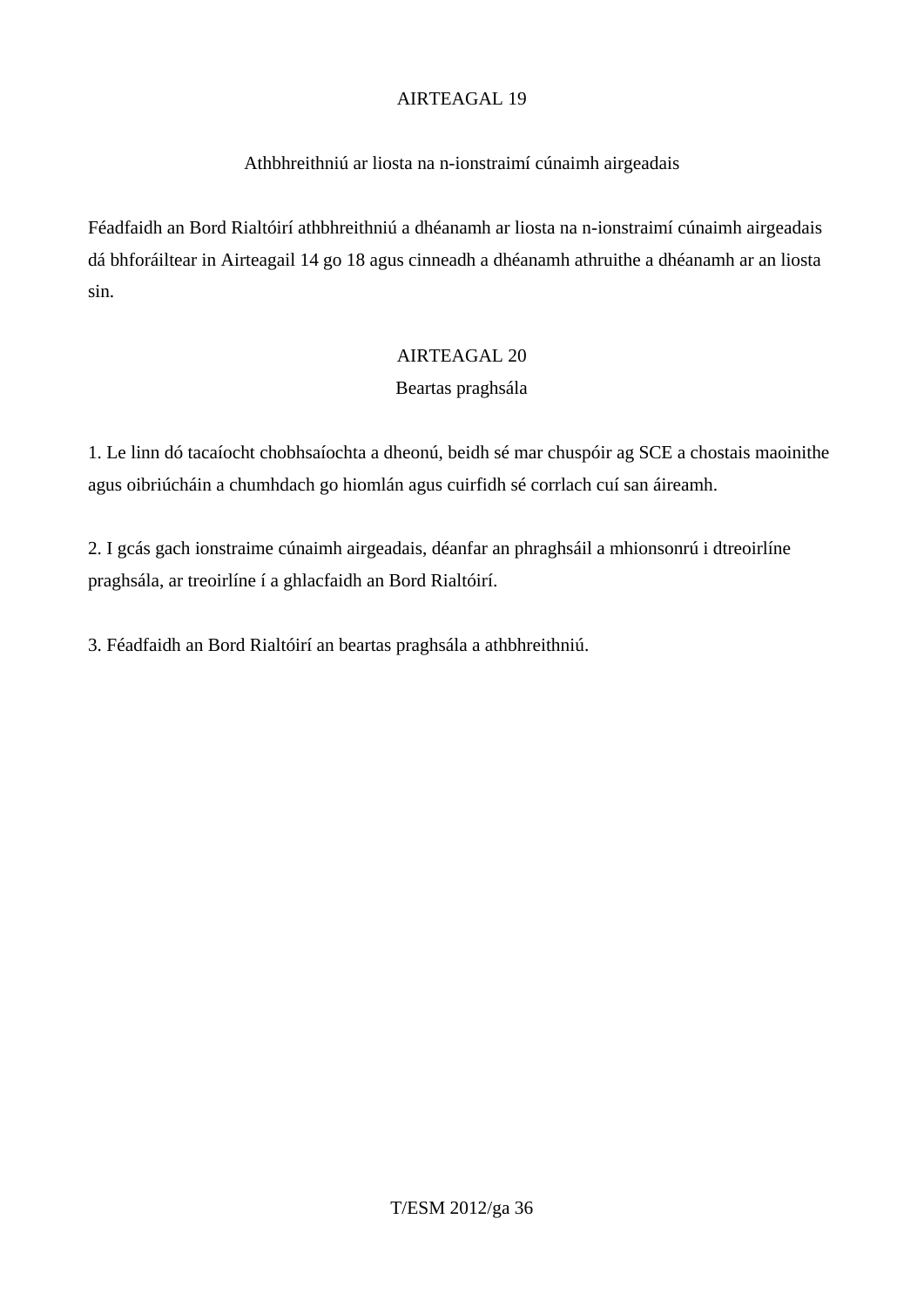## Oibríochtaí iasachtaíochta

1. Cumhachtófar do SCE iasachtaí a fháil ar na margaí caipitil ó bhainc, ó institiúidí airgeadais nó ó dhaoine nó ó institiúidí eile ar mhaithe lena chuspóir a chomhlíonadh.

2. Cinnfidh an Stiúrthóir Bainistíochta na módúlachtaí maidir leis na hoibríochtaí iasachtaíochta i gcomhréir le treoirlínte mionsonraithe atá le glacadh ag an mBord Stiúrthóirí.

3. Bainfidh SCE leas as uirlisí cuí bainistíochta priacail agus déanfaidh an Bord Stiúrthóirí athbhreithniú ar na huirlisí sin go rialta.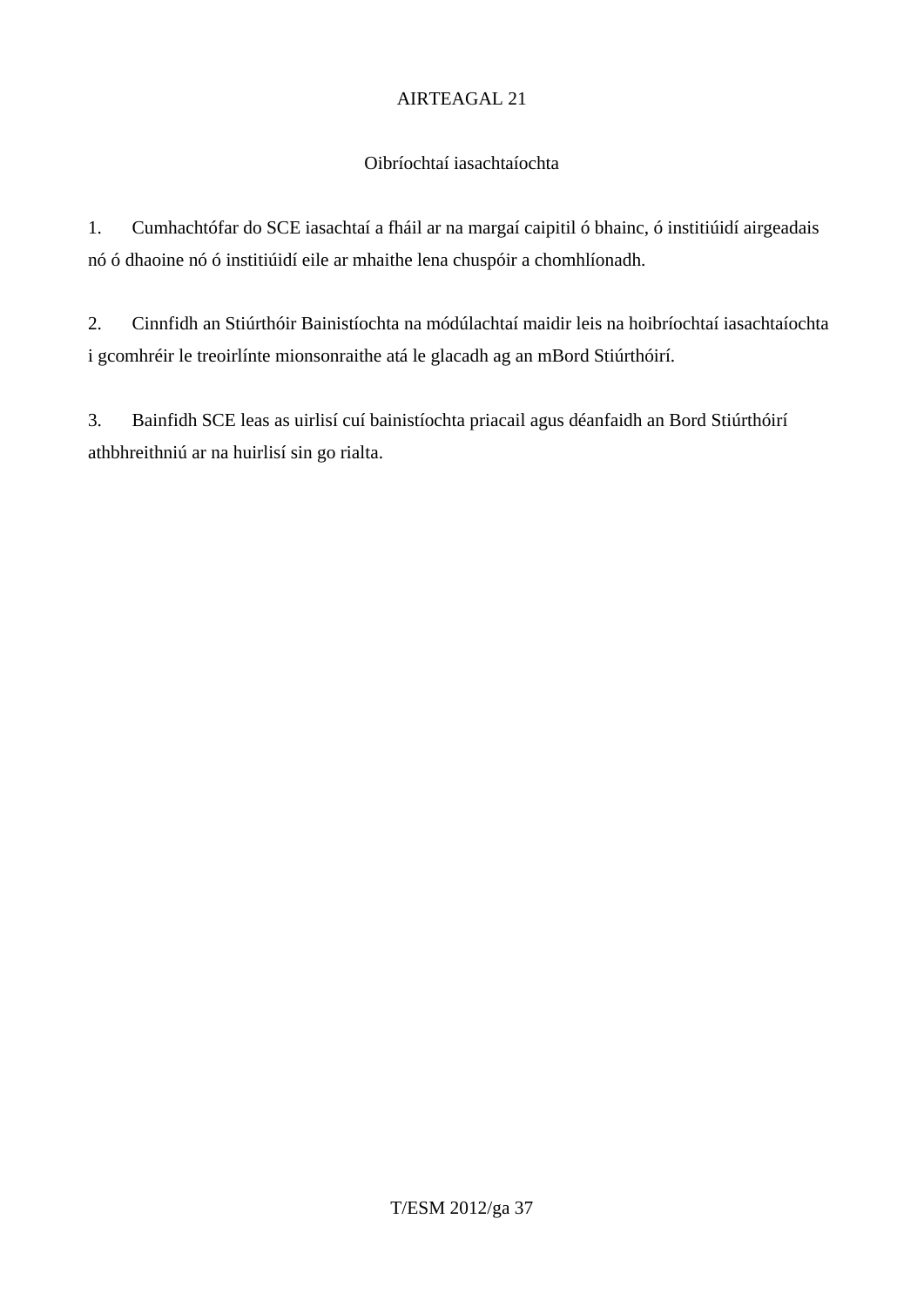## CAIBIDIL 5

## BAINISTÍOCHT AIRGEADAIS

#### AIRTEAGAL 22

#### Beartas infheistíochta

1. Cuirfidh an Stiúrthóir Bainistíochta beartas stuama infheistíochta chun feidhme le haghaidh SCE chun an chreidmheasacht is airde a áirithiú do SCE, i gcomhréir le treoirlínte atá le glacadh, agus le hathbhreithniú go rialta, ag an mBord Stiúrthóirí. Beidh SCE i dteideal sciar den toradh ar a phunann infheistíochta a úsáid chun a chostais oibriúcháin agus riaracháin a chumhdach.

2. Comhlíonfaidh oibríochtaí SCE prionsabail na bainistíochta fónta airgeadais agus priacail.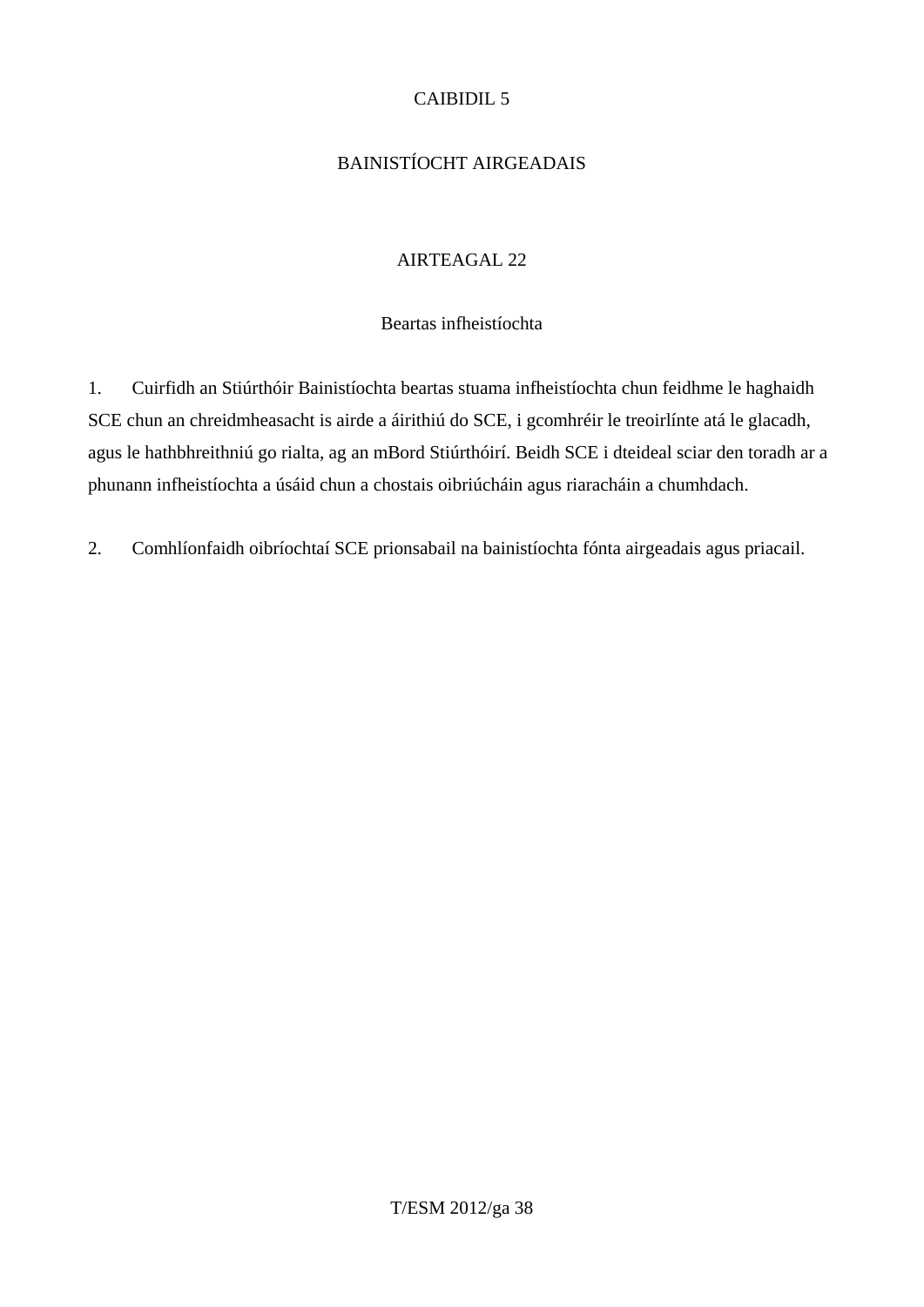#### Beartas díbhinne

1. Féadfaidh an Bord Stiúrthóirí a chinneadh, trí thromlach simplí, díbhinn a dháileadh ar Chomhaltaí SCE i gcás inar mó méid an chaipitil íoctha agus an chúlchiste ná an leibhéal is gá chun go ndéanfaidh SCE acmhainn iasachtóireachta a choimeád agus i gcás nach bhfuil gá leis na fáltais ón infheistíocht chun gannchion íocaíochta le creidiúnaithe a sheachaint. Déantar díbhinní a dháileadh *pro rata* de réir na ranníocaí leis an gcaipiteal íoctha, agus cuirfear an luathíocaíocht is féidir a dhéanamh, dá dtagraítear in Airteagal 41(3), san áireamh.

2. Fad nach bhfuil cúnamh airgeadais tugtha ag SCE d'aon chomhalta dá chuid, tabharfar na fáltais ó infheistiú chaipiteal íoctha SCE ar ais do Chomhaltaí SCE de réir a ranníocaí faoi seach leis an gcaipiteal íoctha, tar éis asbhaintí i leith costas oibriúcháin, ar choinníoll go bhfuil an acmhainn iarbhír iasachtóireachta sprice ar fáil go hiomlán.

3. Cuirfidh an Stiúrthóir Bainistíochta an beartas díbhinne le haghaidh SCE chun feidhme i gcomhréir le treoirlínte a ghlacfaidh an Bord Stiúrthóirí.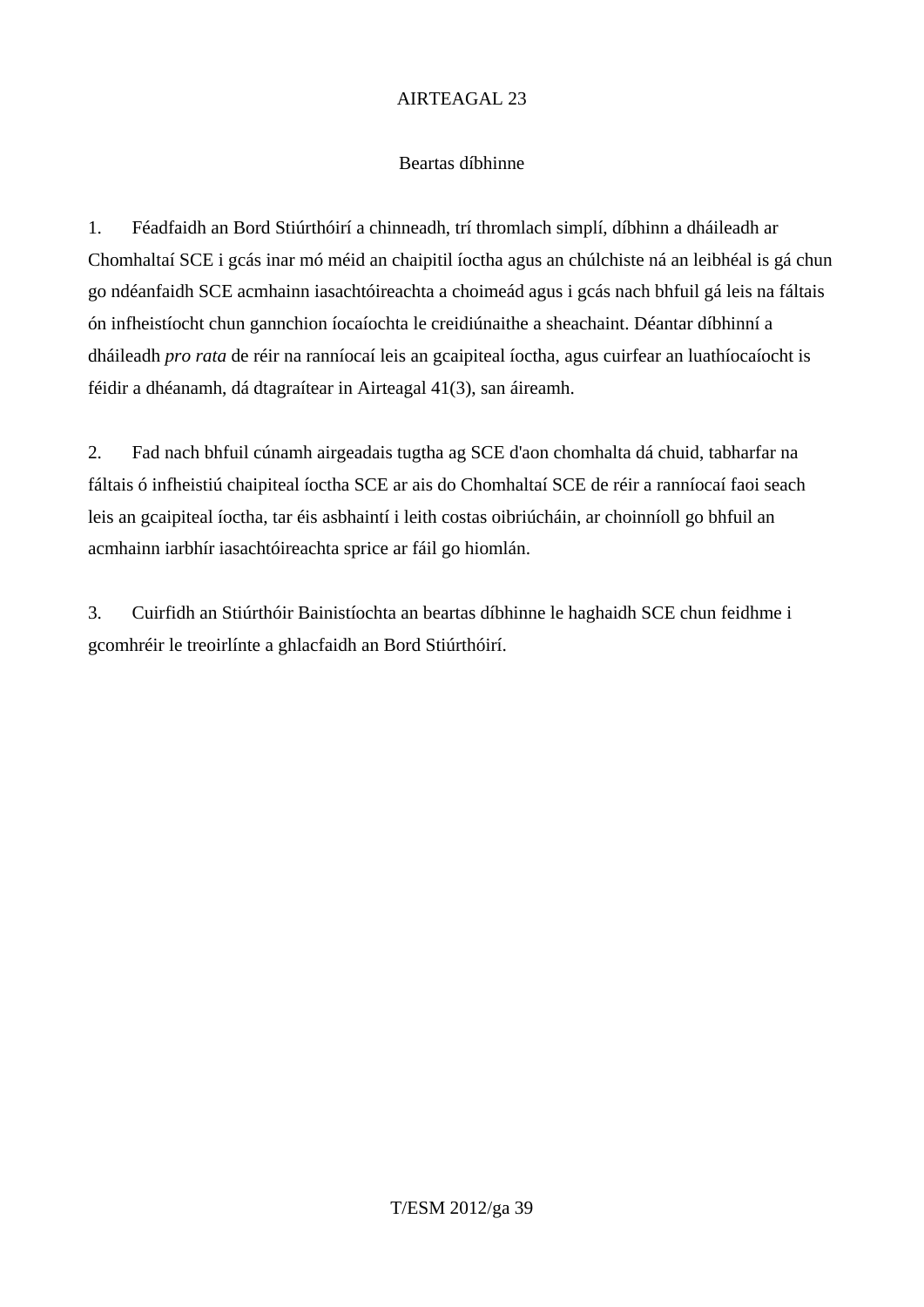#### Cúlchiste agus cistí eile

1. Bunóidh an Bord Rialtóirí cúlchiste agus, i gcás gur cuí, cistí eile.

2. Gan dochar d'Airteagal 23, cuirfear i leataobh i gcúlchiste an glanioncam a chruthaigh oibríochtaí SCE agus na fáltais ó na smachtbhannaí airgeadais a fuarthas ó Chomhaltaí SCE faoin nós imeachta faireachais iltaobhaigh, faoin nós imeachta um easnamh iomarcach agus faoin nós imeachta um míchothromaíochtaí maicreacnamaíocha a bunaíodh faoi CFAE.

3. Déanfar acmhainní an chúlchiste a infheistiú i gcomhréir le treoirlínte a ghlacfaidh an Bord Stiúrthóirí.

4. Glacfaidh an Bord Stiúrthóirí cibé rialacha is gá chun cistí eile a bhunú, a riaradh agus a úsáid.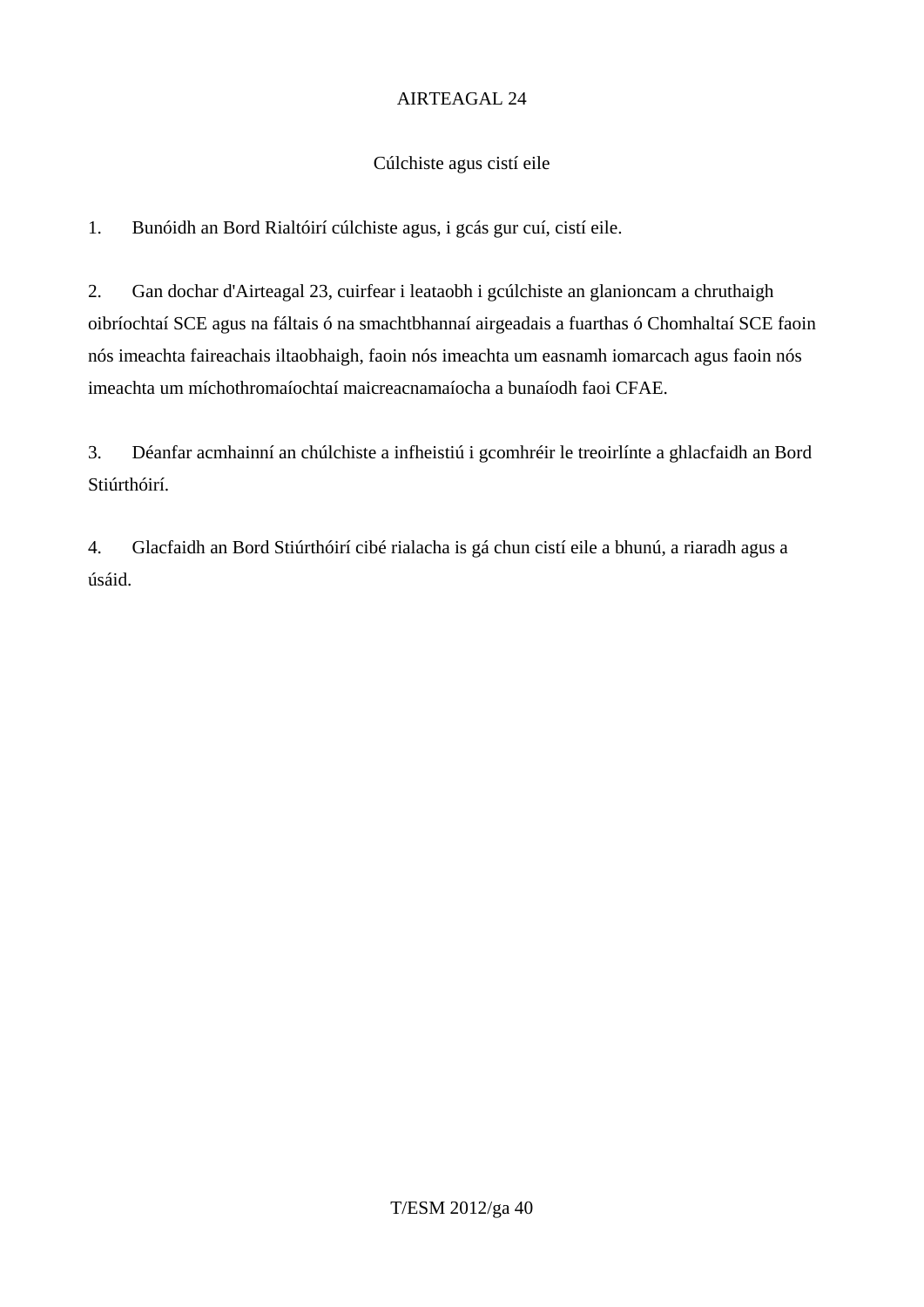## Caillteanais a chumhdach

1. Maidir le caillteanais a eascraíonn le linn oibríochtaí SCE, déanfar iad a mhuirearú:

(a) ar an gcéad dul síos, ar an gcúlchiste;

- (b) ar an dara dul síos, ar an gcaipiteal íoctha; agus
- (c) ar deireadh, ar mhéid cuí den chaipiteal údaraithe neamhíoctha, a ghlaofar i gcomhréir le hAirteagal 9(3).

2. Má mhainníonn Comhalta de SCE an íocaíocht faoi ghlaoch ar chaipiteal de bhun Airteagal 9(2) nó (3) a dhéanamh, cuirfear glaoch athmheasta méadaithe ar chaipiteal chuig Comhaltaí uile SCE chun a áirithiú go bhfaighidh SCE méid iomlán an chaipitil íoctha is gá. Déanfaidh an Bord Rialtóirí cinneadh ar ghníomhaíocht chuí chun a áirithiú go nglanfaidh an Comhalta de SCE lena mbaineann a fhiacha le SCE laistigh de thréimhse réasúnta ama. Beidh an Bord Rialtóirí i dteideal a cheangal go n-íocfar ús mainneachtana ar an méid atá thar téarma.

3. A luaithe a bheidh a fhiacha le SCE dá dtagraítear i mír 2 glanta ag Comhalta de SCE, aisíocfar an farasbarr caipitil le Comhaltaí eile SCE i gcomhréir le rialacha a ghlacfaidh an Bord Rialtóirí.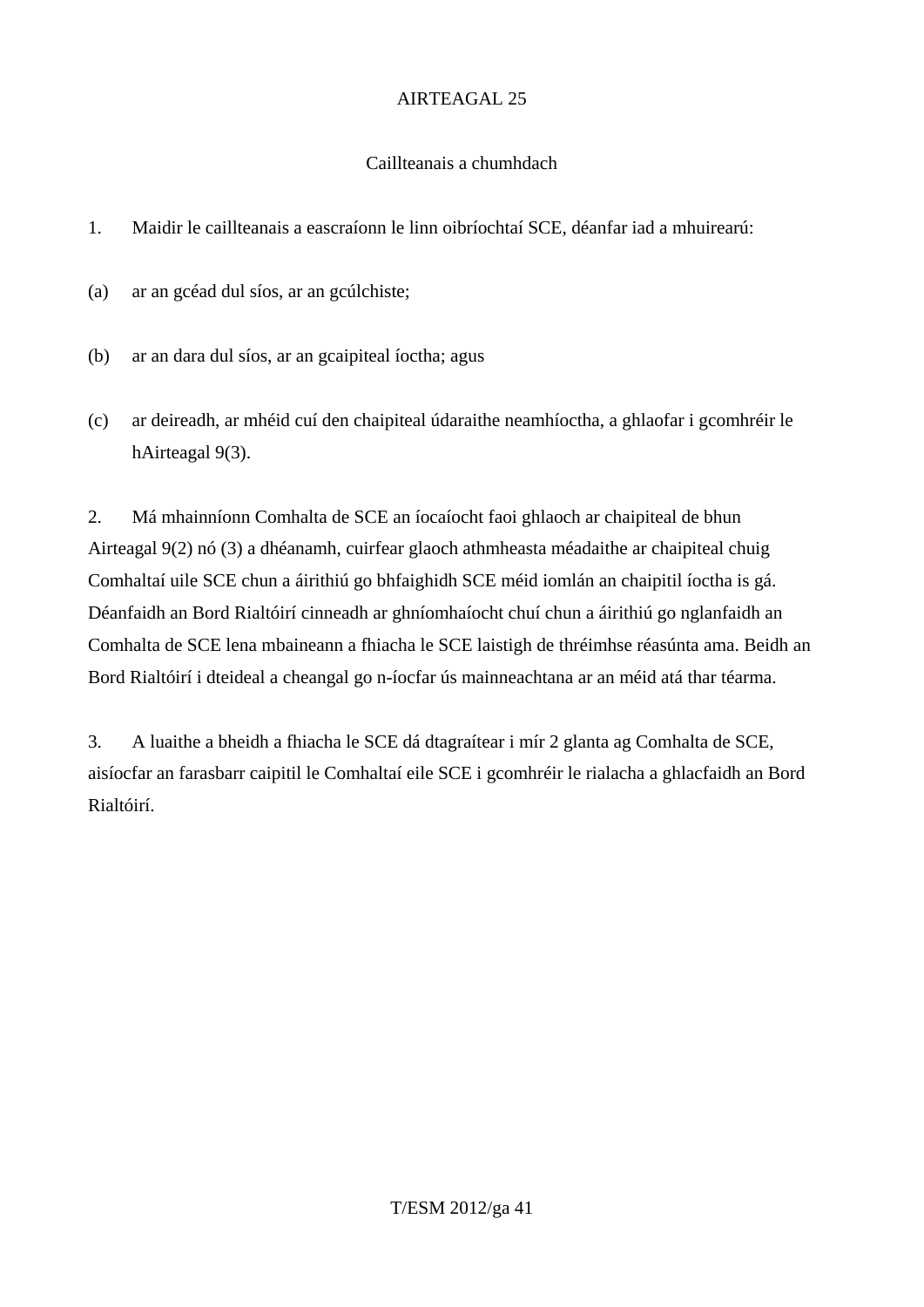#### Buiséad

Déanfaidh an Bord Stiúrthóirí buiséad SCE a fhormheas gach bliain.

## AIRTEAGAL 27

## Cuntais bhliantúla

1. Is é an Bord Rialtóirí a dhéanfaidh cuntais bhliantúla SCE a fhormheas.

2. Foilseoidh SCE tuarascáil bhliantúil ina mbeidh ráiteas iniúchta ar a chuntais agus cuirfidh sé timpeall chuig Comhaltaí SCE ráiteas achomair ráithiúil ar a staid airgeadais agus ráiteas sochair agus dochair ina dtaispeánfar na torthaí a bhí ar a chuid oibríochtaí.

## AIRTEAGAL 28

## Iniúchóireacht inmheánach

Bunófar feidhm iniúchóireachta inmheánaí i gcomhréir le caighdeáin idirnáisiúnta.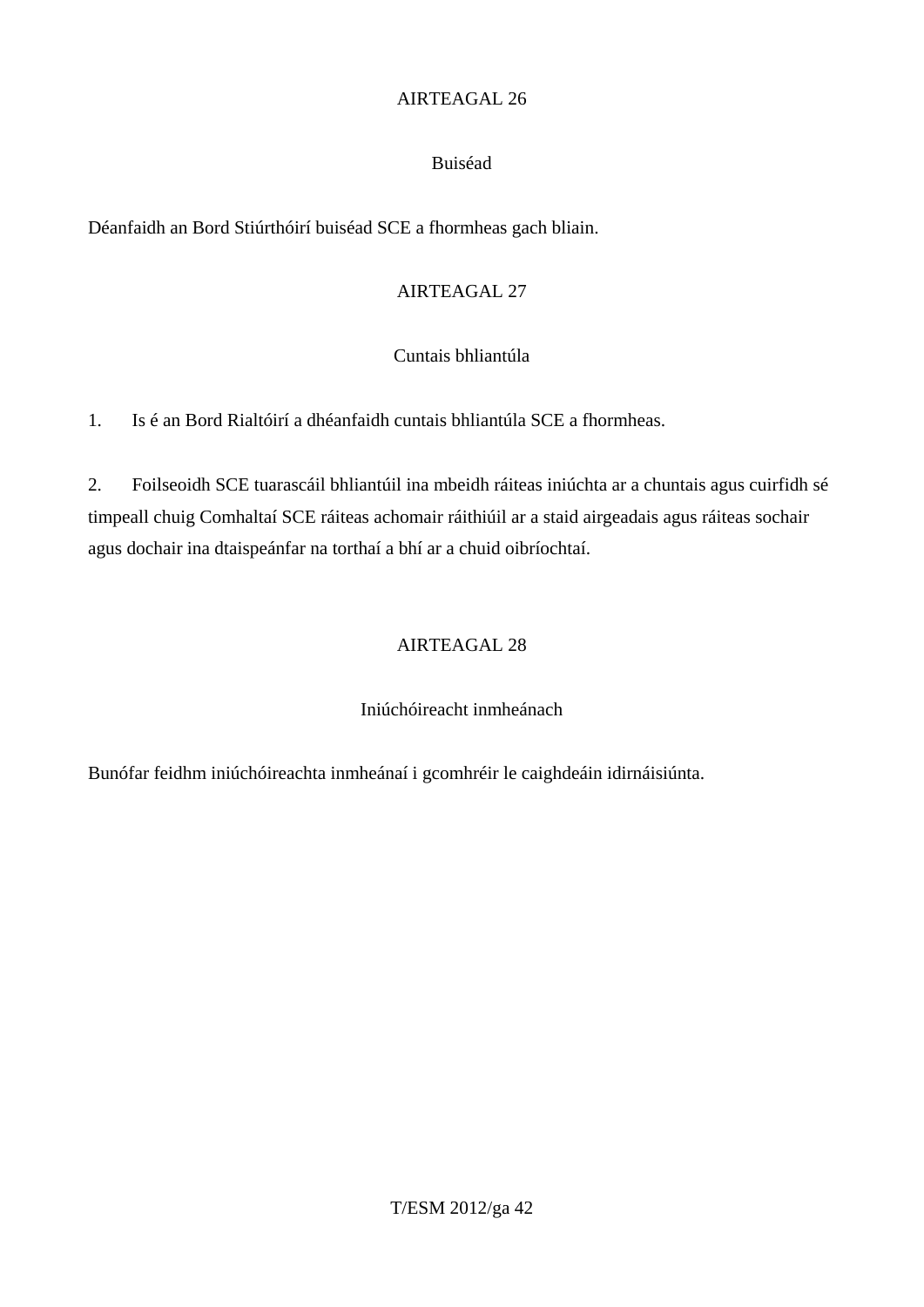#### Iniúchóireacht sheachtrach

Déanfaidh iniúchóirí seachtracha neamhspleácha, arna bhformheas ag an mBord Rialtóirí agus a bheidh freagrach as na ráitis airgeadais bhliantúla a dheimhniú, cuntais SCE a iniúchadh. Beidh lánchumhacht ag na hiniúchóirí seachtracha leabhair agus cuntais uile SCE a scrúdú agus faisnéis iomlán a fháil maidir lena hidirbhearta.

#### AIRTEAGAL 30

#### Bord Iniúchóirí

1. Beidh cúig chomhalta arna gceapadh ag an mBord Rialtóirí, mar gheall ar a n-inniúlacht i gcúrsaí iniúchóireachta agus airgeadais, ar an mBord Iniúchóirí agus beidh dhá chomhalta ó institiúidí uachtaracha iniúchóireachta Chomhaltaí SCE – agus uainíocht eatarthu - agus comhalta amháin ó Chúirt Iniúchóirí na hEorpa ina measc.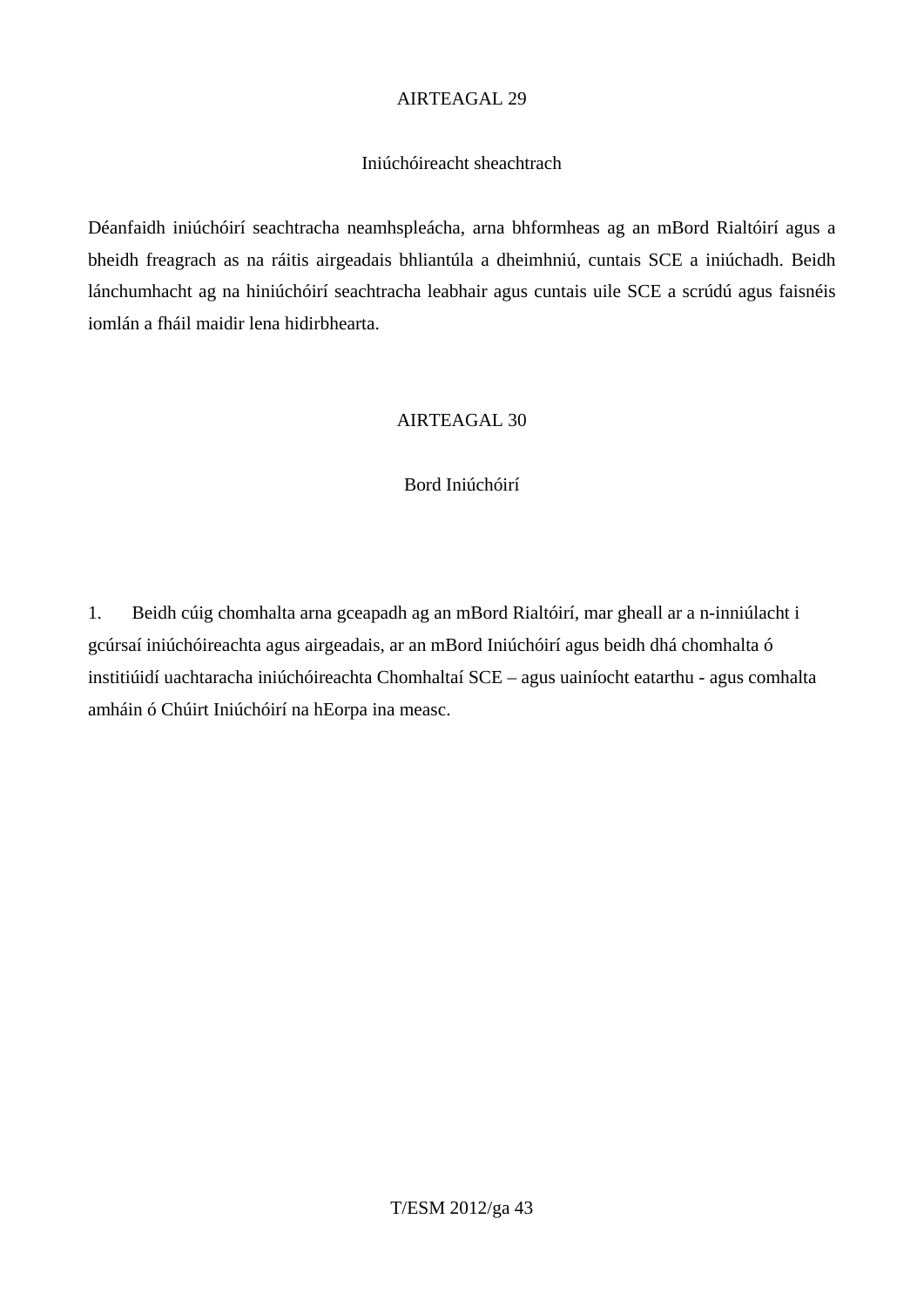2. Beidh comhaltaí an Bhoird Iniúchóirí neamhspleách. Ní dhéanfaidh siad teagaisc a iarraidh ar chomhlachtaí rialaithe SCE, ar Chomhaltaí SCE ná ar aon chomhlacht poiblí nó príobháideach eile, ná a ghlacadh uathu.

3. Déanfaidh an Bord Iniúchóirí iniúchtaí neamhspleácha a tharraingt suas. Déanfaidh sé cigireacht ar chuntais SCE agus fíoróidh sé go bhfuil na cuntais oibriúcháin agus an clár comhardaithe in ord. Beidh rochtain iomlán aige ar aon doiciméad de chuid SCE is gá chun a chúraimí a chur i gcrích.

4. Féadfaidh an Bord Iniúchóirí, tráth ar bith, an Bord Stiúrthóirí a chur ar an eolas faoina fhionnachtana. Déanfaidh sé tuarascáil a tharraingt suas, ar bhonn bliantúil, ar tuarascáil í a chuirfear faoi bhráid an Bhoird Rialtóirí.

5. Cuirfidh an Bord Rialtóirí an tuarascáil bhliantúil ar fáil do na parlaimintí náisiúnta agus d'institiúidí uachtaracha iniúchóireachta Chomhaltaí SCE agus do Chúirt Iniúchóirí na hEorpa.

6. Déanfar aon ní a bhaineann leis an Airteagal seo a mhionsonrú i bhfodhlíthe SCE.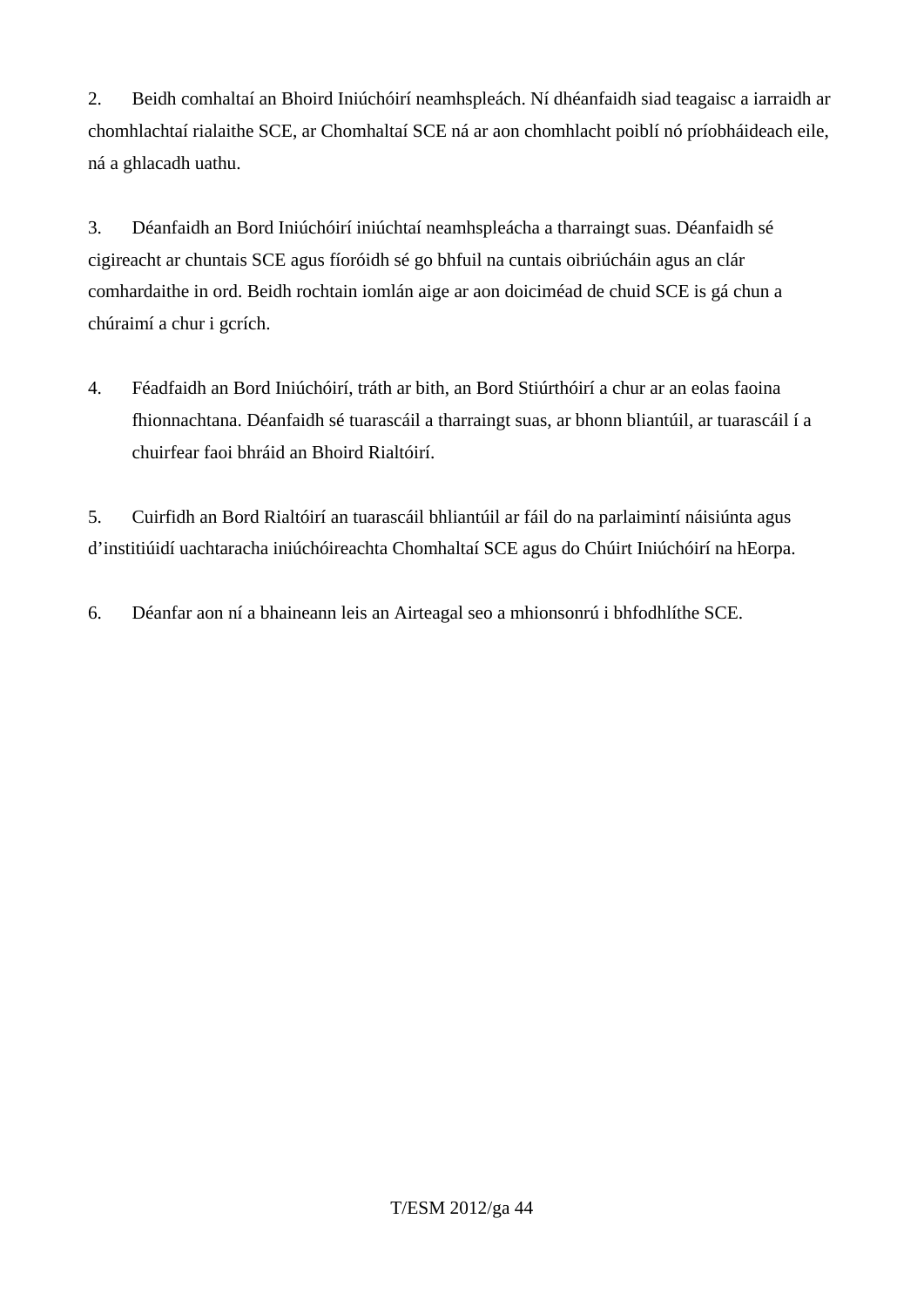## CAIBIDIL 6

# FORÁLACHA GINEARÁLTA

## AIRTEAGAL 31

#### Suíomh

1. Is i Lucsamburg a bheidh suíomh agus príomhoifig SCE.

2. Féadfaidh SCE oifig idirchaidrimh a bhunú sa Bhruiséil.

## AIRTEAGAL 32

## Stádas dlíthiúil, pribhléidí agus díolúintí

1. Chun a chumasú do SCE a chuspóir a chomhall, déanfar an stádas dlíthiúil agus na pribhléidí agus díolúintí a leagtar amach san Airteagal seo a thabhairt do SCE i gcríoch gach Comhalta de SCE. Déanfaidh SCE gach iarracht aitheantas a fháil dá stádas dlíthiúil agus dá phribhléidí agus díolúintí i gcríocha eile ina gcomhlíonann sé feidhmeanna nó ina bhfuil sócmhainní aige.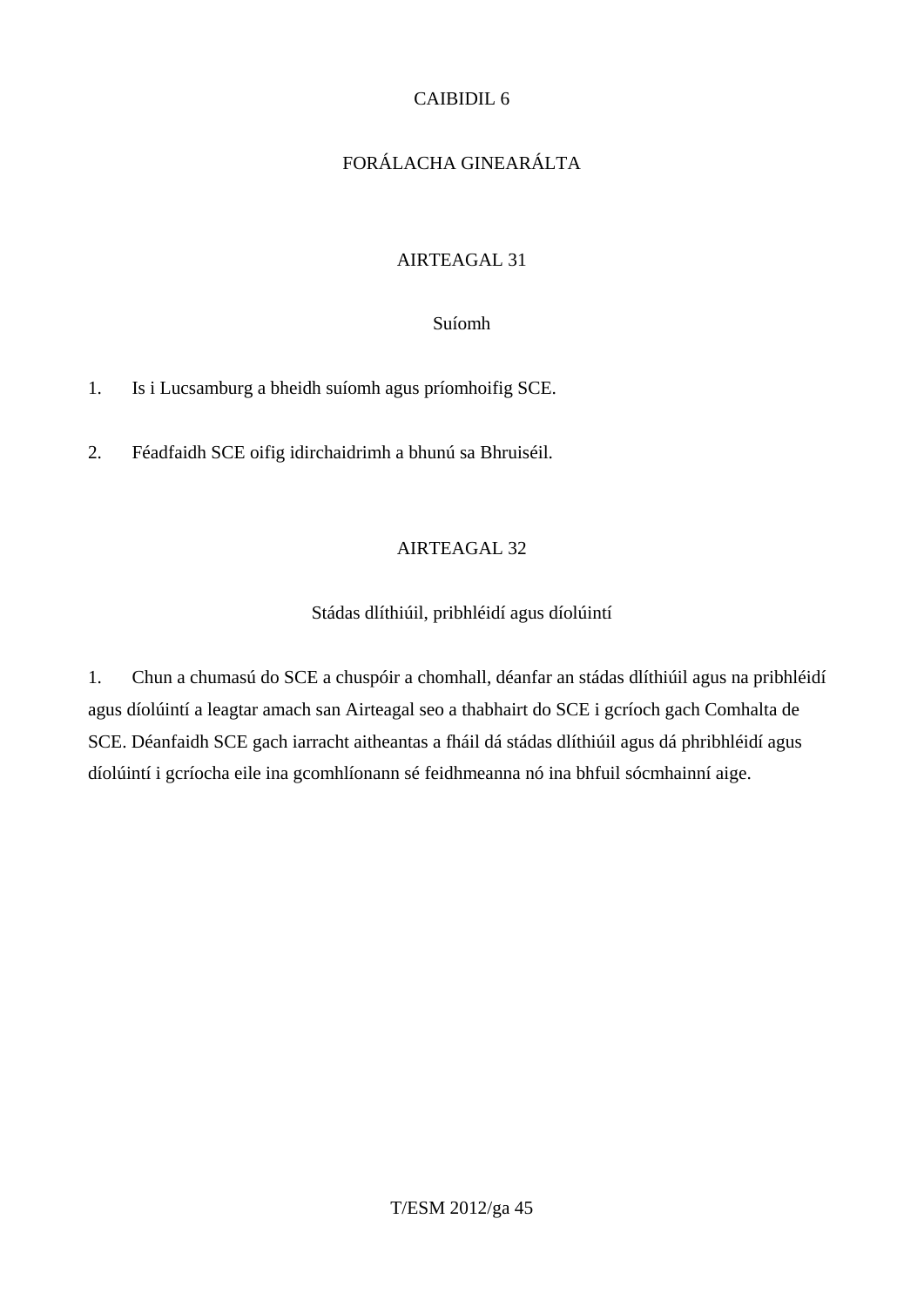- 2. Beidh lánphearsantacht dhlítheanach ag SCE. Beidh láninniúlacht dhlítheanach aici chun:
- (a) maoin dhochorraithe agus maoin shochorraithe a fháil agus a dhiúscairt;
- (b) conradh a dhéanamh;
- (c) a bheith ina pháirtí in imeachtaí dlíthiúla; agus
- (d) dul i gcomhaontú ceanncheathrún agus/nó i bprótacail de réir mar is gá lena áirithiú go dtugtar aitheantas dá stádas dlíthiúil agus dá phribhléidí agus díolúintí, agus go bhforfheidhmítear na nithe sin.

3. Beidh ag SCE, a maoin, a cistiú agus a sócmhainní, cibé áit a mbeidh siad suite agus cibé duine ag a mbeidh siad, díolúine ó gach sórt próisis bhreithiúnaigh ach amháin a mhéid a bheidh SCE tar éis a dhíolúine a tharscaoileadh go sainráite chun críocha aon imeachtaí nó faoi théarmaí aon chonartha, lena n-áirítear doiciméid na n-ionstraimí maoinithe.

4. Beidh díolúine ó chuardach, ó fhoréileamh, ó choigistiú, ó dhíshealbhú nó aon sórt eile urghabhála, gabhála nó foriaimh trí ghníomhú feidhmiúcháin, gníomhú breithiúnach, gníomhú riaracháin nó gníomhú reachtach ag maoin, cistiú agus sócmhainní SCE, cibé áit a mbeidh siad suite agus cibé duine ag a mbeidh siad.

5. Beidh cartlanna SCE agus na doiciméid uile ar le SCE iad nó atá ina sheilbh aige dosháraithe.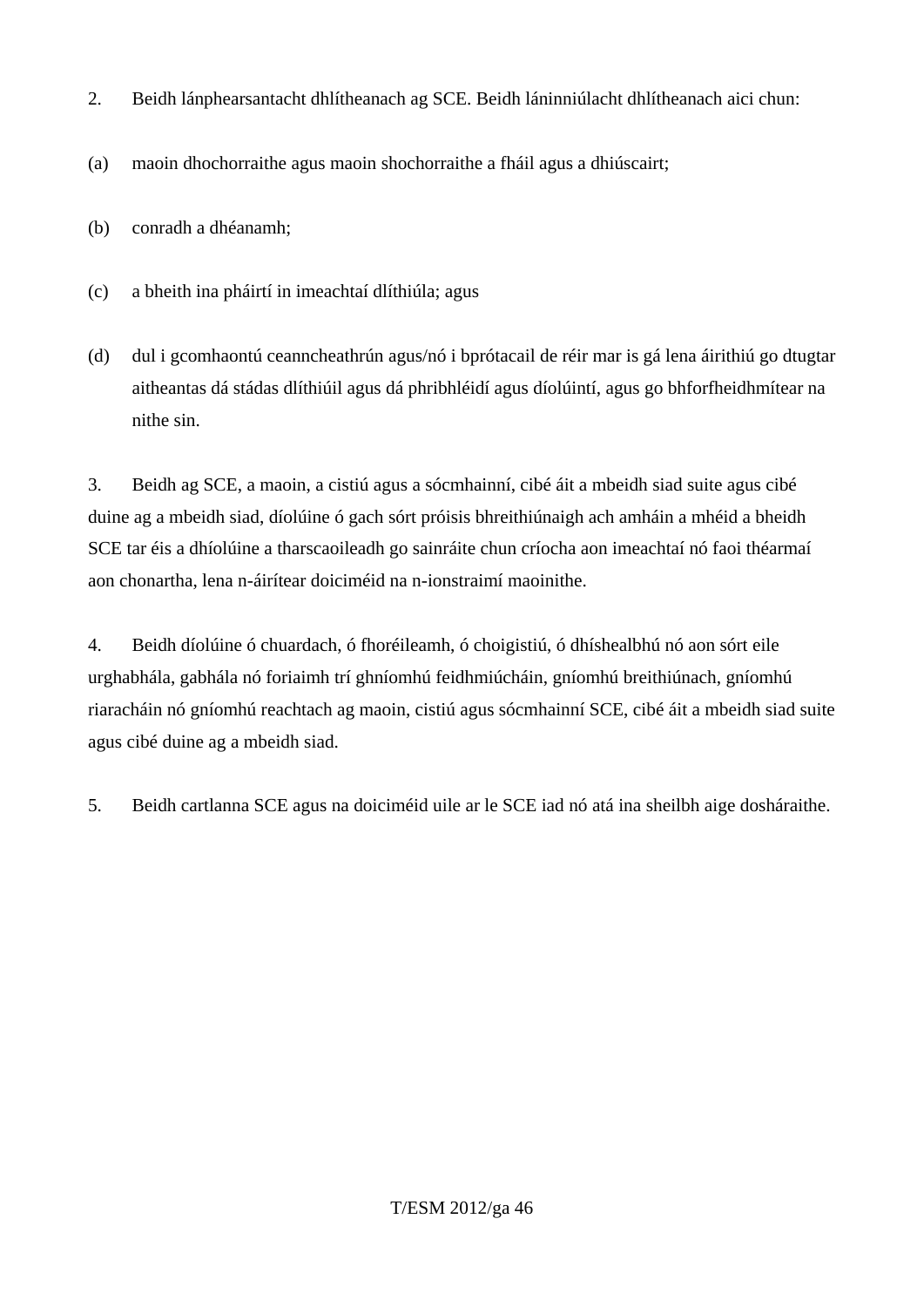6. Beidh áitreabh SCE dosháraithe.

7. Gheobhaidh cumarsáidí oifigiúla SCE an chóir chéanna ó gach Comhalta de SCE agus ó gach stát a bhfuil aitheantas tugtha aige do stádas dlíthiúil agus do phribhléidí agus díolúintí SCE agus a fhaigheann cumarsáidí oifigiúla Comhalta de SCE.

8. A mhéid is gá sin chun na gníomhaíochtaí dá bhforáiltear sa Chonradh seo a dhéanamh, beidh maoin, cistiú agus sócmhainní uile SCE saor ó shrianta, ó rialacháin, ó rialuithe agus ó mhortchairde de chineál ar bith.

9. Beidh SCE díolmhaithe ó aon cheanglas údarú nó ceadúnas a fháil mar institiúid chreidmheasa, mar sholáthróir seirbhísí infheistíochta nó mar eintiteas údaraithe, ceadúnaithe nó rialaithe eile faoi dhlíthe gach ceann de Chomhaltaí SCE.

## AIRTEAGAL 33

#### Foireann SCE

Leagfaidh an Bord Stiúrthóirí síos na coinníollacha fostaíochta do Stiúrthóir Bainistíochta agus d'fhoireann eile SCE.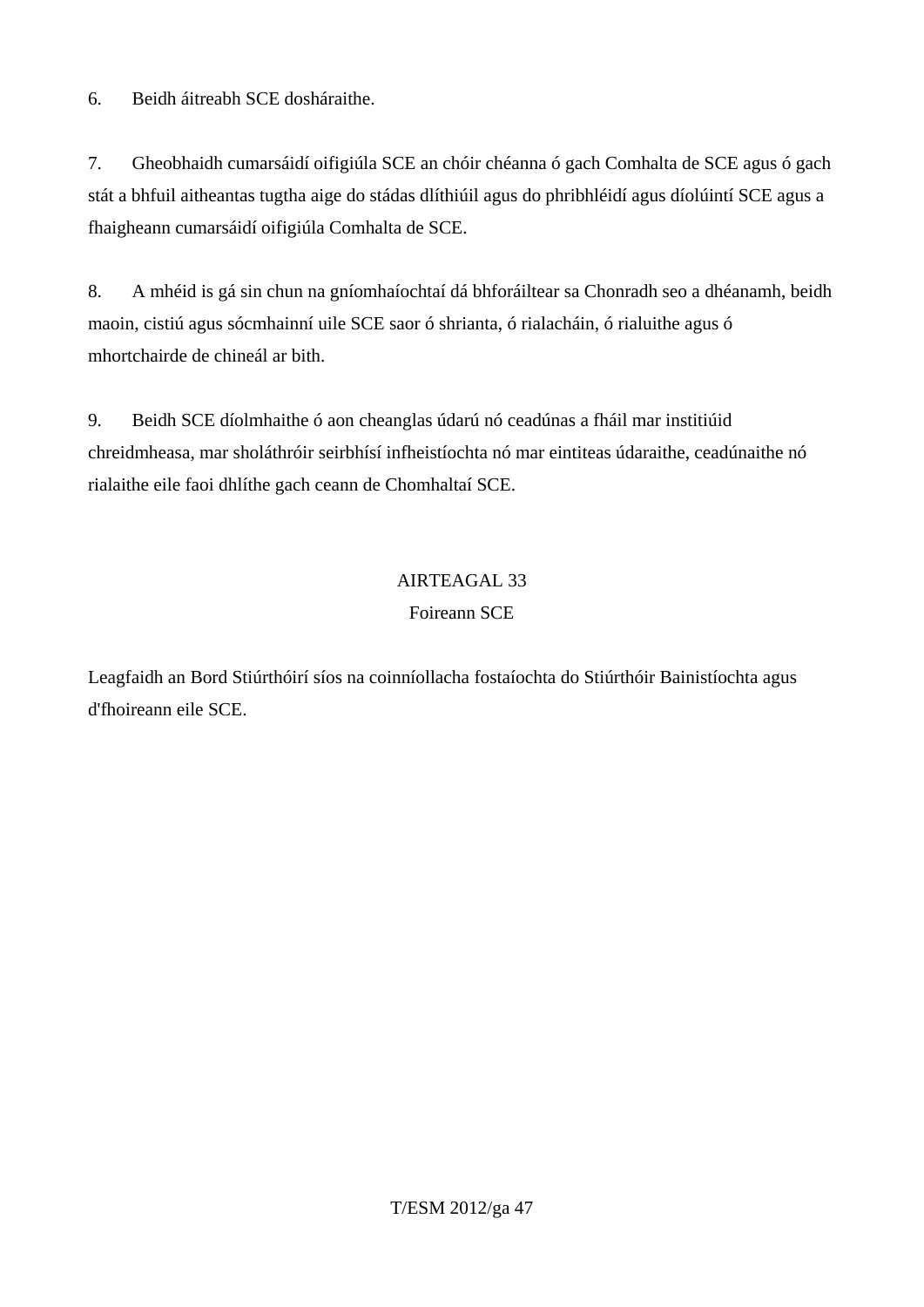#### Rúndacht ghairmiúil

Ní dhéanfaidh Comhaltaí ná iarChomhaltaí an Bhoird Rialtóirí ná an Bhoird Stiúrthóirí ná aon daoine eile a oibríonn nó a d'oibrigh do SCE nó i dtaca le SCE faisnéis atá faoi réir rúndachta gairmiúla a nochtadh. Beidh de cheangal orthu, fiú amháin tar éis deireadh a theacht lena ndualgais, gan faisnéis a nochtadh is de chineál atá faoi chumhdach oibleagáid na rúndachta gairmiúla.

#### AIRTEAGAL 35

#### Díolúintí daoine

1. Ar mhaithe le leas SCE, beidh Cathaoirleach an Bhoird Rialtóirí, na Rialtóirí, na Rialtóirí malartacha, na Stiúrthóirí, na Stiúrthóirí malartacha, mar aon leis an Stiúrthóir Bainistíochta agus na daoine eile den fhoireann díolmhaithe ó imeachtaí dlíthiúla i leith gníomhartha a dhéanfaidh siad ina gcáil oifigiúil agus beidh dosháraitheacht acu maidir lena bpáipéir agus lena ndoiciméid oifigiúla.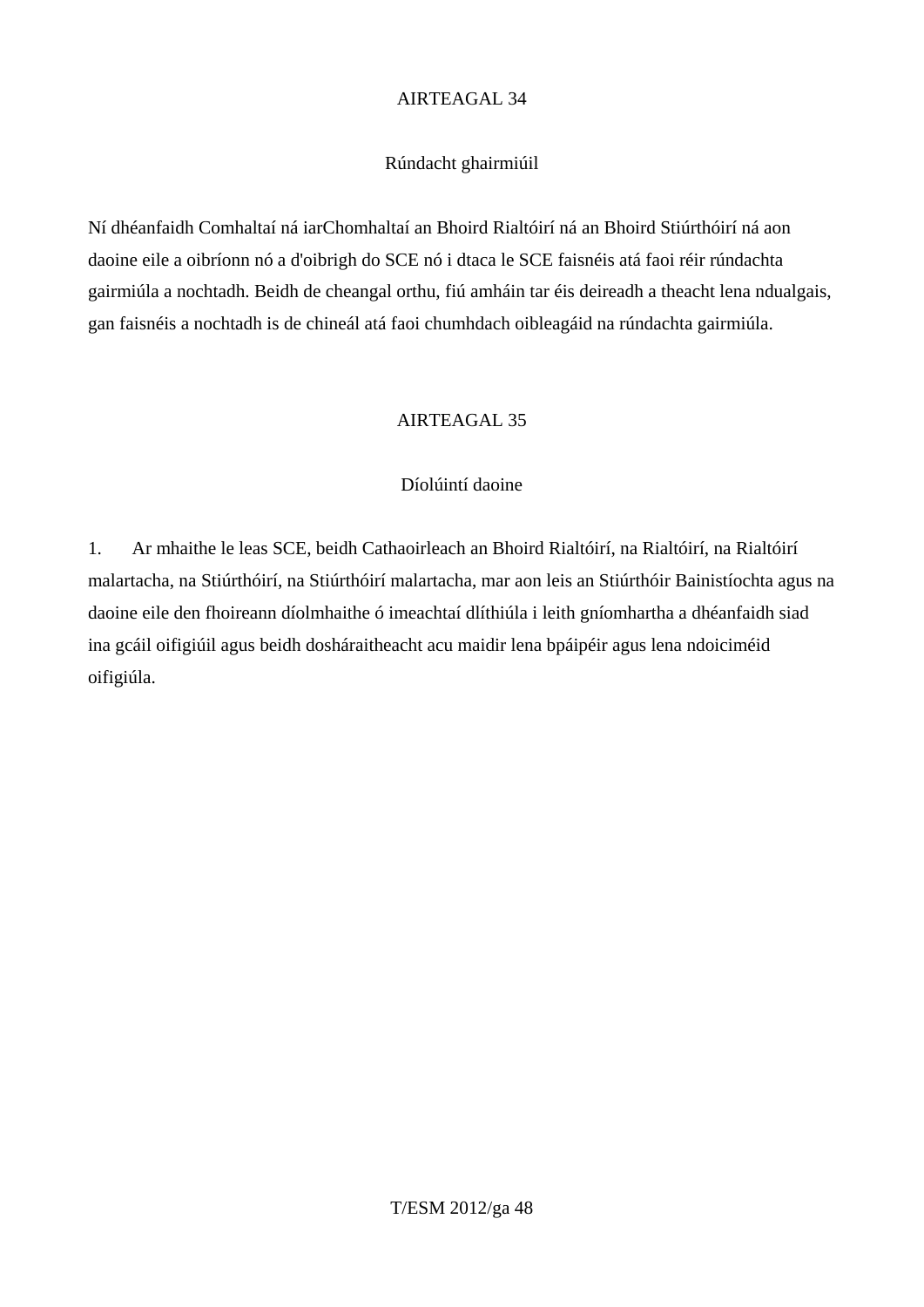2. Féadfaidh an Bord Rialtóirí aon cheann de na díolúintí a thugtar faoin Airteagal seo i leith Chathaoirleach an Bhoird Rialtóirí, Rialtóra, Rialtóra mhalartaigh, Stiúrthóra, Stiúrthóra mhalartaigh nó an Stiúrthóra Bainistíochta a tharscaoileadh a mhéid, agus ar cibé coinníollacha, a chinnfidh sé.

3. Féadfaidh an Stiúrthóir Bainistíochta aon díolúine den sórt sin a tharscaoileadh i leith aon duine d'fhoireann SCE, seachas é féin nó í féin.

4. Déanfaidh gach Comhalta de SCE an ghníomhaíocht is gá go pras chun éifeacht a thabhairt don Airteagal seo faoi théarmaí a dhlí féin agus cuirfidh sé SCE ar an eolas maidir leis an méid sin dá réir sin.

## AIRTEAGAL 36

## Díolúine ó chánachas

1. Faoi chuimsiú raon feidhme a ghníomhaíochtaí oifigiúla, beidh SCE, a shócmhainní, a ioncam, a mhaoin agus a oibríochtaí agus a idirbhearta arna n-údarú leis an gConradh seo díolmhaithe ó gach cáin dhíreach.

2. Déanfaidh Comhaltaí SCE, i ngach cás inar féidir sin, na bearta is cuí chun méid na gcánacha neamhdhíreacha nó na gcánacha díolacháin a bheidh ar áireamh i bpraghas maoine sochorraithe nó dochorraithe a mhaitheamh nó a aisíoc nuair a dhéanann SCE, le haghaidh a úsáide oifigiúla, ceannacháin shubstaintiúla a bhfuil cánacha den sórt sin ar áireamh ina bpraghas.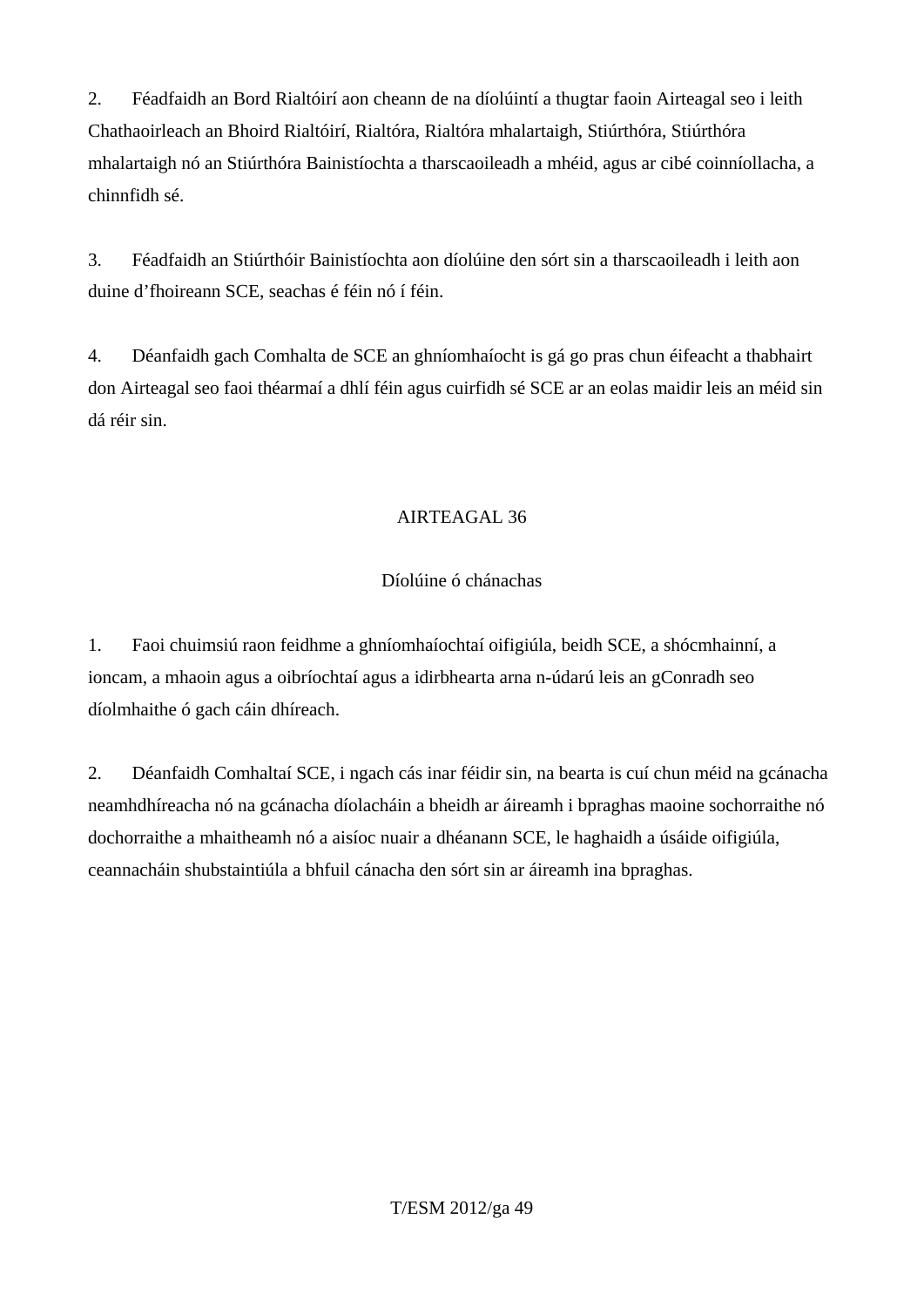3. Ní dheonófar díolúine ar bith i leith cánacha agus dleachtanna nach bhfuil iontu ach táillí le haghaidh seirbhísí fóntais phoiblí.

4. Beidh earraí a allmhaireoidh SCE agus is gá chun a ghníomhaíochtaí oifigiúla a fheidhmiú díolmhaithe ó na dleachtanna agus na cánacha uile ar allmhairí agus ó na toirmisc agus na srianta uile ar allmhairí.

5. Beidh foireann SCE inchurtha faoi cháin inmheánach, chun tairbhe do SCE, ar thuarastail agus ar dhíolaíochtaí a íocfaidh SCE, faoi réir rialacha a ghlacfaidh an Bord Rialtóirí. Ón dáta a chuirfear an cháin sin i bhfeidhm, beidh tuarastail agus díolaíochtaí den sórt sin díolmhaithe ó cháin ioncaim náisiúnta.

6. Ní thoibheofar cánachas d'aon saghas ar aon oibleagáid ná urrús a eiseoidh SCE, lena n-áirítear aon ús nó díbhinn orthu, cibé duine a shealbhóidh iad:

- (a) lena ndéantar idirdhealú i gcoinne na hoibleagáide nó an urrúis sin go heisiatach mar gheall ar a bhunadh; nó
- (b) ar cánachas é arb é an t-aon bhonn dlínsiúil atá leis an áit nó an t-airgeadra ina n-eiseofar é nó ina mbeidh sé iníoctha nó ina n-íocfar é, nó suíomh aon oifige nó áite gnó atá á cothabháil ag SCE.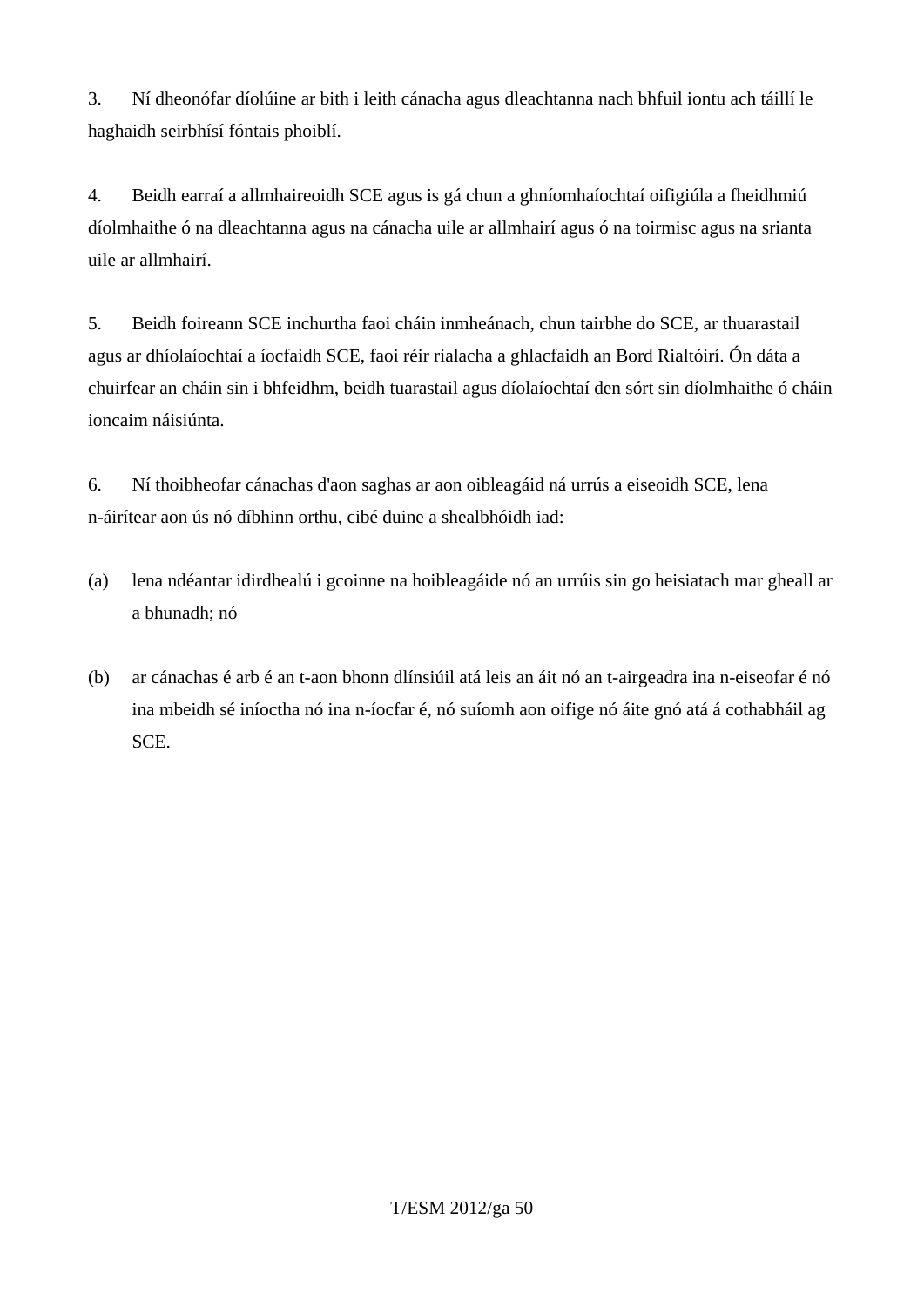## Léiriú agus réiteach díospóide

1. Aon cheist a eascróidh idir aon Chomhalta de SCE agus SCE, nó idir Comhaltaí de SCE, maidir le léiriú nó cur i bhfeidhm fhorálacha an Chonartha seo agus fhodhlíthe SCE, cuirfear faoi bhráid an Bhoird Stiúrthóirí í le cinneadh a dhéanamh uirthi.

2. Déanfaidh an Bord Rialtóirí cinneadh faoi aon díospóid a eascróidh idir Comhalta de SCE agus SCE, nó idir Comhaltaí de SCE, i dtaobh léiriú agus chur i bhfeidhm an Chonartha seo, lena náirítear aon díospóid faoi chomhoiriúnacht na gcinntí a ghlac SCE leis an gConradh seo. Déanfar vótaí chomhalta nó chomhaltaí Bhord Rialtóirí an Chomhalta nó na gComhaltaí de SCE lena mbaineann a fhionraí nuair a bheidh vótáil ar siúl ag an mBord Rialtóirí ar an gcinneadh sin agus déanfar an tairseach vótála is gá chun an cinneadh a ghlacadh a athríomh dá réir.

3. Má dhéanann Comhalta de SCE an cinneadh dá dtagraítear i mír 2 a chonspóid, cuirfear an díospóid faoi bhráid Chúirt Bhreithiúnais an Aontais Eorpaigh. Beidh breithiúnas Chúirt Bhreithiúnais an Aontais Eorpaigh ina cheangal ar na páirtithe sa nós imeachta, agus déanfaidh na páirtithe sin na bearta is gá chun an breithiúnas a chomhlíonadh laistigh de thréimhse a chinnfidh an Chúirt sin.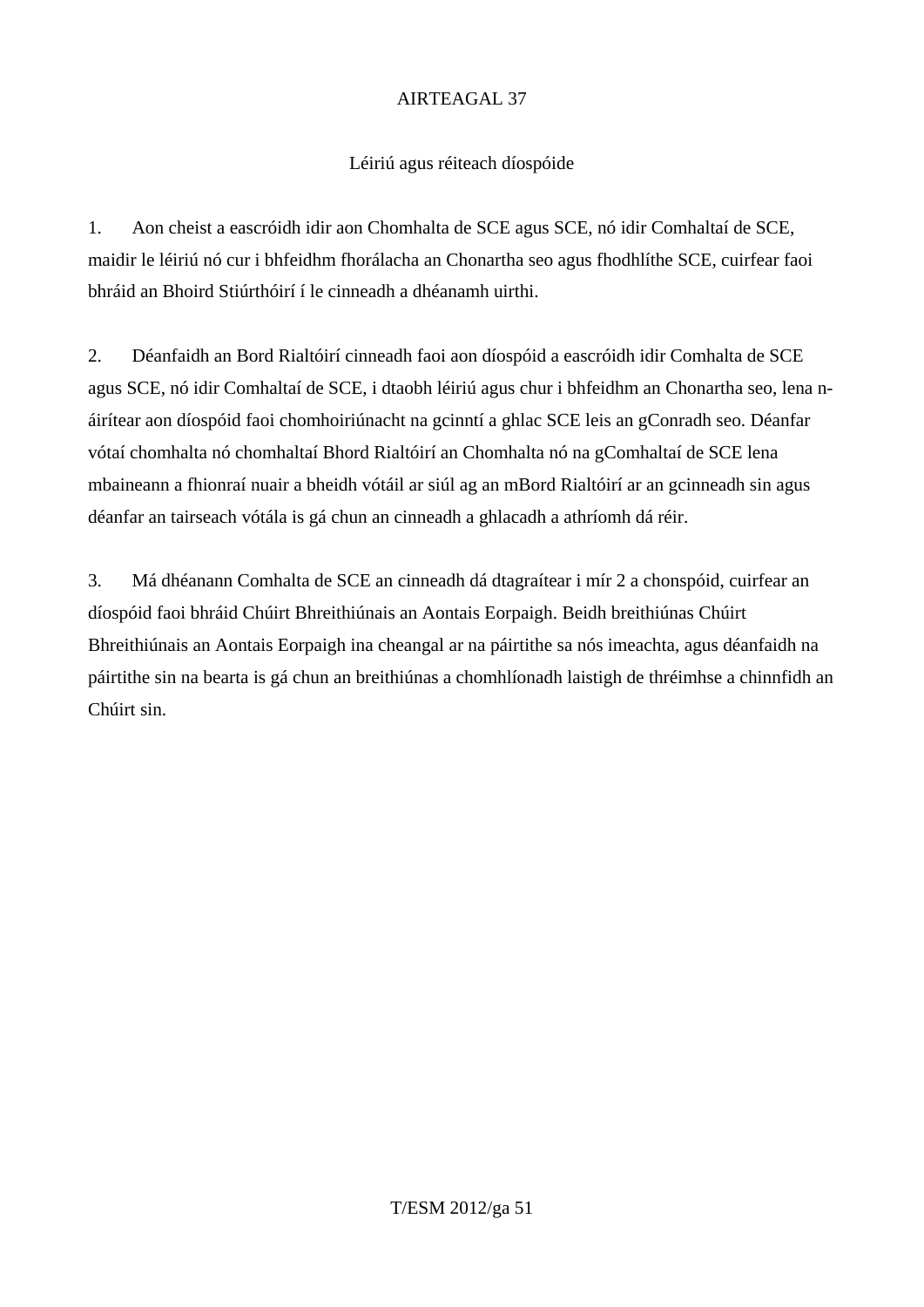#### Comhar idirnáisiúnta

D'fhonn a chuspóirí a chur ar aghaidh, beidh SCE i dteideal comhoibriú, faoi chuimsiú théarmaí an Chonartha seo, le CAI, le haon Stát atá ag soláthar cúnamh airgeadais ar bhonn *ad hoc* do Chomhalta de SCE agus le haon eagraíocht nó le haon eintiteas idirnáisiúnta ar a bhfuil sainfhreagrachtaí i réimsí gaolmhara.

#### CAIBIDIL 7

#### SOCRUITHE IDIRTHRÉIMHSEACHA

## AIRTEAGAL 39

#### Comhréireacht le hiasachtóireacht SaorCAE

Le linn na céime idirthréimhsí a mhairfidh ó theacht i bhfeidhm an Chonartha seo go dtí díscaoileadh iomlán SaorCAE, ní rachaidh an iasachtóireacht chomhdhlúite ó SCE agus ó SaorCAE thar EUR 500 000 milliún, gan dochar don athbhreithniú tráthrialta ar leordhóthanacht uasmhéid na hiasachtóireachta i gcomhréir le hAirteagal 10. Glacfaidh an Bord Stiúrthóirí treoirlínte mionsonraithe maidir leis an modh ar a ríomhfar an acmhainn tiomantais don todhchaí chun a áirithiú nach dtéitear thar an uasteorainn iasachtóireachta comhdhlúite.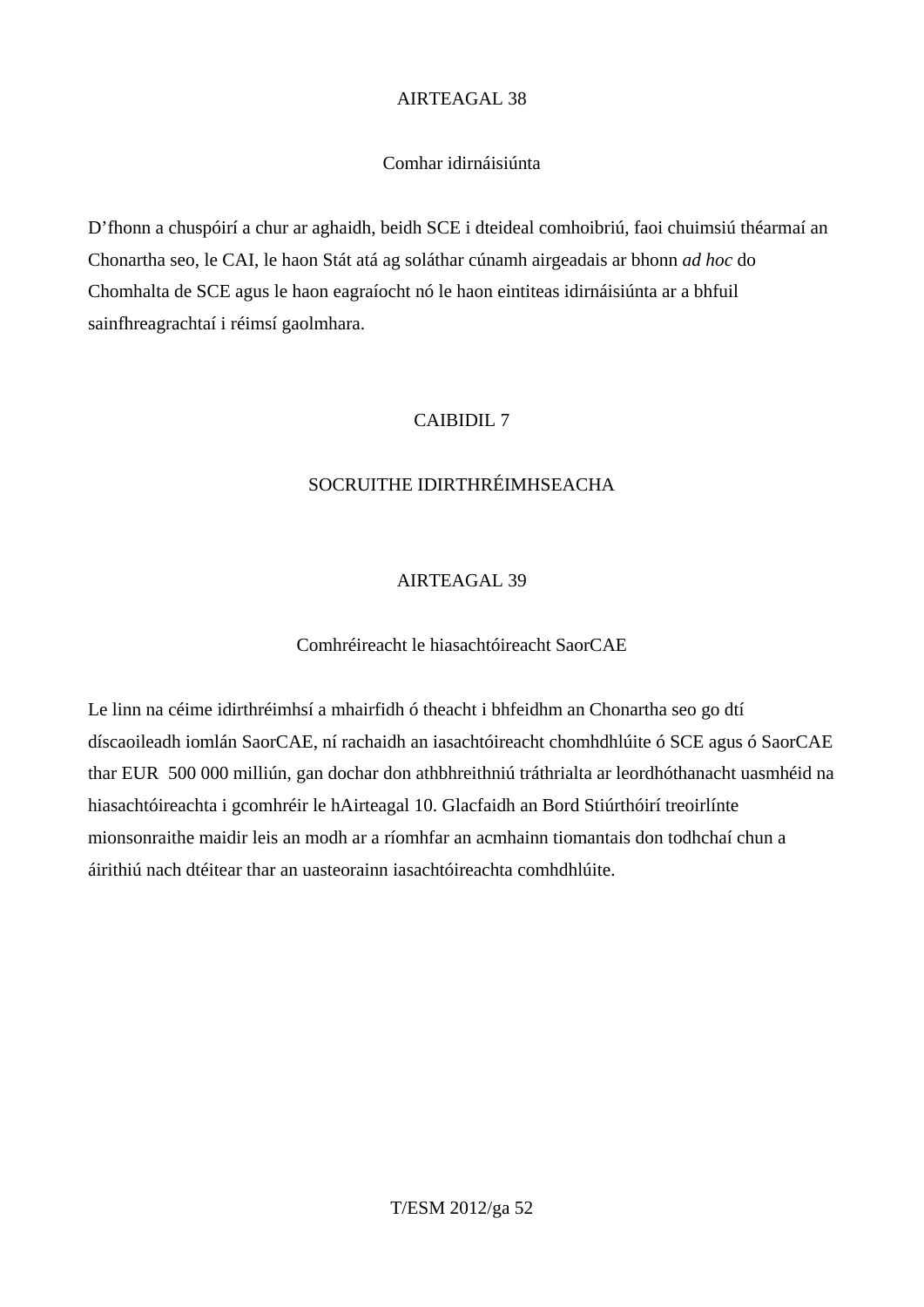#### Tacaíochtaí SaorCAE a aistriú

1. De mhaolú ar Airteagal 13, féadfaidh an Bord Rialtóirí cinneadh a dhéanamh go ndéanfaidh SCE tiomantais SaorCAE maidir le cúnamh airgeadais a sholáthar do Chomhalta de SCE faoina chomhaontú leis an gcomhalta sin a ghlacadh air féin a mhéid a bhaineann na tiomantais sin leis na codanna neamheisíoctha agus neamhchistithe de na saoráidí iasachta.

2. Féadfaidh SCE, má údaraíonn a Bhord Rialtóirí an méid sin, cearta SaorCAE a fháil agus oibleagáidí SaorCAE a ghlacadh air féin, go háirithe maidir lena cearta agus lena hoibleagáidí uile, nó le cuid díobh, atá ar marthain faoina saoráidí iasachta láithreacha agus i ndáil leo.

3. Glacfaidh an Bord Rialtóirí na módúlachtaí mionsonraithe is gá chun éifeacht a thabhairt d'aistriú na n-oibleagáidí ó SaorCAE go dtí SCE dá dtagraítear i mír 1, agus d'aon aistriú ceart agus aistriú oibleagáidí mar a thuairiscítear i mír 2.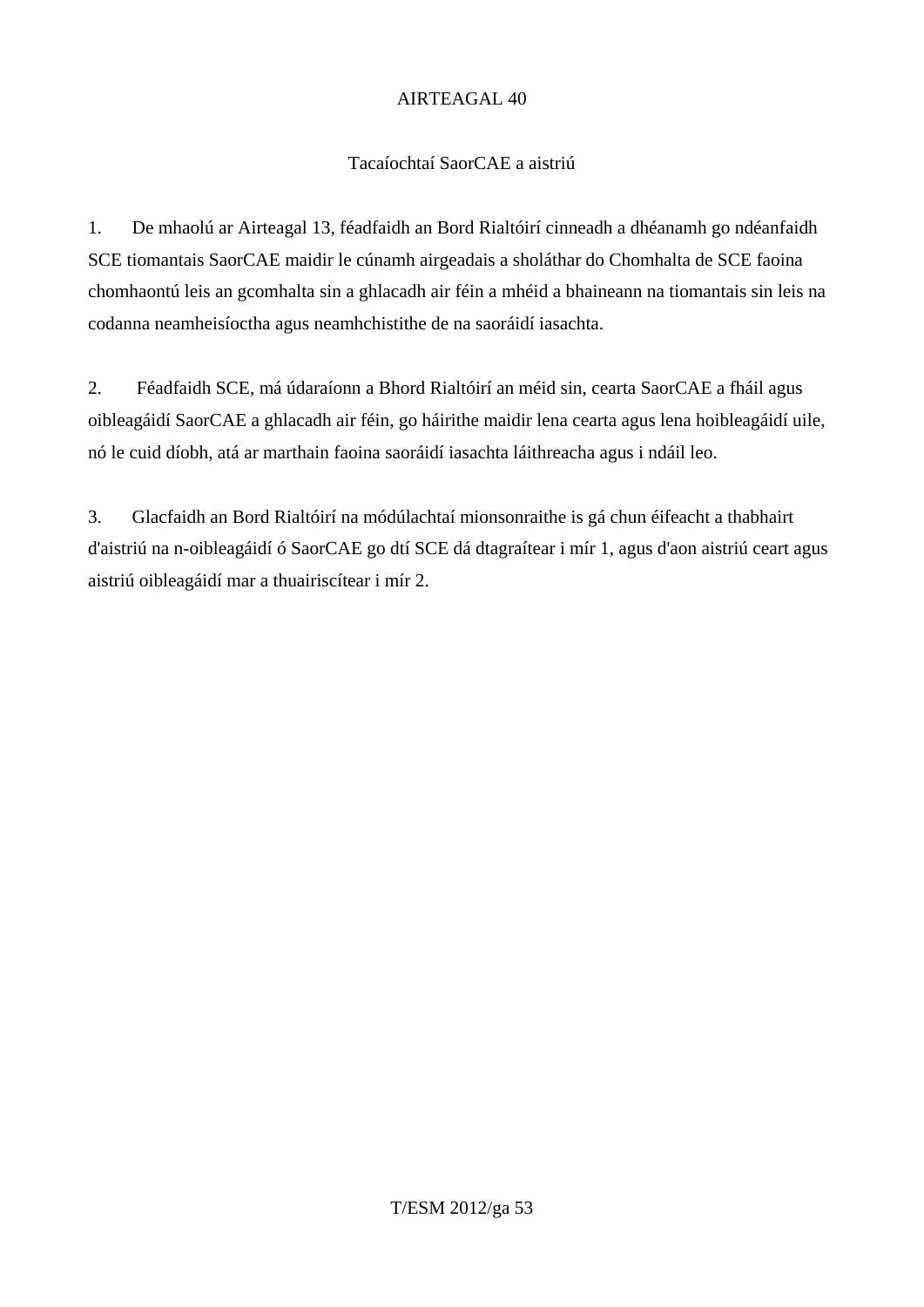#### An caipiteal tosaigh a íoc

1. Gan dochar do mhír 2, déanfar scaireanna íoctha an méid a shuibscríobh gach Comhalta de SCE i dtosach a íoc i bhfoirm cúig thráthchuid bhliantúla de 20% den mhéid iomlán an ceann. Íocfaidh gach Comhalta de SCE an chéad tráthchuid laistigh de chúig lá dhéag tar éis an dáta a thiocfaidh an Conradh seo i bhfeidhm. Beidh na ceithre thráthchuid eile iníoctha cothrom bliana, dhá bhliain, trí bliana agus ceithre bliana faoi seach ón dáta a íocfar an chéad tráthchuid.

2. Le linn na tréimhse cúig bliana ina n-íocfar caipiteal i dtráthchodanna, déanfaidh Comhaltaí SCE íocaíocht na scaireanna íoctha a luathú, go tráthúil roimh an dáta eisiúna d'fhonn cóimheas íosta 15% idir caipiteal íoctha agus méid neamhíoctha eisiúintí SCE a choimeád agus acmhainn chomhcheangailte íosta iasachtóireachta EUR 500 000 milliún ó ESM agus SaorCAE a ráthú.

3. Féadfaidh Comhalta de SCE a chinneadh a scair de chaipiteal íoctha a íoc níos luaithe.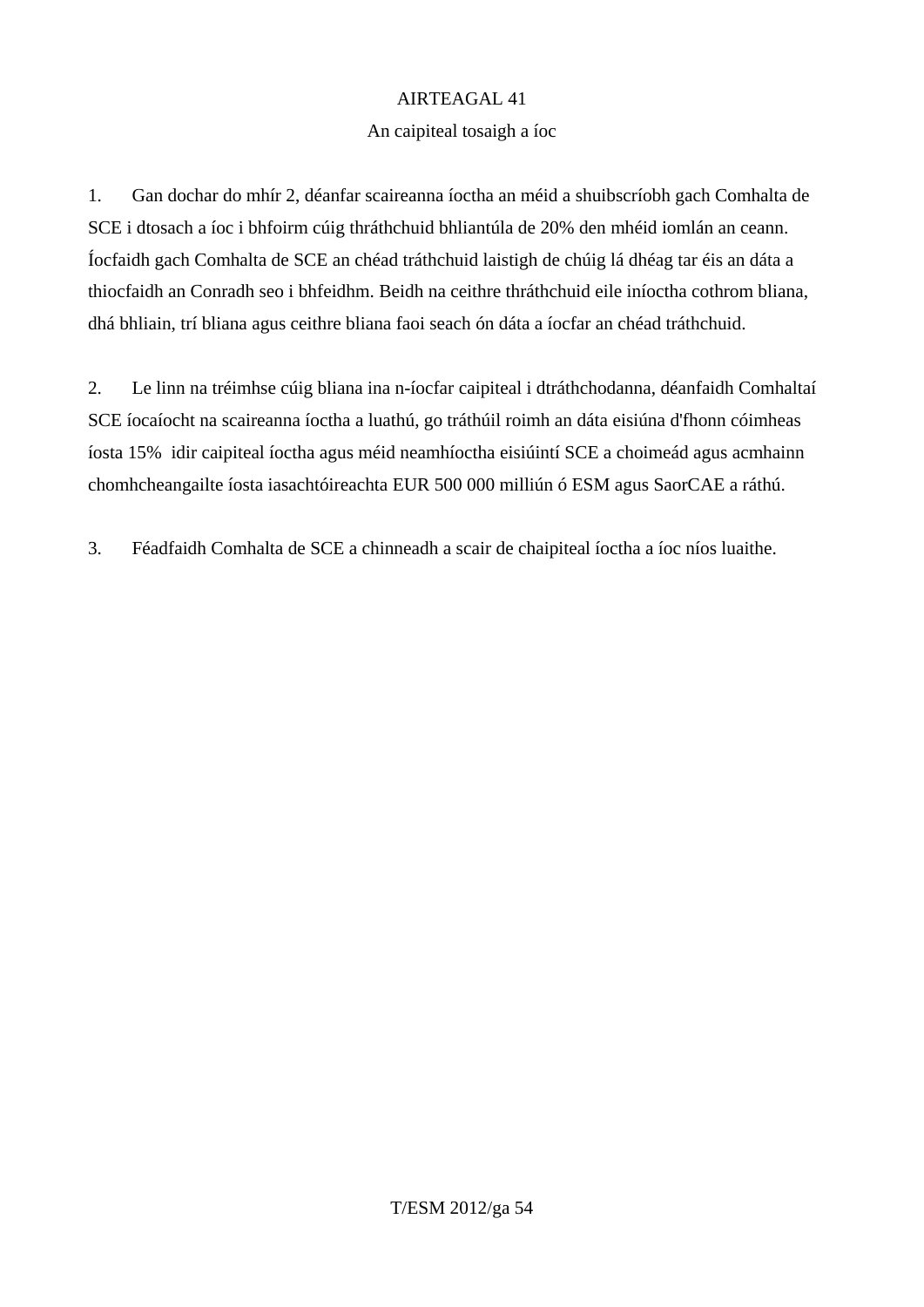#### Ceartú sealadach ar an treoir ranníoca

1. Tráth a bhunaithe, déanfaidh Comhaltaí SCE an stoc caipitiúil údaraithe a shuibscríobh ar bhonn na treorach ranníoca tosaigh a shonraítear in Iarscríbhinn I. Beidh an ceartú sealadach atá ar áireamh sa treoir ranníoca tosaigh sin i bhfeidhm ar feadh tréimhse dhá bhliain déag tar éis an dáta a ghlacfaidh an Comhalta de SCE i dtrácht an euro.

2. I gcás gur lú olltáirgeacht intíre (OTI) Comhalta nua de SCE in aghaidh an duine ar mhargadhphraghsanna in euro sa bhliain díreach roimh a aontachas do SCE ná 75% de MOI an Aontais Eorpaigh in aghaidh an duine ar mhargadhphraghsanna, bainfidh a threoir ranníoca le haghaidh shuibscríobh stoc caipitiúil údaraithe SCE, arna cinneadh i gcomhréir le hAirteagal 10, tairbhe as ceartú sealadach agus is ionann é agus suim:

- a) 25% de scair chéatadánach bhanc ceannais náisiúnta an Chomhalta sin de SCE i gcaipiteal BCE, arna cinneadh i gcomhréir le hAirteagal 29 de Reacht CEBC; agus
- b) 75% de scair chéatadánach an Chomhalta sin de SCE in ollioncam náisiúnta (OIN) an limistéir euro ar mhargadhphraghsanna in euro sa bhliain díreach roimh a aontachas do SCE.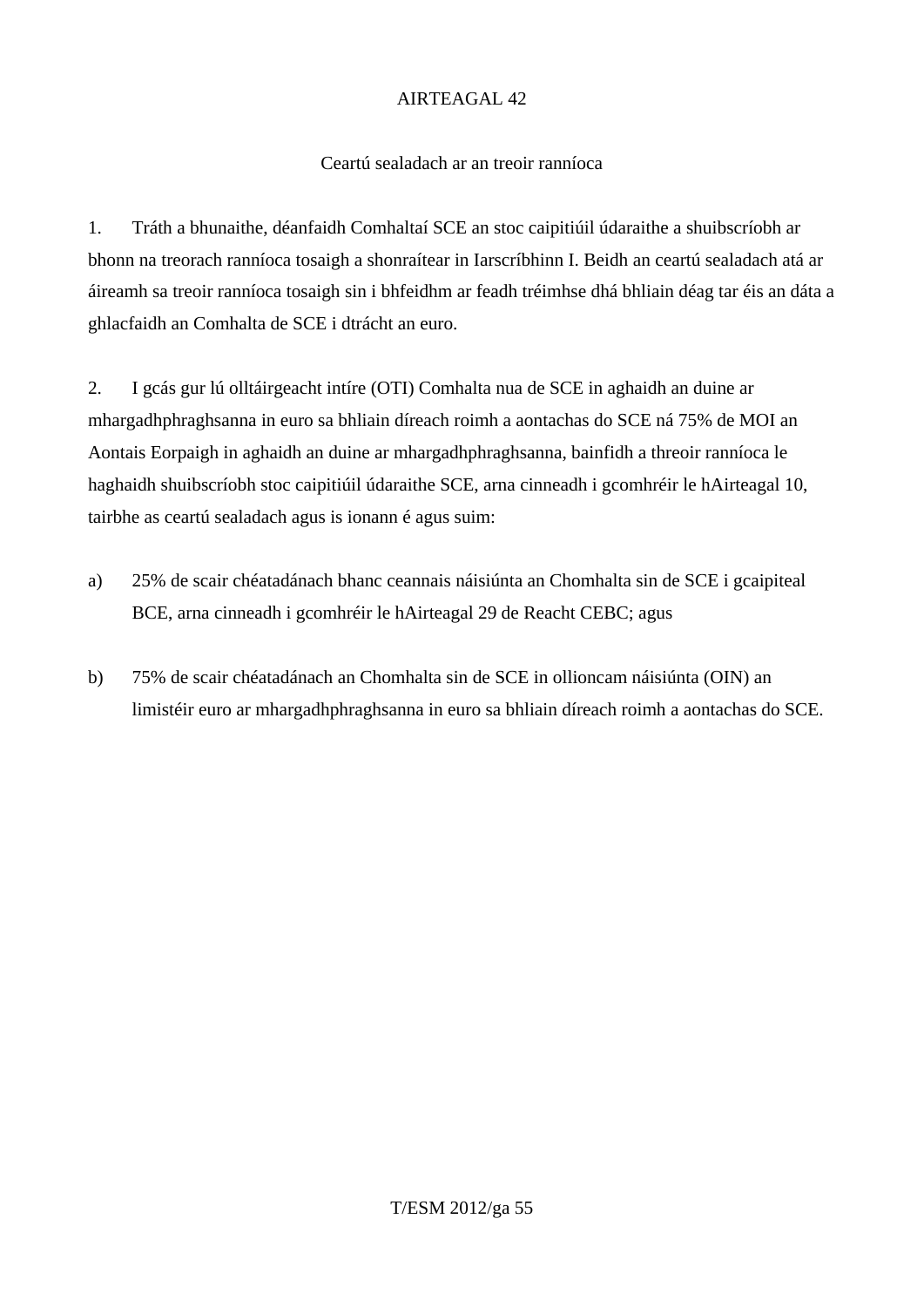Cothromófar na céatadáin dá dtagraítear i bpointe (a) agus i bpointe (b) suas nó síos go dtí an tiolraí is gaire de 0,0001 faoin gcéad. Is iad na téarmaí staidrimh a fhoilseoidh Eurostat na téarmaí a bheidh i bhfeidhm.

3. Beidh feidhm ag an gceartú sealadach dá dtagraítear i mír 2 ar feadh tréimhse dhá bhliain déag ón dáta a ghlacfaidh an Comhalta de SCE i dtrácht an euro.

4. De thoradh an cheartaithe shealadaigh ar an treoir, déanfar an sciar iomchuí de scaireanna a leithroinneadh ar Chomhalta de SCE de bhun mhír 2 a leithroinnt arís i measc na gComhaltaí sin de SCE nach bhfuil ag baint tairbhe as ceartú sealadach ar bhonn a scairshealbhaíochta in BCE, arna chinneadh i gcomhréir le hAirteagal 29 de Reacht CEBC, a bhí ann díreach sular eisíodh scaireanna don Chomhalta aontach de SCE.

## AIRTEAGAL 43

## Na chéad cheapacháin

1. Ainmneoidh gach Comhalta de SCE a Rialtóir agus a Rialtóir malartach laistigh de dhá sheachtain ó theacht i bhfeidhm an Chonartha seo.

2. Ceapfaidh an Bord Rialtóirí an Stiúrthóir Bainistíochta agus ceapfaidh gach Rialtóir faoi seach Stiúrthóir agus Stiúrthóir malartach laistigh de dhá mhí ó theacht i bhfeidhm an Chonartha seo.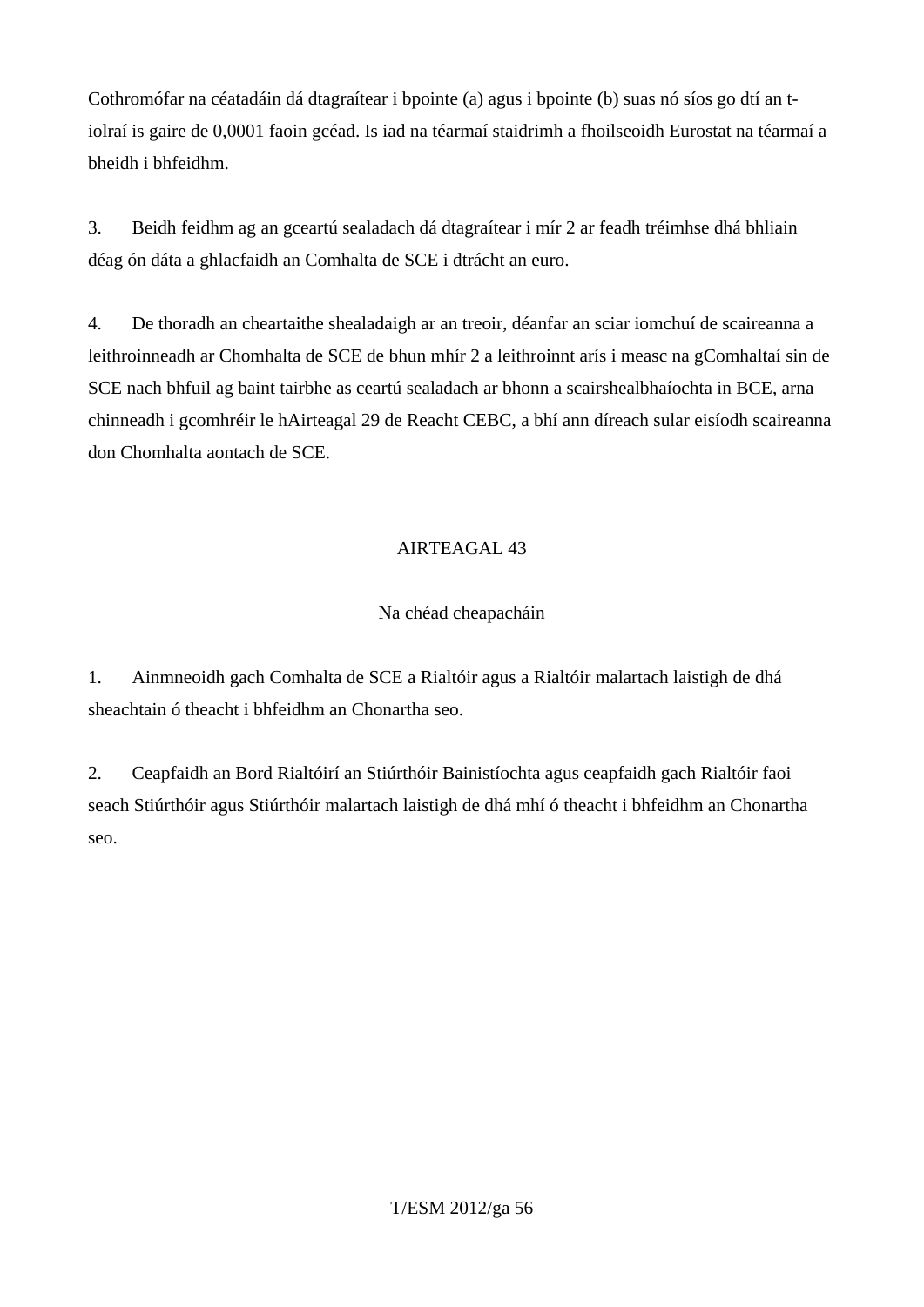#### CAIBIDIL 8

## FORÁLACHA CRÍOCHNAITHEACHA

#### AIRTEAGAL 44

#### Aontachas

Beidh an Conradh seo ar oscailt le haghaidh aontachais Ballstát eile den Aontas Eorpach i gcomhréir le hAirteagal 2 ar iarratas ar chomhaltas a chomhdóidh aon Bhallstát den sórt sin den Aontas Eorpach le SCE tar éis do Chomhairle an Aontais Eorpaigh an cinneadh a ghlacadh lena naisghairtear an maolú atá ag an mBallstát sin gan an euro a ghlacadh i gcomhréir le hAirteagal 140(2) CFAE. Déanfaidh an Bord Rialtóirí iarratas ar aontachas an Chomhalta nua de SCE agus na téarmaí teicniúla mionsonraithe a bhaineann leis a fhormheas, chomh maith leis na hoiriúnuithe a bheidh le déanamh ar an gConradh seo de thoradh díreach an aontachais. Tar éis don Bhord Rialtóirí an t-iarratas ar chomhaltas a fhormheas, déanfaidh comhaltaí nua de SCE an t-aontachas tráth a thaiscfear na hionstraimí aontachais leis an Taiscí, agus cuirfidh an Taiscí fógra faoin méid sin chuig na Comhaltaí eile de SCE.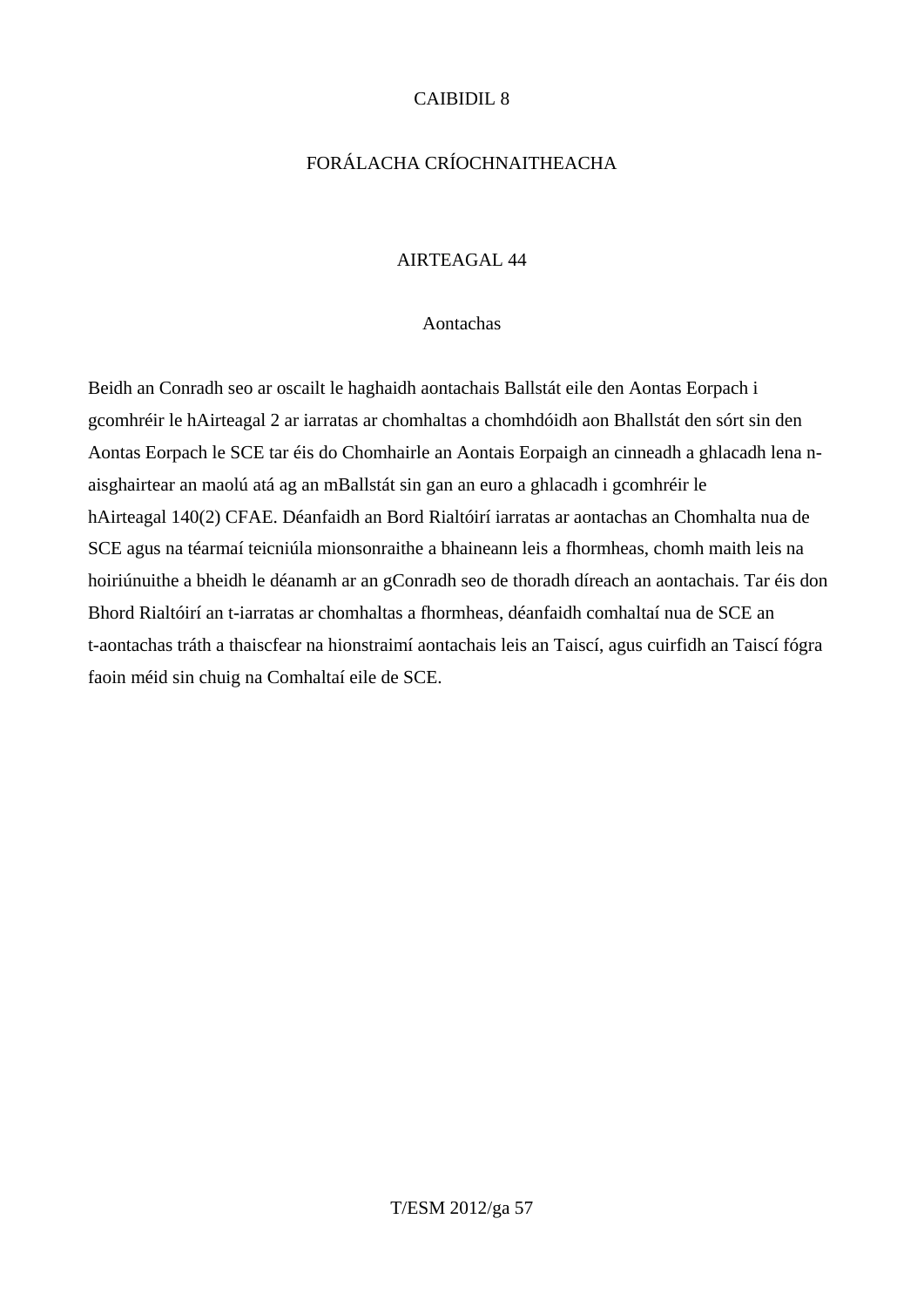#### Na hIarscríbhinní

Is cuid dhílis den Chonradh seo na hIarscríbhinní seo a leanas a ghabhann leis:

- 1) Iarscríbhinn I: Treoir ranníoca SCE; agus
- 2) Iarscríbhinn II: Suibscríobhanna leis an stoc caipitiúil údaraithe.

#### AIRTEAGAL 46

#### Taisceadh

Déanfar an Conradh seo a thaisceadh le hArdrúnaíocht Chomhairle an Aontais Eorpaigh ("an Taiscí"), agus cuirfidh an Taiscí cóipeanna deimhnithe chuig gach sínitheoir.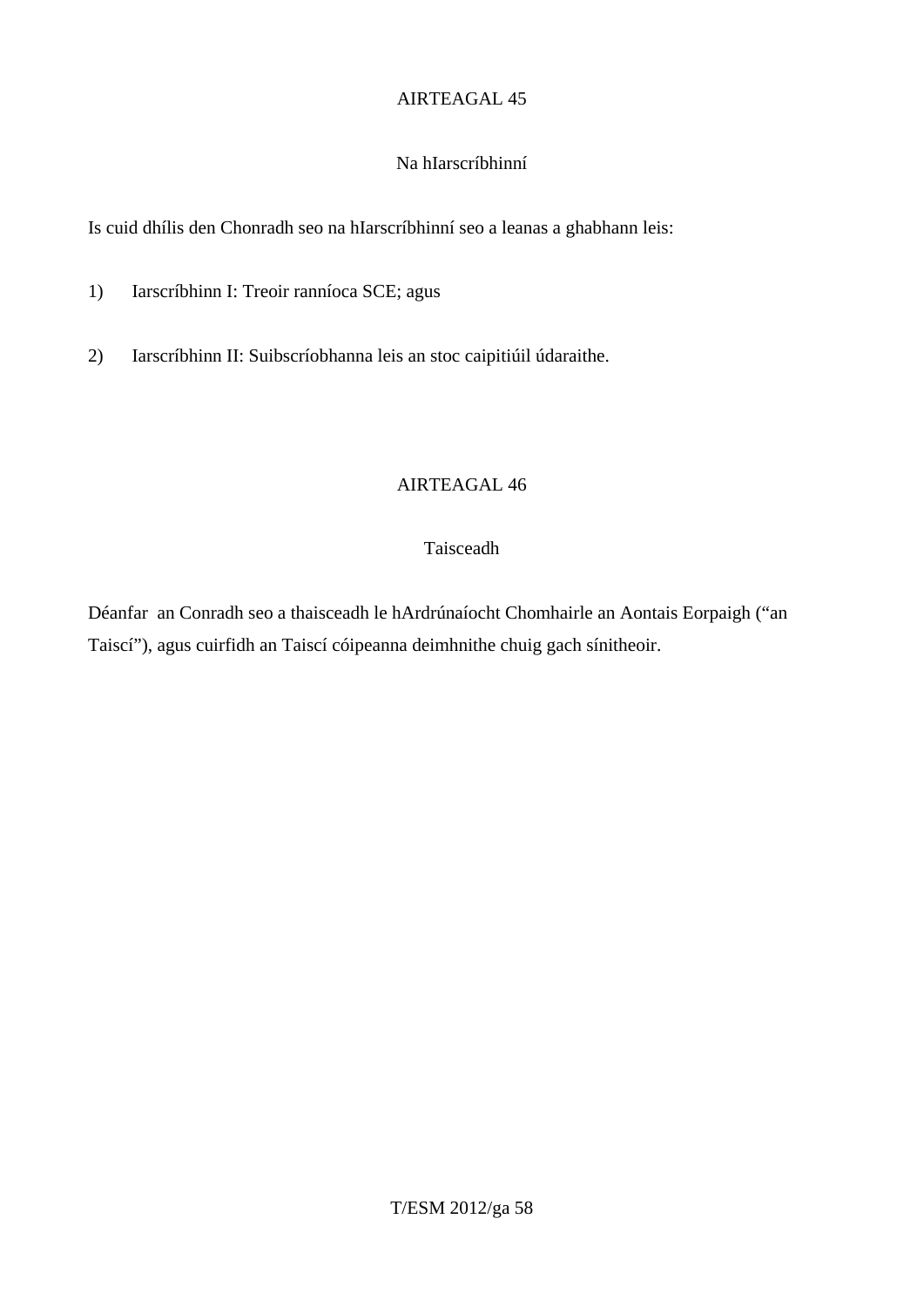## Daingniú, formheas nó glacadh

1. Beidh an Conradh seo faoi réir a dhaingnithe, a fhormheasa nó a ghlactha ag na sínitheoirí. Déanfar ionstraimí daingniúcháin, formheasa nó glactha a thaisceadh leis an Taiscí.

2. Cuirfidh an Taiscí fógra chuig na sínitheoirí eile maidir le gach taisceadh agus an dáta a dhéantar é.

## AIRTEAGAL 48

## Teacht i bhFeidhm

1. Tiocfaidh an Conradh seo i bhfeidhm an dáta a dhéanfaidh na sínitheoirí, a bhfuil a suibscríbhinní tosaigh in ionannas le 90 % ar a laghad d'iomlán na suibscríbhinní atá leagtha amach in Iarscríbhinn II, ionstraimí daingniúcháin, formheasa nó glactha a thaisceadh. I gcás gur cuí, déanfar an liosta de Chomhaltaí SCE a choigeartú; déanfar an treoir in Iarscríbhinn I a athríomh ansin agus déanfar iomlán an stoic chaipitiúil údaraithe in Airteagal 8(1) agus in Iarscríbhinn II agus luach ainmniúil comhiomlán tosaigh iomlán na scaireanna íoctha in Airteagal 8(2) a laghdú dá réir.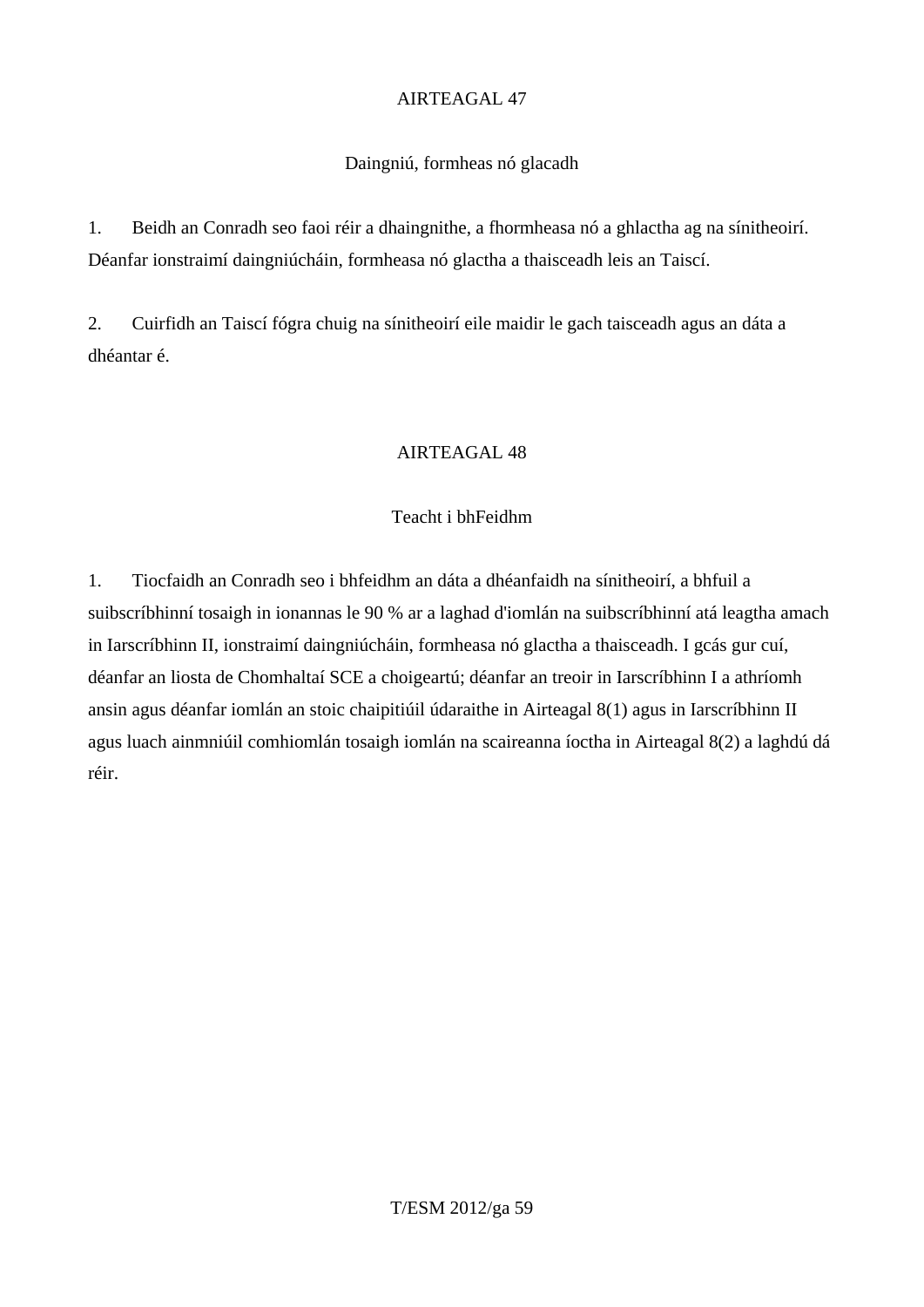2. Tiocfaidh an Conradh seo i bhfeidhm, i gcás gach sínitheora a thaiscfidh a ionstraim daingniúcháin, formheasa nó glactha dá éis sin, an lá tar éis dháta an taiscthe.

3. I gcás gach Stáit a aontaíonn don Chonradh seo i gcomhréir le hAirteagal 44, tiocfaidh an Conradh seo i bhfeidhm an fichiú lá tar éis don Stát a ionstraim aontachais a thaisceadh.

Arna dhéanamh sa Bhruiséil an dara lá d'Fheabhra sa bhliain dhá mhíle a dó dhéag i scríbhinn bhunaidh amháin sa Bhéarla, san Eastóinis, san Fhionlainnis, sa Fhraincis, sa Ghaeilge, sa Ghearmáinis, sa Ghréigis, san Iodáilis, sa Mháltais, san Ollainnis, sa Phortaingéilis, sa tSlóvaicis, sa tSlóivéinis, sa Spáinnis agus sa tSualainnis, agus comhúdarás ag na téacsanna i ngach ceann de na teangacha sin, agus taiscfear é i gcartlann an Taiscí agus cuirfidh an Taiscí cóip chuídheimhnithe chuig gach ceann de na Páirtithe Conarthacha.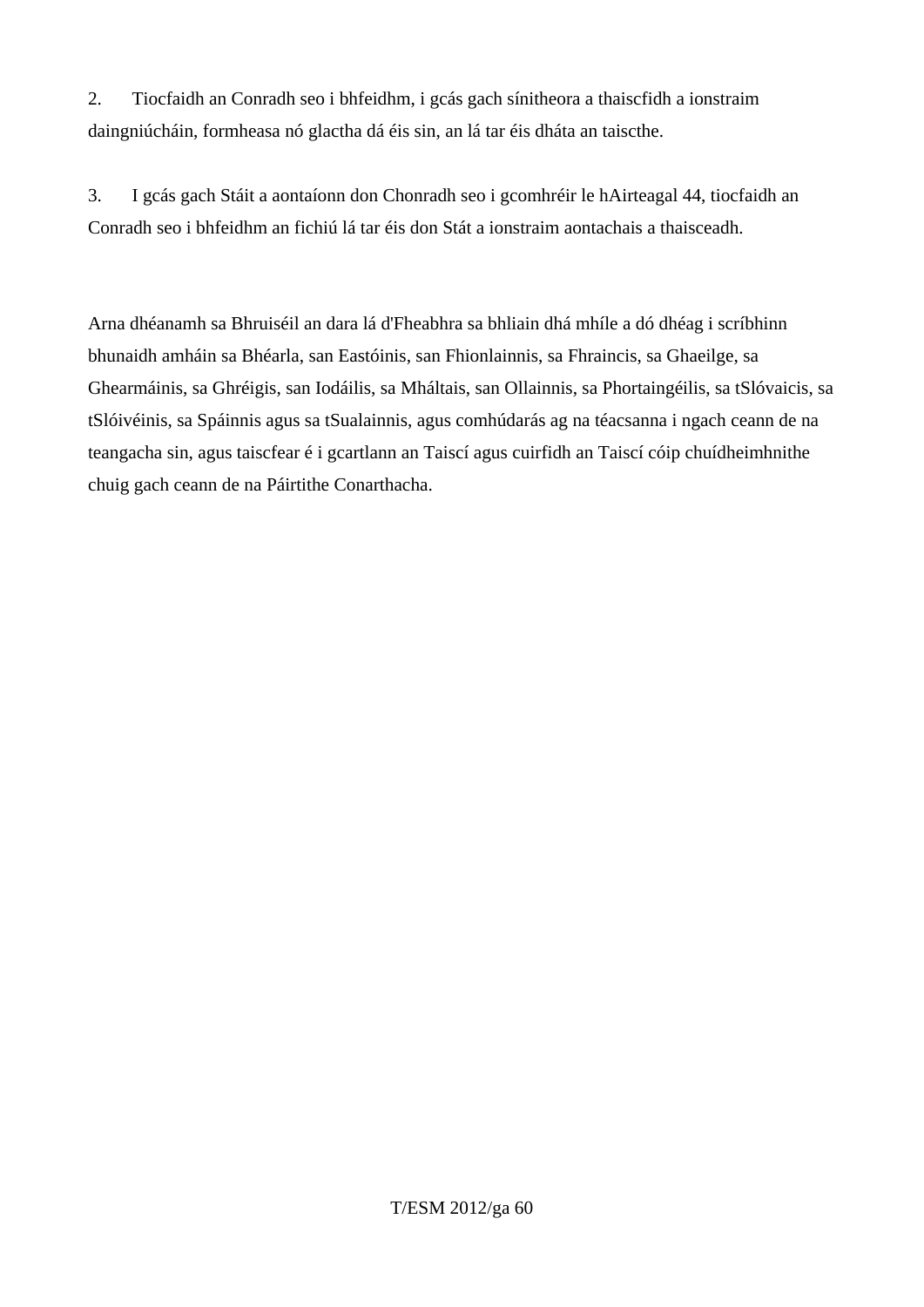# **IARSCRÍBHINN I**

## Treoir Ranníoca SCE

| An Comhalta de SCE               | Treoir SCE $(\% )$ |
|----------------------------------|--------------------|
| Ríocht na Beilge                 | 3,4771             |
| Poblacht Chónaidhme na Gearmáine | 27,1464            |
| Poblacht na hEastóine            | 0,1860             |
| Éire                             | 1,5922             |
| An Phoblacht Heilléanach         | 2,8167             |
| Ríocht na Spáinne                | 11,9037            |
| Poblacht na Fraince              | 20,3859            |
| Poblacht na hIodáile             | 17,9137            |
| Poblacht na Cipire               | 0,1962             |
| Ard-Diúcacht Lucsamburg          | 0,2504             |
| Málta                            | 0,0731             |
| Ríocht na hÍsiltíre              | 5,7170             |
| Poblacht na hOstaire             | 2,7834             |
| Poblacht na Portaingéile         | 2,5092             |
| Poblacht na Slóivéine            | 0,4276             |
| Poblacht na Slóvaice             | 0,8240             |
| Poblacht na Fionlainne           | 1,7974             |
| An tIomlán                       | 100,0              |
|                                  |                    |

\_\_\_\_\_\_\_\_\_\_\_\_\_\_\_\_\_\_\_\_\_\_\_\_